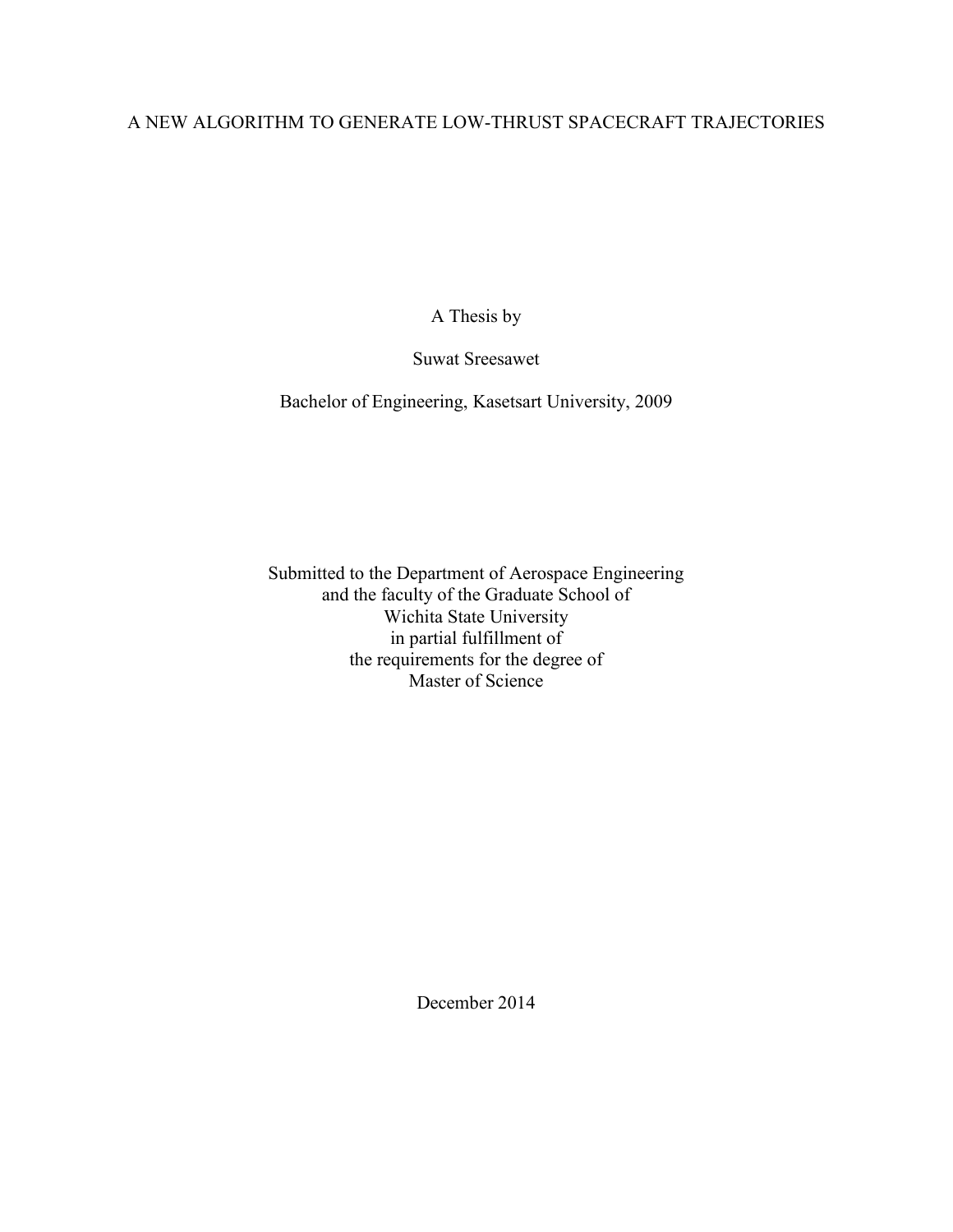© Copyright 2014 by Suwat Sreesawet

All Rights Reserved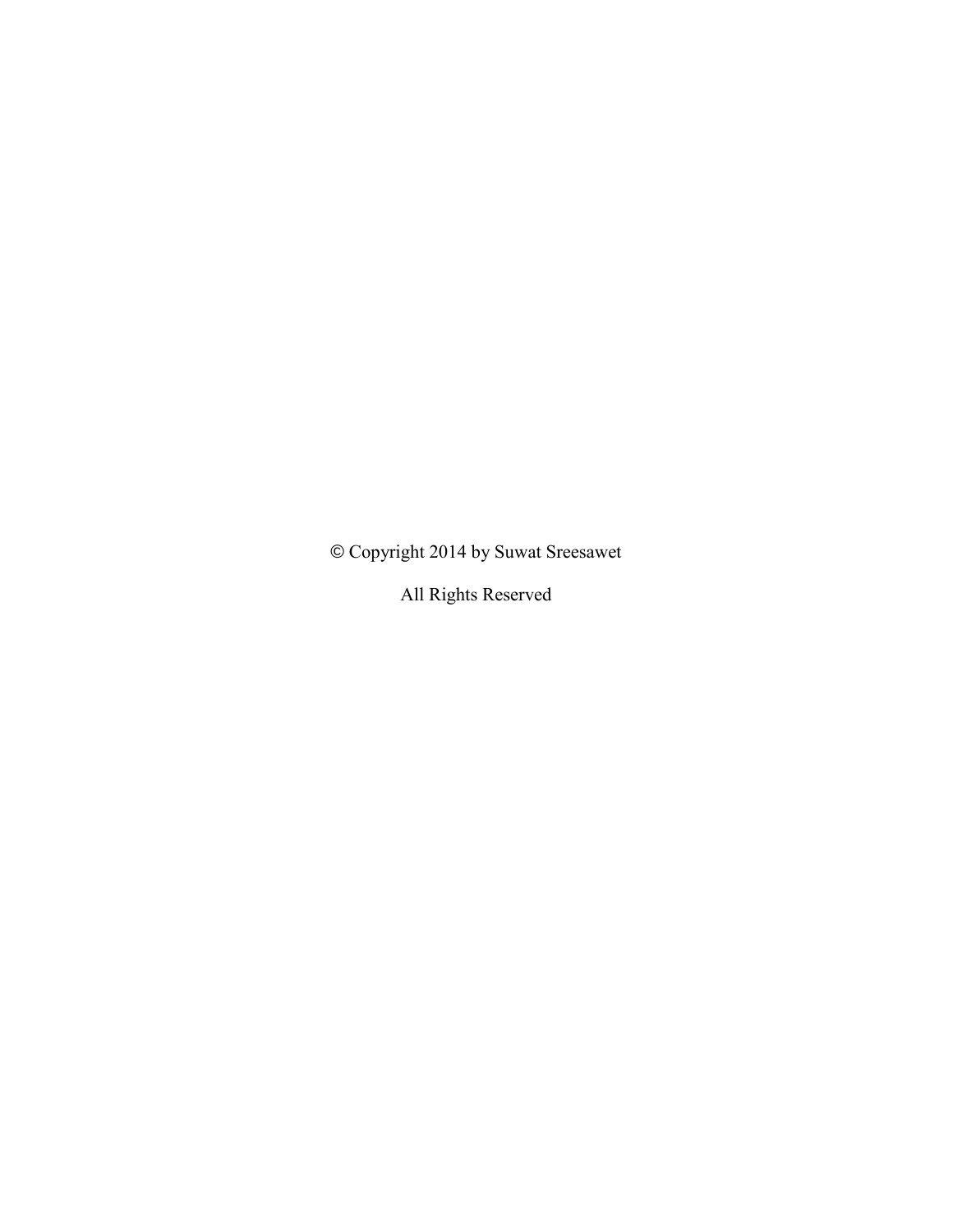### A NEW ALGORITHM TO GENERATE LOW-THRUST SPACECRAFT TRAJECTORIES

The following faculty members have examined the final copy of this thesis for form and content, and recommend that it be accepted in partial fulfillment of the requirement for the degree of Master of Science with a major in Aerospace Engineering.

Atri Dutta, Committee Chair

 $\_$ James E. Steck, Committee Member

 $\_$ Animesh Chakravarthy, Committee Member

 $\_$ 

 $\_$ 

John Watkins, Committee Member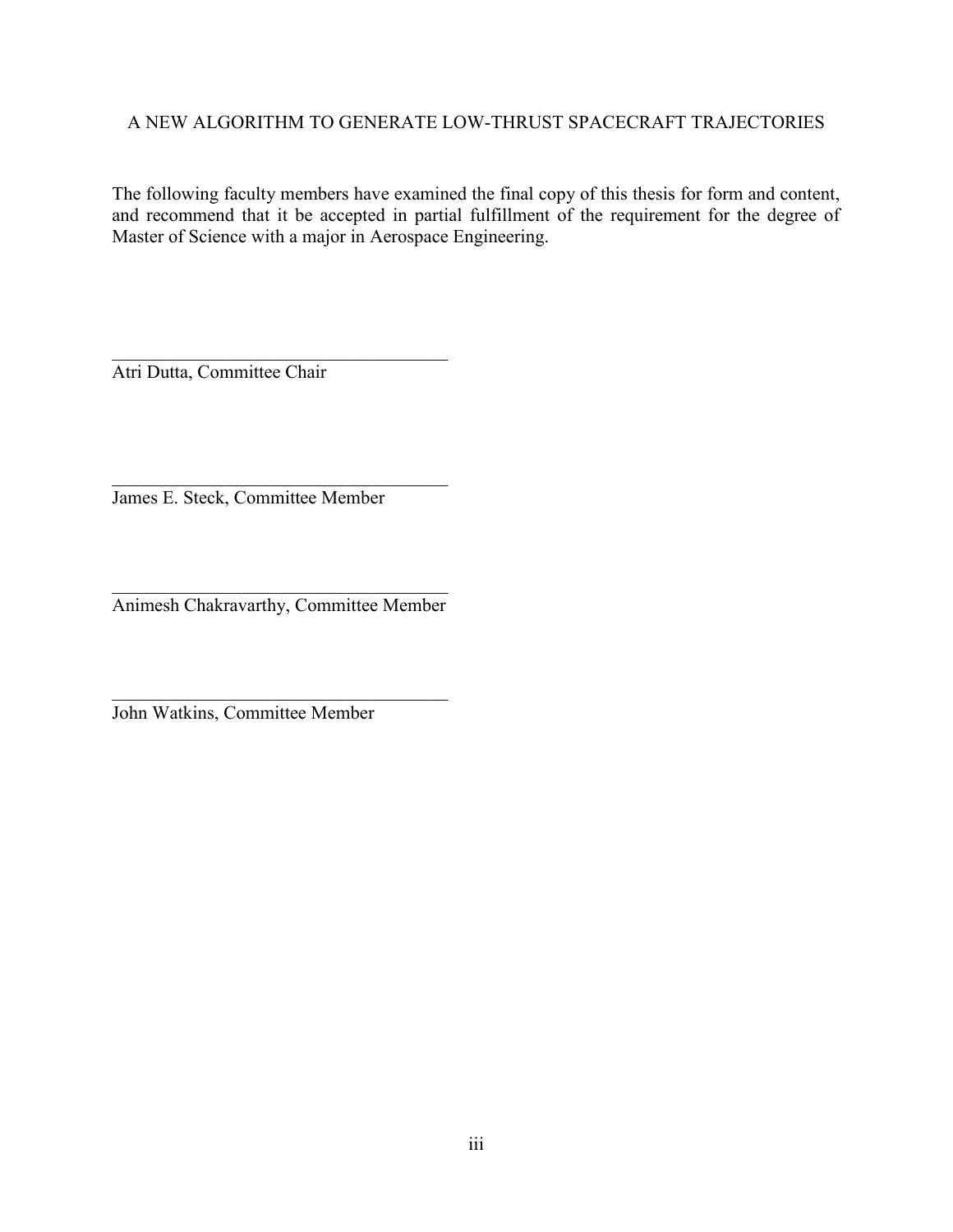### **ACKNOWLEDGMENTS**

I would like to thank my adviser, Dr. Atri Dutta, for his guidance and support all along this thesis. I would also like to thank the committee members Dr. James E. Steck, Dr. John Watkins and Dr. Animesh Chakravarthy for their advice and suggestions for this research. I would also like to thank Ministry of Science and Technology, Thailand for funding my graduate program. Thanks also to my colleagues and friends who helped with their suggestions during the course of this project.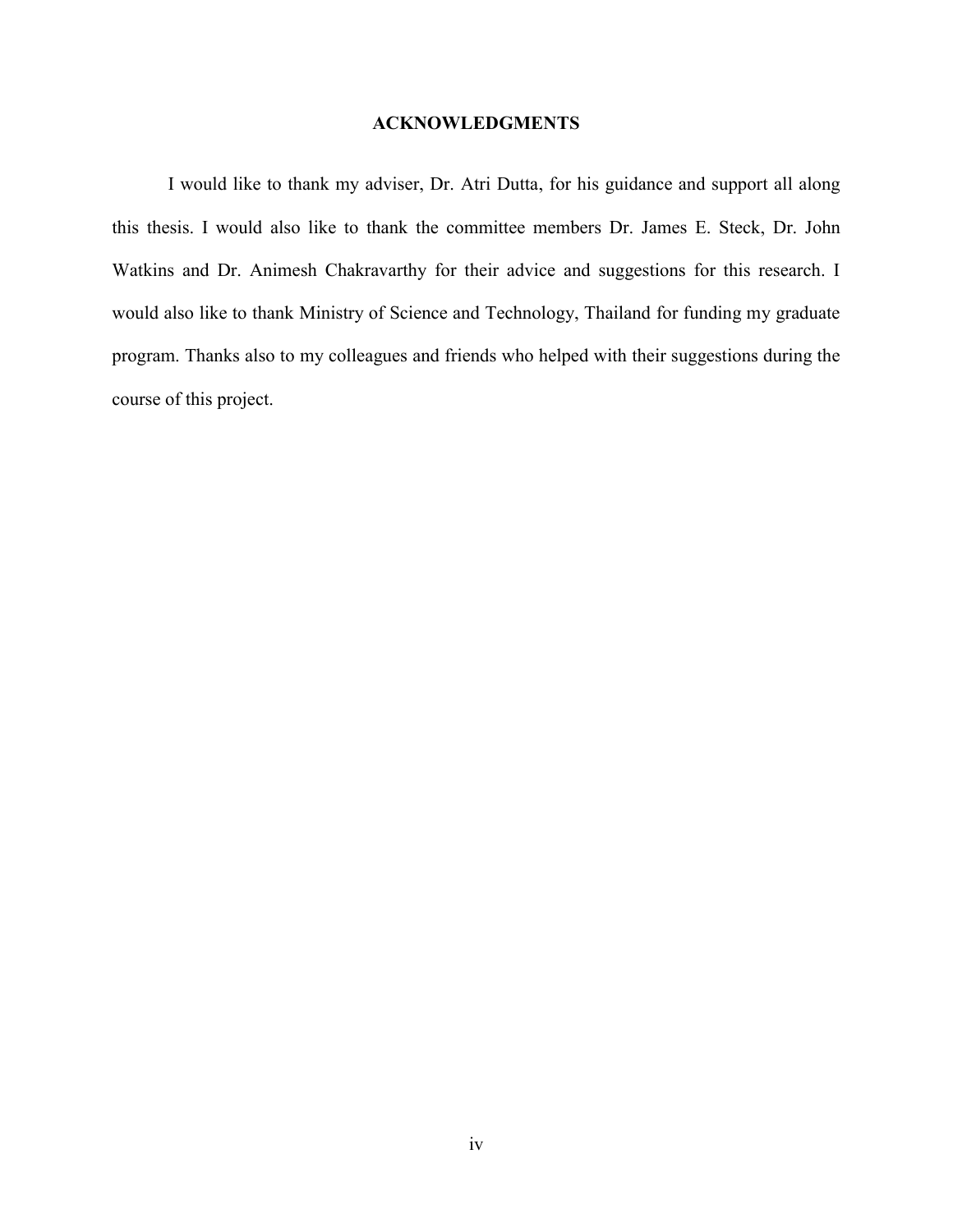### **ABSTRACT**

All-electric satellites are gaining favor among the manufacturers and operators of satellites in Geostationary Earth Orbit (GEO) due to cost saving potential. These satellites have the capability of performing all propulsive tasks with electric propulsion including transfer to GEO. Although fuel-efficient, electric thrusters lead to long transfer, during which the health and the usability of spacecraft is affected due to its exposure to hazardous space radiation in the Van Allen belts. Hence, determining electric orbit-raising trajectory that minimize transfer time is crucial for all-electric satellite operation.

This thesis proposes a novel method to determine minimum-time orbit-raising trajectory by blending the ideas of direct optimization and guidance-like trajectory optimization schemes. The proposed methodology is applicable for both planar and non-planar transfers and for transfers starting from arbitrary circular and elliptic orbits. Therefore, it can be used for rapidly analyzing various orbit-raising mission scenarios. The methodology utilizes the variational equations of motion of the satellite in the context of the two-body problem by considering the low-thrust of an electric engine as a perturbing force. The no-thrust condition due to Earth's shadow is also considered. The proposed methodology breaks the overall optimization problem into multiple sub-problems and each sub-problem minimizes a desired objective over the sun-lit part of the trajectory. Two different objective types are considered. Type *I* transfers minimize the deviation of the total energy and eccentricity of final position from the GEO, while type *II* transfers minimize the deviation of total energy and angular momentum. Using the developed tool, several mission scenarios are analyzed including, a new type of mission scenarios, in which more than one thruster type are used for the transfer. The thesis presents the result for all studied scenarios and compares the performance of Type *I* and Type *II* transfers.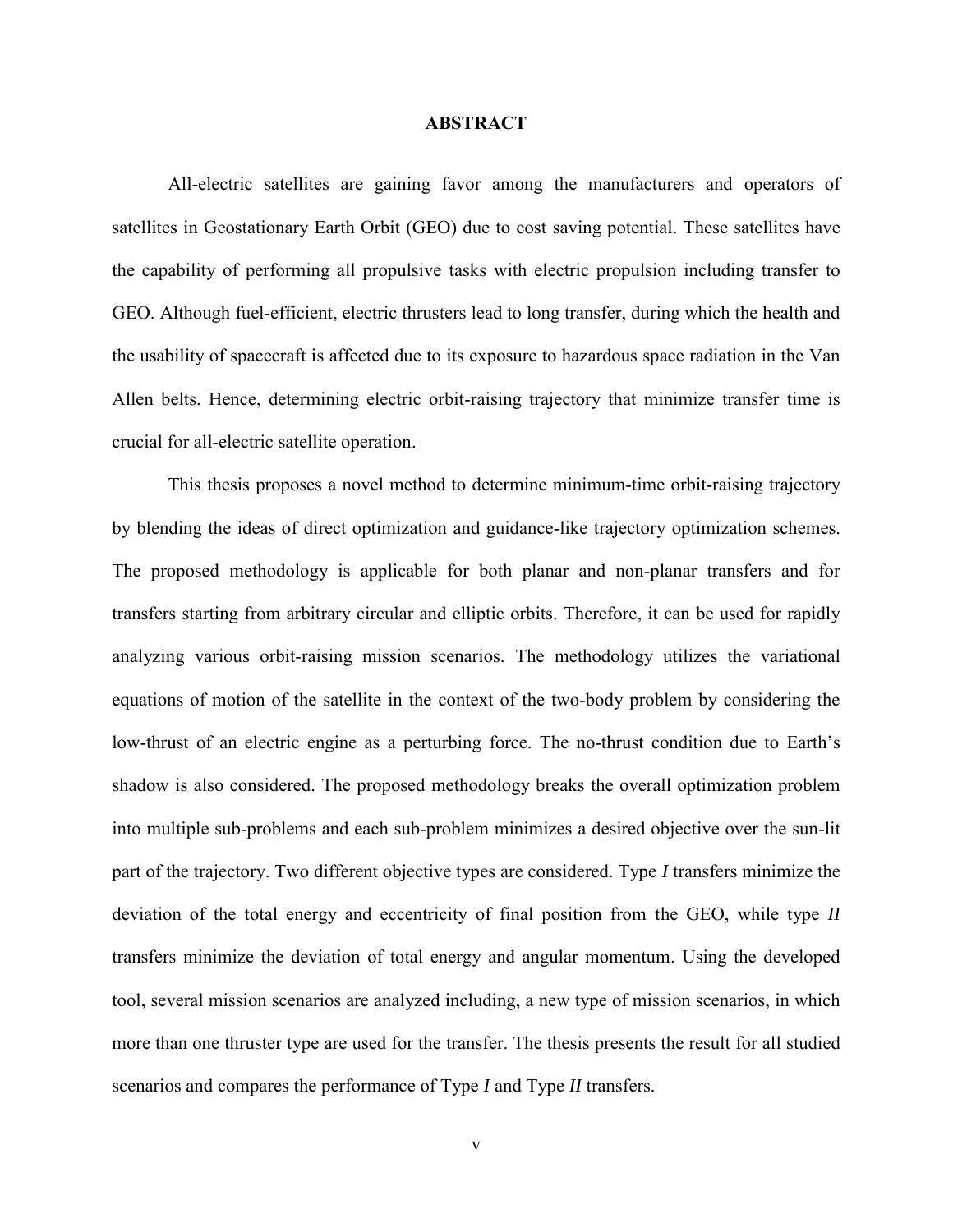### **TABLE OF CONTENTS**

| Chapter | Page |
|---------|------|
|         |      |

| 1.             |     |                                                                           |  |  |  |  |
|----------------|-----|---------------------------------------------------------------------------|--|--|--|--|
|                | 1.1 |                                                                           |  |  |  |  |
|                | 1.2 |                                                                           |  |  |  |  |
|                | 1.3 |                                                                           |  |  |  |  |
| 2.             |     |                                                                           |  |  |  |  |
|                | 2.1 |                                                                           |  |  |  |  |
|                |     |                                                                           |  |  |  |  |
|                |     |                                                                           |  |  |  |  |
|                | 2.2 |                                                                           |  |  |  |  |
|                |     |                                                                           |  |  |  |  |
|                |     |                                                                           |  |  |  |  |
|                |     |                                                                           |  |  |  |  |
|                | 2.3 |                                                                           |  |  |  |  |
|                |     |                                                                           |  |  |  |  |
|                |     |                                                                           |  |  |  |  |
|                |     |                                                                           |  |  |  |  |
| 3 <sub>1</sub> |     |                                                                           |  |  |  |  |
|                | 3.1 |                                                                           |  |  |  |  |
|                |     |                                                                           |  |  |  |  |
|                |     |                                                                           |  |  |  |  |
|                |     |                                                                           |  |  |  |  |
|                | 3.2 |                                                                           |  |  |  |  |
|                |     |                                                                           |  |  |  |  |
|                |     |                                                                           |  |  |  |  |
| 4.             |     |                                                                           |  |  |  |  |
|                | 4.1 | Trajectory Optimization without Eclipse Considerations in Planar Case 37  |  |  |  |  |
|                | 4.2 | Trajectory Optimization with Eclipse Considerations in Planar Case 40     |  |  |  |  |
|                | 4.3 | Trajectory Optimization with Eclipse Considerations in Non-Planar Case 43 |  |  |  |  |
|                | 4.4 | Trajectory Optimization with Switching Engine in Planar case  46          |  |  |  |  |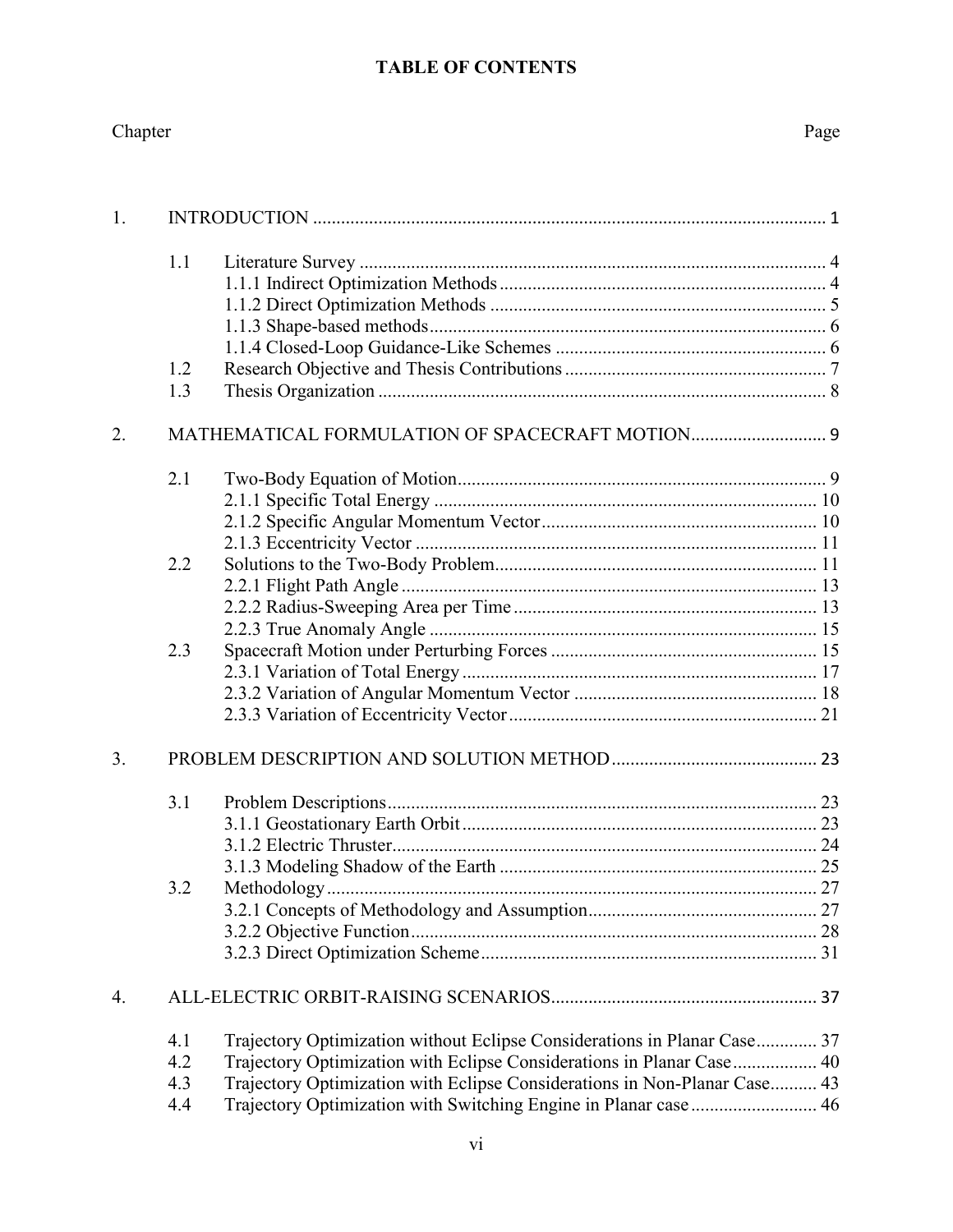# **TABLE OF CONTENTS (continued)**

| Chapter | Page |
|---------|------|
|         |      |
|         |      |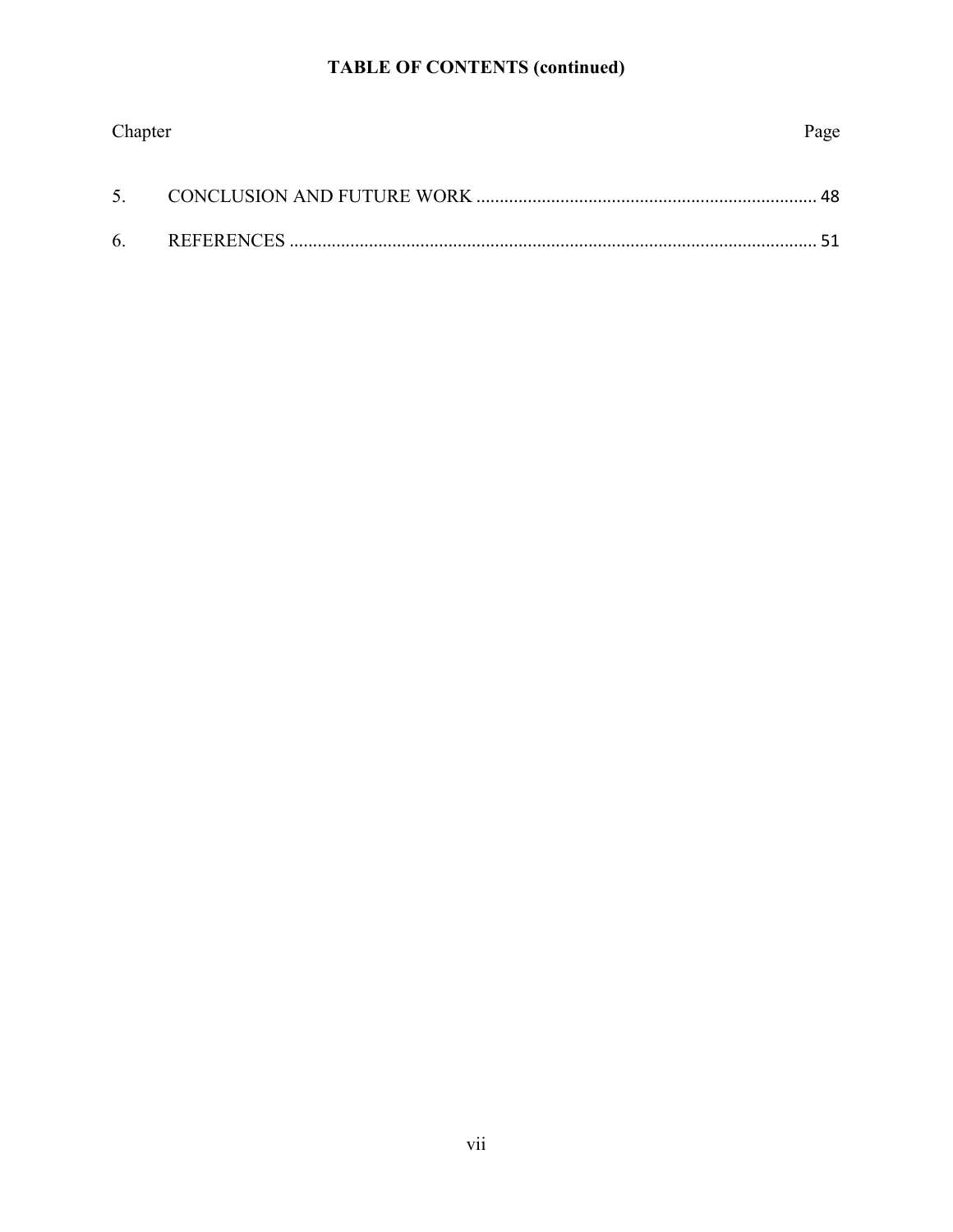### **LIST OF TABLES**

| Table | Page |
|-------|------|
|-------|------|

| 1.1 REPRESENTATIVE OF ELECTRIC PROPULSION DEVICES [1]2            |  |
|-------------------------------------------------------------------|--|
| 2.1 CHARACTERISTIC OF FOUR DIFFERENT ORBIT TYPES12                |  |
| 4.1 TRANSFER TIME WITHOUT ECLIPSE CONSIDERATION IN PLANAR CASE37  |  |
| 4.2 TRANSFER TIME WITH ECLIPSE CONSIDERATION IN PLANAR CASE40     |  |
| 4.3 TRANSFER TIME WITH ECLIPSE CONSIDERATION IN NON-PLANAR CASE42 |  |
|                                                                   |  |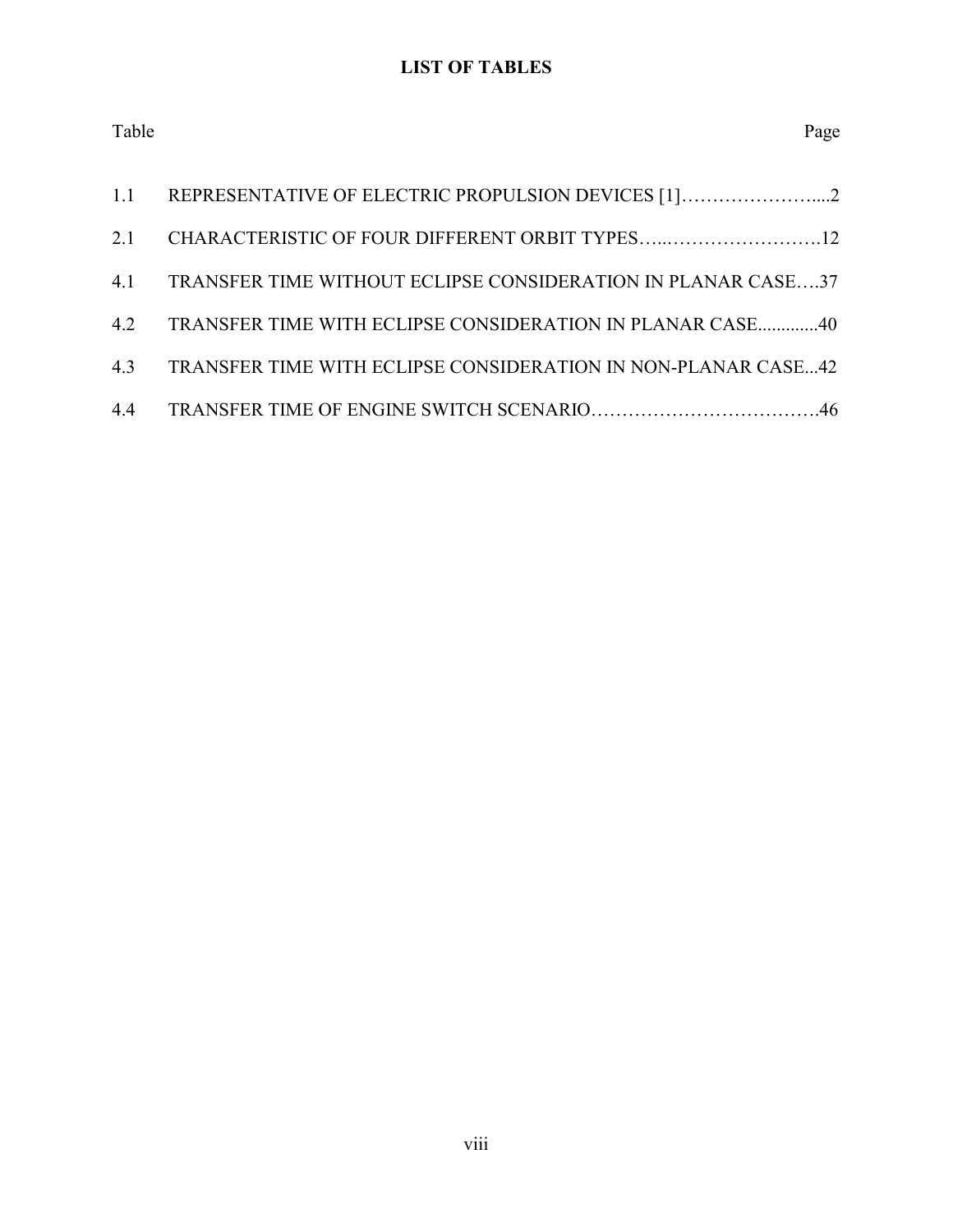### **LIST OF FIGURES**

| Figure | Page                                                                                         |
|--------|----------------------------------------------------------------------------------------------|
| 2.1    |                                                                                              |
| 2.2    |                                                                                              |
| 2.3    |                                                                                              |
| 2.4    |                                                                                              |
| 2.5    |                                                                                              |
| 3.1    |                                                                                              |
| 3.2    |                                                                                              |
| 3.3    |                                                                                              |
| 3.4    | Trajectories of elliptical orbit (left) and circular orbit (right) with absence of thrust in |
|        |                                                                                              |
| 3.5    |                                                                                              |
| 3.6    |                                                                                              |
| 3.7    |                                                                                              |
| 4.1    |                                                                                              |
| 4.2    |                                                                                              |
| 4.3    |                                                                                              |
| 4.4    |                                                                                              |
| 4.5    | Type <i>II</i> transfer from GTO with inclination of 28.5 degree to GEO with eclipse         |
| 4.6    | Projection of type <i>II</i> transfer from GTO with inclination of 28.5 degree to GEO on x-y |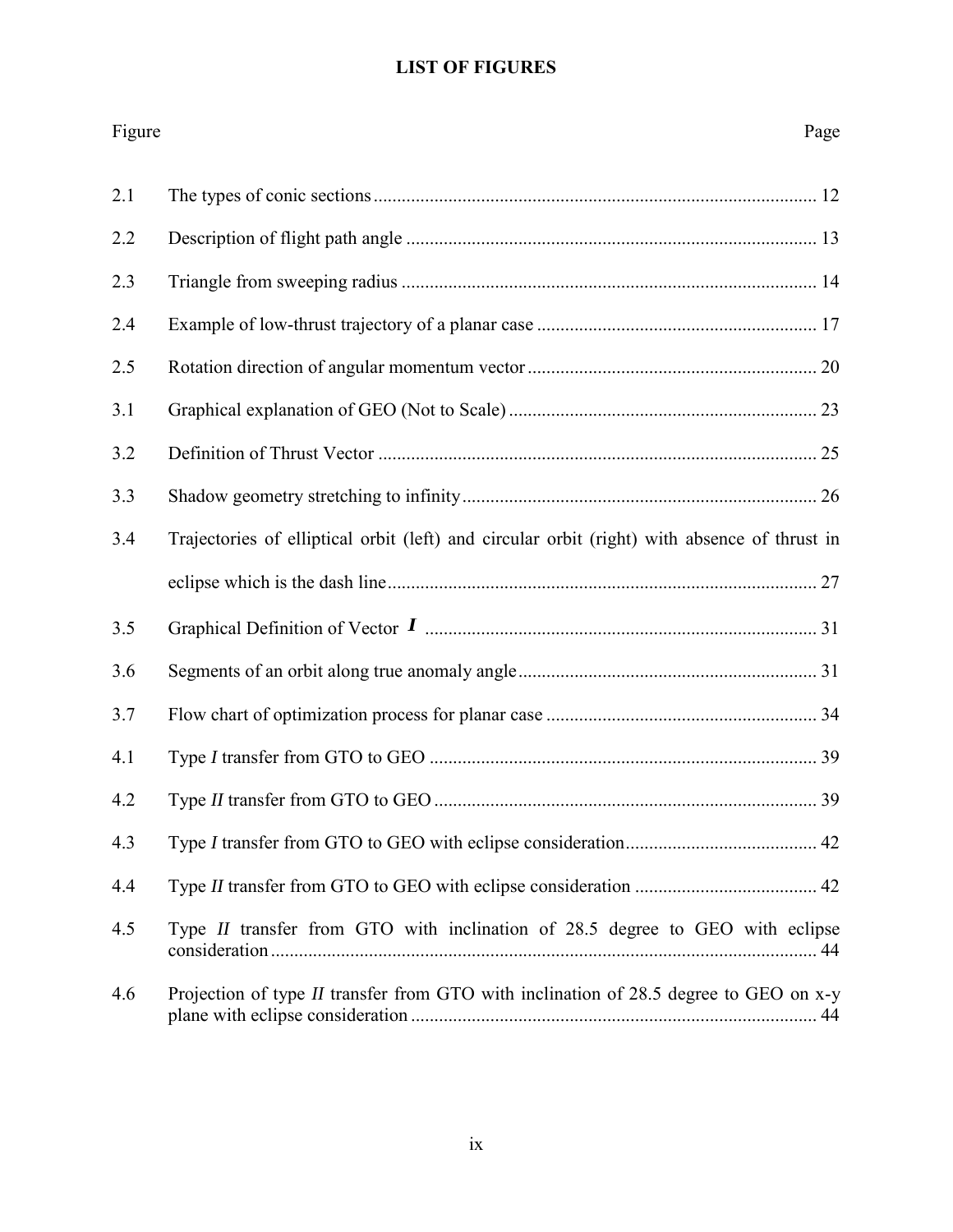### **LIST OF FIGURES (continued)**

# Figure Page 4.7 Projection of type *II* [transfer from GTO with inclination of 28.5 degree to GEO on x-z](#page-57-0)  [plane with eclipse consideration ....................................................................................... 45](#page-57-0) 4.8 Type *II* [transfer from GTO with inclination of 15 degree to GEO with eclipse](#page-57-1)  [consideration in 3D ........................................................................................................... 45](#page-57-1) 4.9 Projection of type *II* [transfer from GTO with inclination of 15 degree to GEO on x-z](#page-58-1)  [plane with eclipse consideration ....................................................................................... 46](#page-58-1)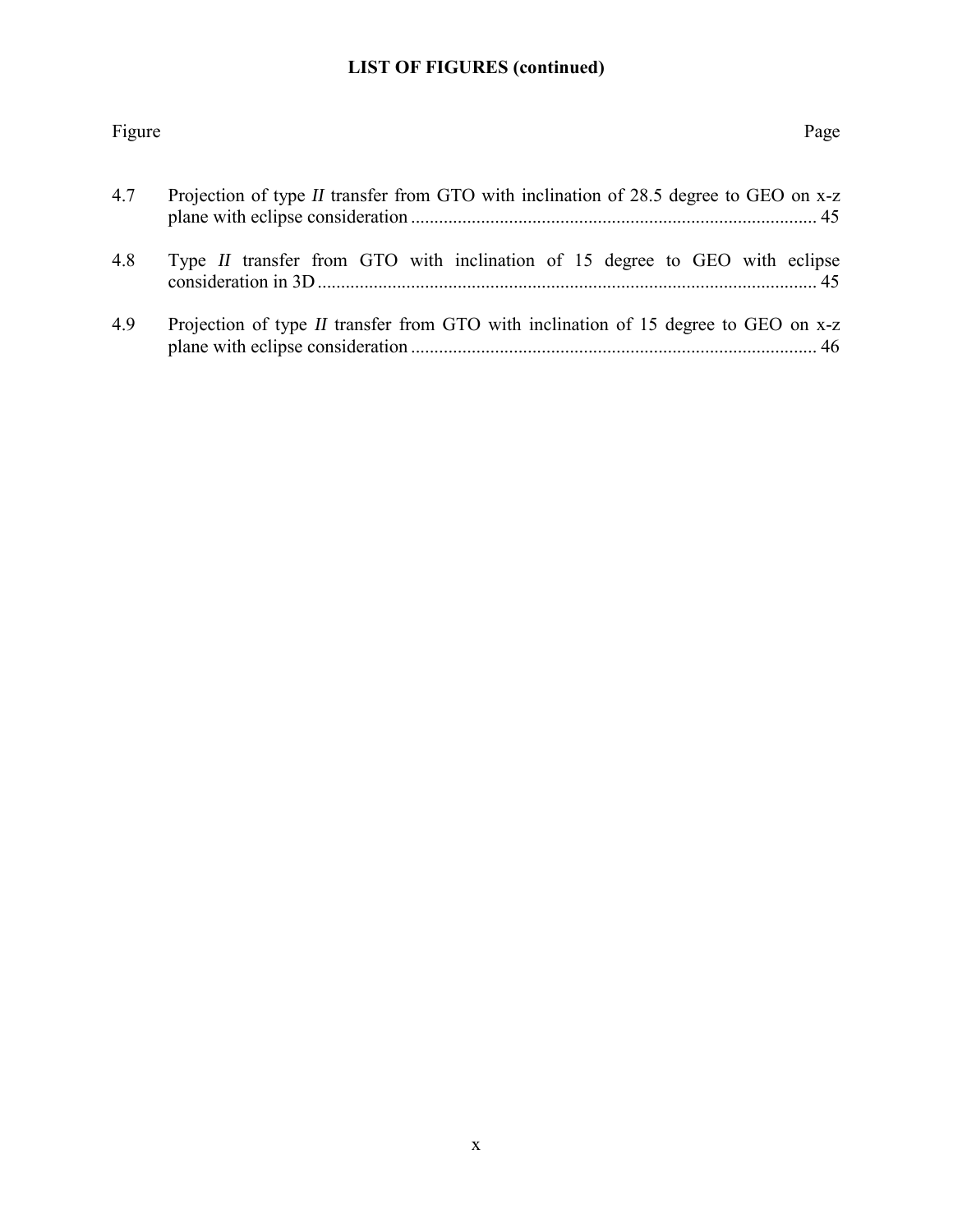### **NOMENCLATURE**

# **Abbreviations**

| <b>GEO</b>   | Geostationary Earth Orbit           |
|--------------|-------------------------------------|
| <b>GTO</b>   | <b>Geostationary Transfer Orbit</b> |
| <b>IPOPT</b> | Interior Point Optimizer            |
| LEO          | Low Earth Orbit                     |
| <b>MPDT</b>  | Magnetoplasmadynamic Thruster       |
| <b>SNOPT</b> | Sparse Nonlinear Optimizer          |
| <b>TPBVP</b> | Two-Point Boundary-Value Problem    |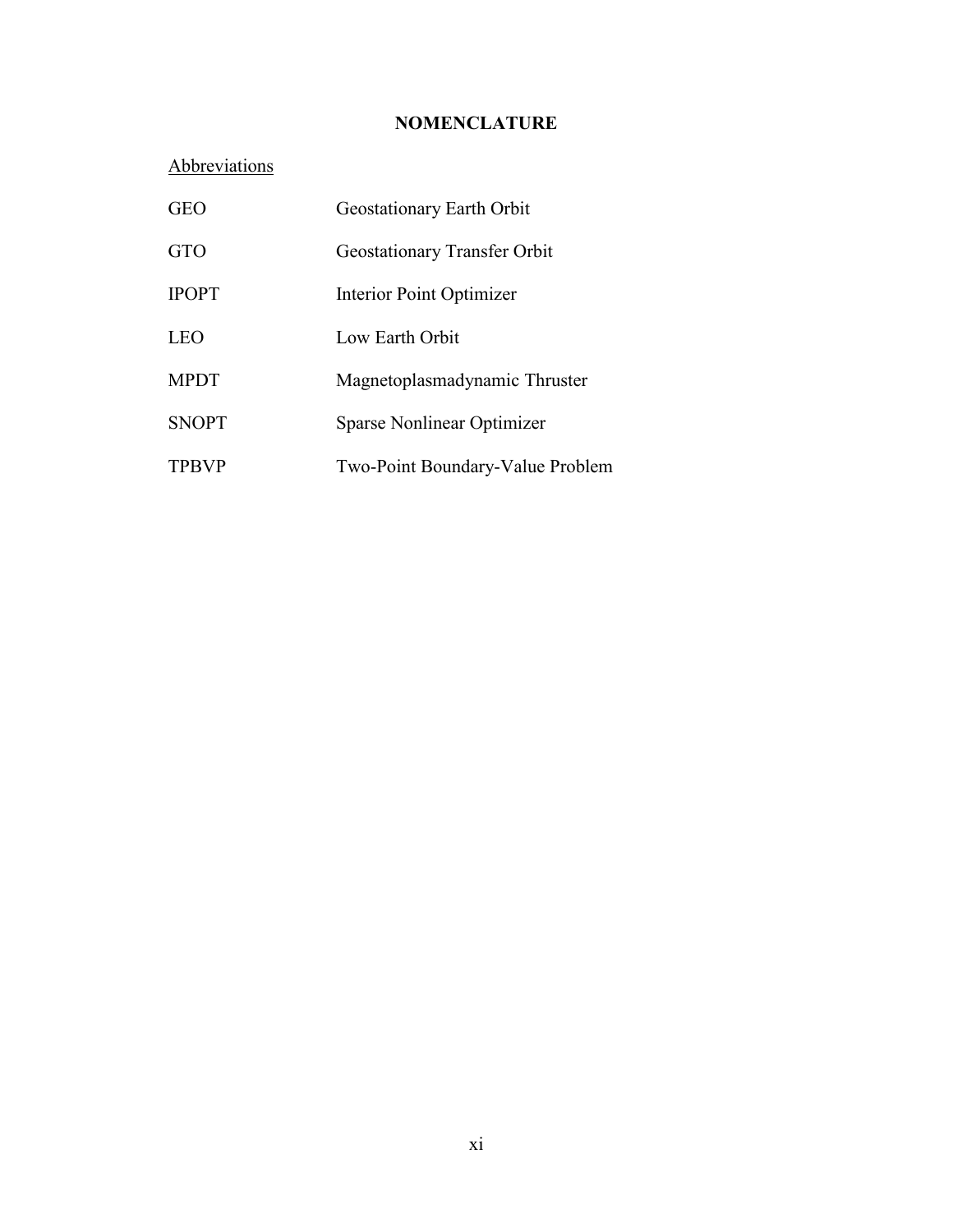# **NOMENCLATURE (continued)**

| $E_{\rm}$                    | Specific Total Energy                                                      |
|------------------------------|----------------------------------------------------------------------------|
| $\boldsymbol{e}$             | Eccentricity                                                               |
| $\boldsymbol{F}$             | Force                                                                      |
| $\boldsymbol{G}$             | Gravitational Constant $(6.673 \times 10^{-11} \text{ N} (\text{m/kg})^2)$ |
| $\boldsymbol{h}$             | Specific Angular Momentum                                                  |
| $I_{sp}$                     | Specific Impulse                                                           |
| $\boldsymbol{m}$             | Mass                                                                       |
| $m_{earth}$                  | Mass of the Earth $(5.971 \times 10^{24} \text{ kg})$                      |
| $m_{s/c}$                    | Mass of the Spacecraft                                                     |
| $\mathbf h$                  | Specific Angular Momentum Vector                                           |
| $h_{GEO}$                    | Specific Angular Momentum of Geostationary Earth Orbit                     |
| e                            | <b>Eccentricity Vector</b>                                                 |
| $e_{\scriptscriptstyle GEO}$ | Eccentricity of Geostationary Earth Orbit                                  |
| r                            | Radius Vector                                                              |
| $r_{E}$                      | Radius of the Earth                                                        |
| t                            | Time                                                                       |
| T                            | Thrust                                                                     |
| V                            | Velocity                                                                   |
| w                            | Weight Parameter                                                           |
| x, y, z                      | <b>Cartesian Coordinates</b>                                               |
| ( )                          | Time Rate of Change                                                        |
|                              | xii                                                                        |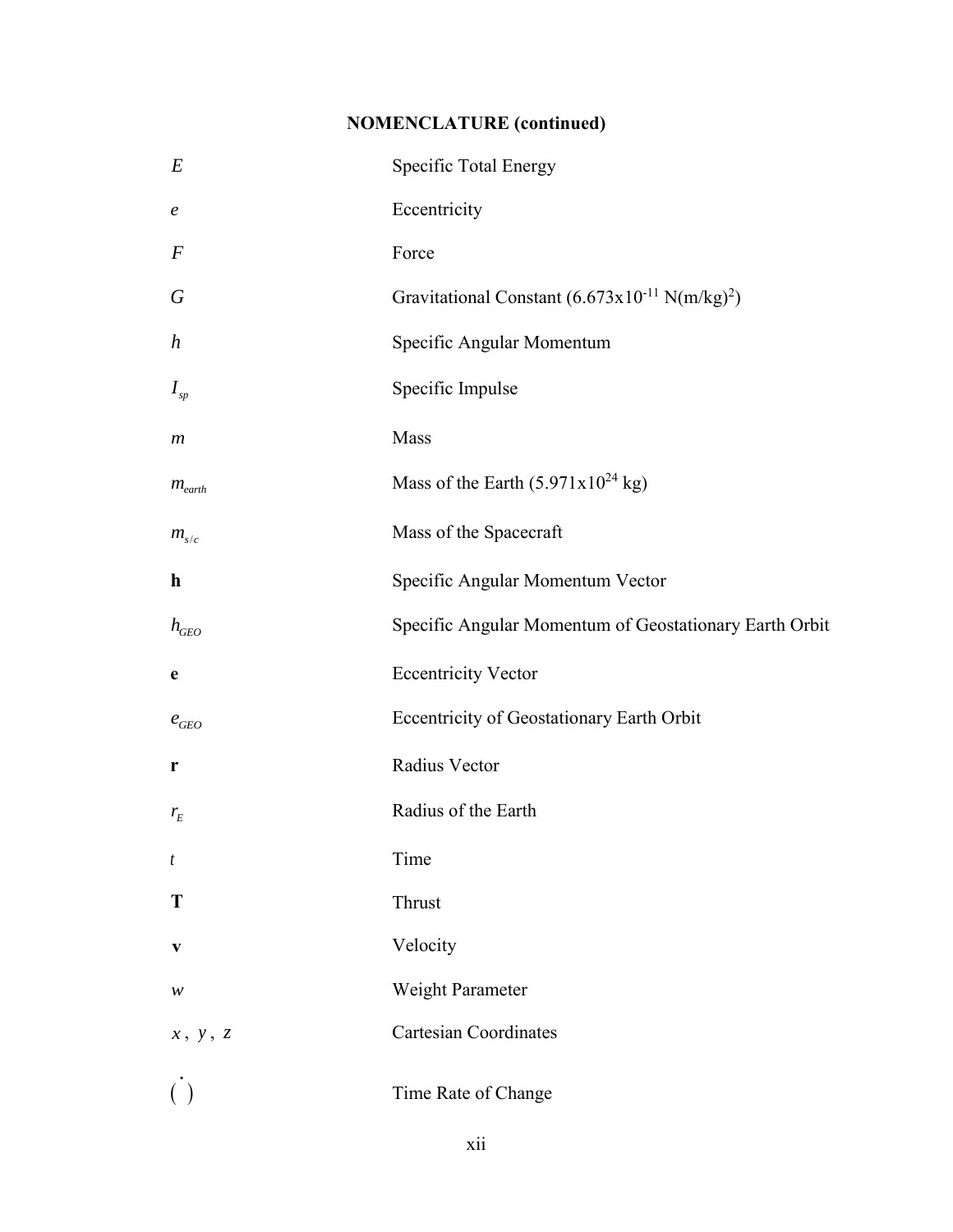# **NOMENCLATURE (continued)**

| $\left( \begin{array}{c} \end{array} \right)$ | Unit Vector                                                                     |
|-----------------------------------------------|---------------------------------------------------------------------------------|
| $\binom{5}{ }$                                | <b>Approximated Quantity</b>                                                    |
| $\binom{1}{k}$                                | Quantity at the End of a Revolution                                             |
| $\left(\begin{array}{c} \end{array}\right)_r$ | Vector in Direction of Radius Vector                                            |
| $\left(\begin{array}{c} \end{array}\right)_n$ | Vector in Direction of Local Horizon Vector                                     |
| $\left(\begin{array}{c} \end{array}\right)_h$ | Vector in Direction of Angular Momentum Vector                                  |
| <b>Greek Letters</b>                          |                                                                                 |
| $\alpha$                                      | Angle between Local Horizon and Projection of Thrust in<br>Orbit on Orbit Plane |
| $\beta$                                       | Angle between Thrust and Orbit Plane                                            |
| $\gamma$                                      | <b>Flight Path Angle</b>                                                        |
| $\mu$                                         | <b>Earth Gravitational Constant</b>                                             |
| $\theta$                                      | True Anomaly Angle                                                              |
| $\boldsymbol{\omega}$                         | <b>Angular Velocity Vector</b>                                                  |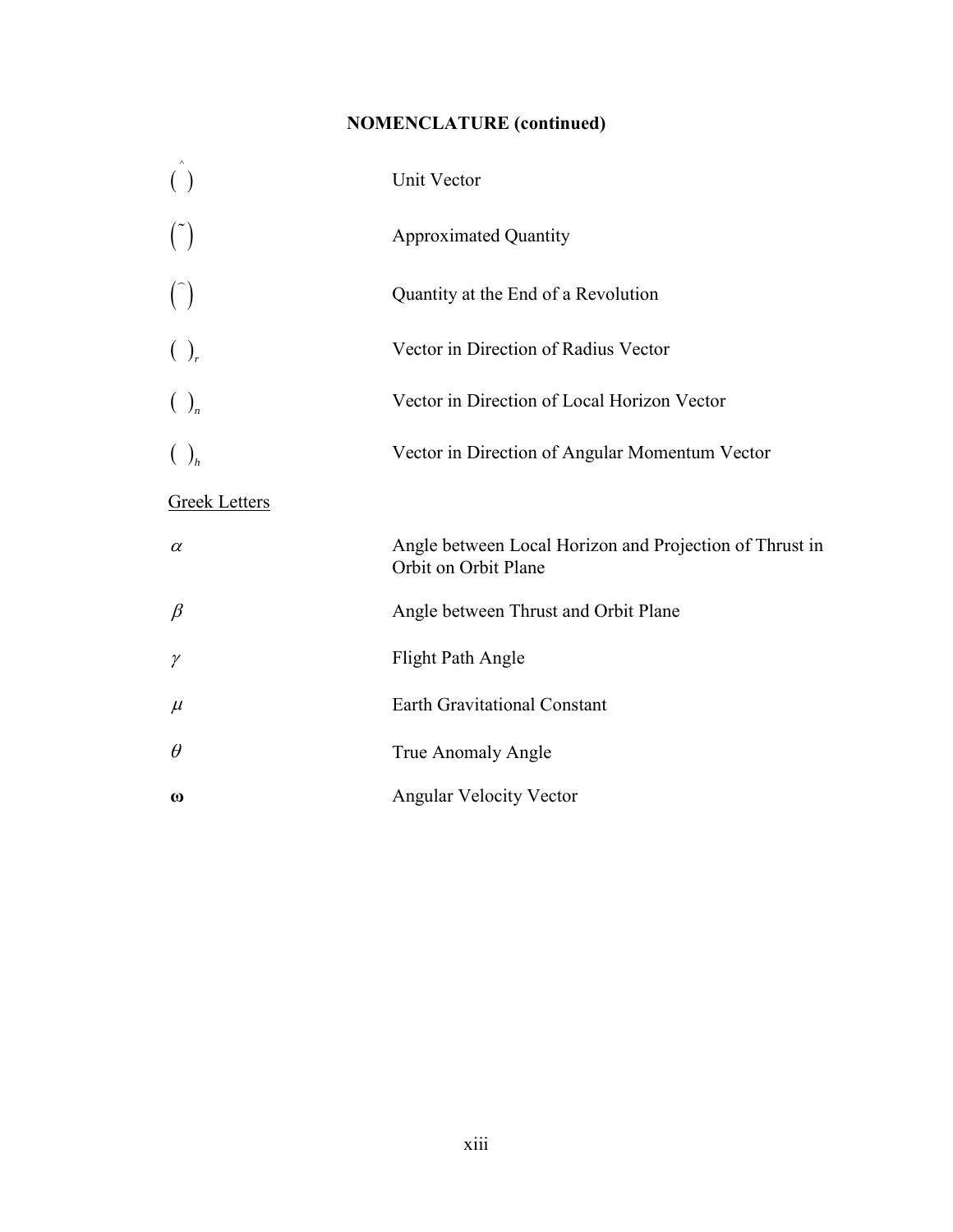#### **CHAPTER 1**

### **1. INTRODUCTION**

<span id="page-13-0"></span>Recently, the popularity of the all-electric satellites is growing among the satellites manufacturers and operators of telecommunication satellites. Boeing is manufacturing their 702- SP all-electric satellite bus architecture<sup>1</sup>. Several satellite operators, commercial and government, are also in the process of obtaining such satellites<sup>2</sup>. Other manufacturers are also in the process of developing such satellites. For these satellites, the electric thrusters perform all propulsive tasks including the transfer to the destination orbit which could be Geostationary Earth Orbit (GEO). Any object in GEO is always at the same point in the sky. The current practice is to use chemical propulsion for the orbit-raising maneuver after the satellites have been launched into their initial orbit by a launch vehicle. Usually, this initial orbit is a circular Low-Earth Orbit (LEO) with altitude less than 2000 km or an elliptical Geostationary Transfer Orbit (GTO) with periapsis altitude lower than 2000 km and apoapsis at the altitude of GEO. Due to the fuelefficiency of electric thrusters (e.g. Hall or ion thrusters), the launch mass of the spacecraft could be significantly reduced by using electric thrusters for orbit-raising. The reduction of launch mass leads to smaller and lighter satellites that can either be launched by a smaller launch vehicle or can be stacked together in a larger launch vehicle. Obviously, electric orbit-raising have the potential of reducing the launch costs.

The focus of the current study is the orbit-raising maneuver of all-electric satellites. Although fuel-efficient, the orbital transfer using electric thrusters is a slow process because of the low thrust generated by electric thrusters. Except for MPDT that have extremely high power

 $\overline{a}$ 

<sup>&</sup>lt;sup>1</sup> Source: http://www.boeing.com/boeing/defense-space/space/bss/factsheets/702/702SP.page

<sup>&</sup>lt;sup>2</sup> Source: http://www.spacenews.com/article/satellite-telecom/39853news-from-satellite-2014-boeing-electricsatellite-backlog-poised-to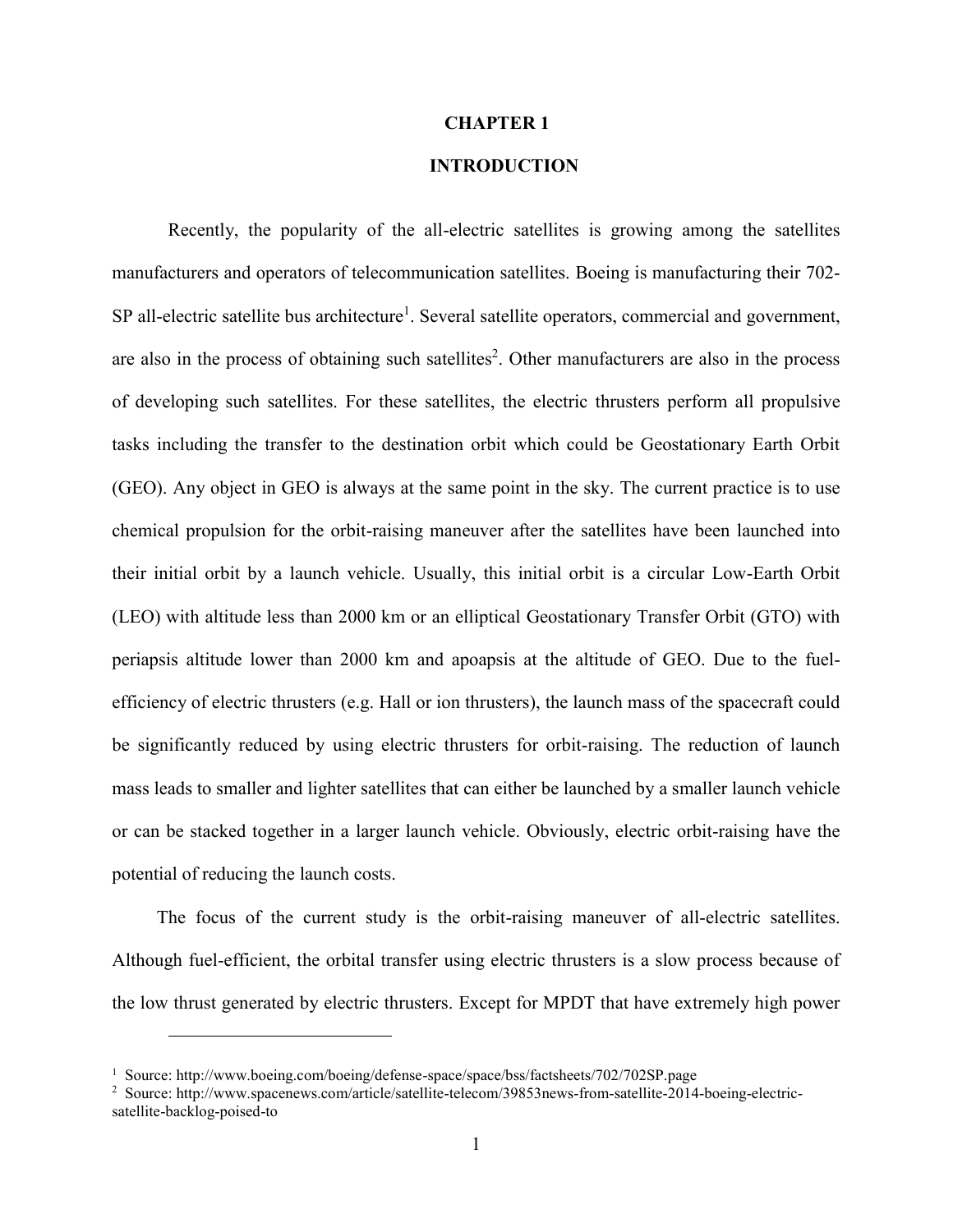<span id="page-14-0"></span>requirements, the thrust generated by an electric thruster is in the order of 100 mN, as shown in Table 1.1.

#### TABLE 1.1

| <b>Thruster</b>                         | Operating<br>Principle | Operating<br>Power (kW) | <b>Thrust</b><br>Generated (mN) | <b>Specific</b><br>Impulse (s) | Propellant |
|-----------------------------------------|------------------------|-------------------------|---------------------------------|--------------------------------|------------|
| Arcjet<br>MR-510                        | Electrothermal         | $0.3 - 2$               | 222-258                         | 500-600                        | Hydrazine  |
| <b>Hall Thruster</b><br><b>BPT-4000</b> | Electrostatic          | $2.5 - 5.5$             | 134-299                         | 1700-2700                      | Xenon      |
| <b>Hall Thruster</b><br>$SPT-100B$      | Electrostatic          | $0.66 - 1.57$           | 43.4-98.8                       | 1600-2500                      | Xenon      |
| Ion Thruster<br><b>NSTAR</b>            | Electrostatic          | $0.5 - 2.3$             | 19-92                           | 1900-4000                      | Xenon      |
| <b>MPDT</b><br>Li-LFA                   | Electromagnetic        | 30-200                  | $10-12.5 \times 10^3$           | 1500-8000                      | Lithium    |

#### REPRESENTATIVE OF ELECTRIC PROPULSION DEVICES [\[1\]](#page-64-0)

The power available for today's telecom satellites is in the range of 5-20 kW. Hence, the solar array of telecommunication satellites can be used to operate multiple electric thrusters simultaneously in order to increase the amount of available thrust during the transfer. Even then, raising orbit to the GEO requires continuous thrusting for several months [\[1\]](#page-64-0). With this long period of time, it means that the spacecraft has to orbit around the Earth for numerous revolutions. The spacecraft would also pass through the shadow of the Earth for numerous times, once for each revolution. The presence of spacecraft in the eclipses mean that the solar panel cannot generate any power. Therefore, the scheme that thrusters are operated continuously is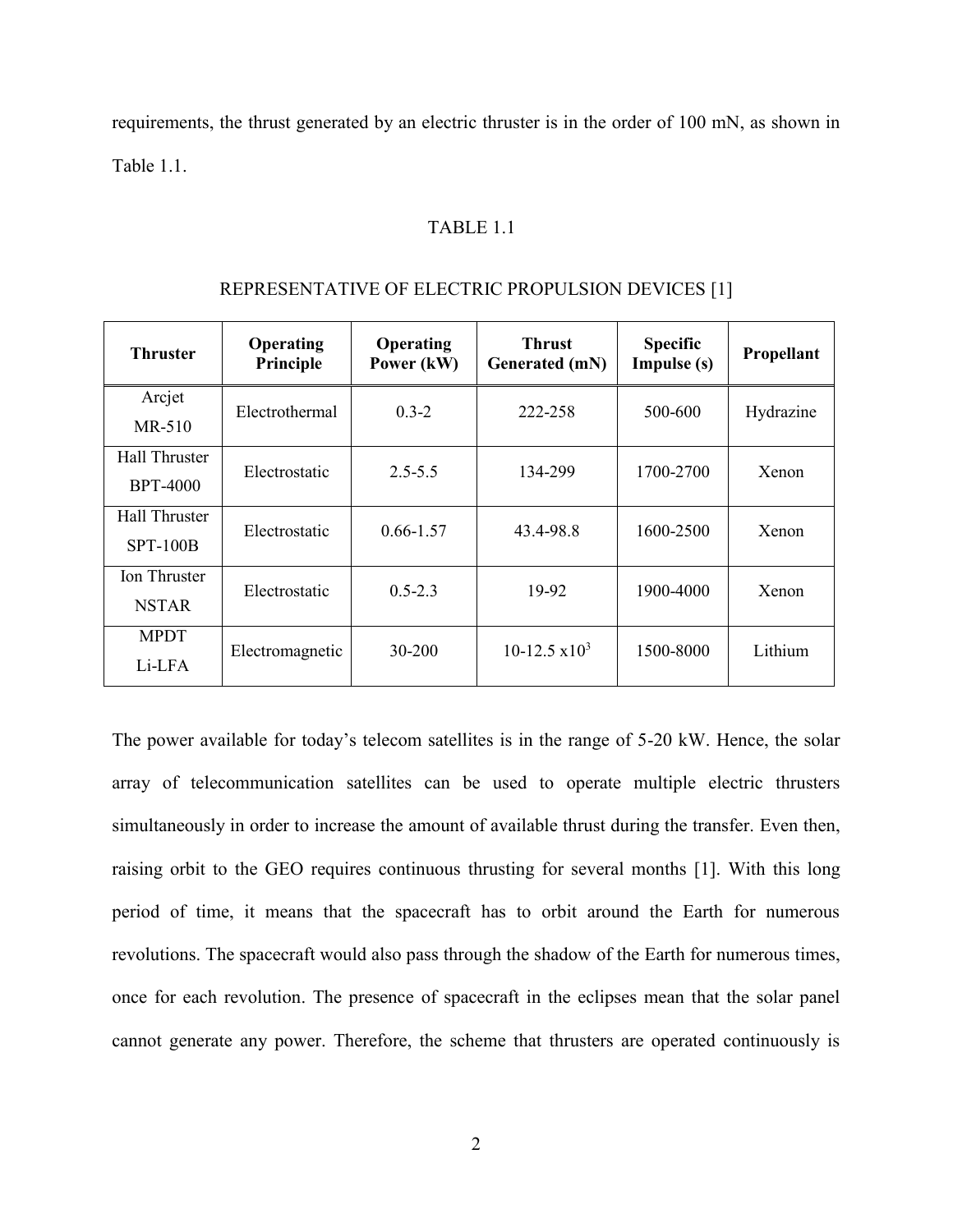impossible, unless the onboard energy storage is deployed. However, the onboard energy storage leads to an increase of spacecraft mass which partly negates the benefits of electric propulsion.

An area of energetically charged particles are found between the LEO and GEO, called Van Allen belts. The radiation belts are held in place by the Earth's magnetic field. Due to the proximity of this radiation belt to Earth, the spacecraft trajectories usually pass through this radiation area. The longer exposure to radiation from Van Allen belts leads to degradation of solar panels and is hazardous for other electronics. The minimum time transfer is useful in order to reduce the degradation from radiation. Therefore, the minimum transfer time is a crucial factor for orbit-raising mission analysis.

The transfer time depends on several factors. The first factor is the initial orbit where the spacecraft is initially launched by a suitable launch vehicle. Obviously, the closer initial orbit to GEO leads to smaller transfer time. Next, mass of the spacecraft also affects the transfer time. The heavier the spacecraft, the higher is the transfer time. Third, the electric engine uses solar array power to generate thrust. The capacity of solar array panels limit the number of thrusters in the spacecraft. The engine characteristics affects the thrust produced, which in turn affects the transfer time. The last one is the provision of battery which is used as the power sources of thruster during the eclipses. A mission designer needs to consider a variety of scenarios to understand the impact of the above factors. Due to these several factors, the tools that can evaluate the wide range of mission scenarios in an efficient way is necessary. Each mission scenario will require the determination of a minimum-time trajectory.

Determining a minimum-time trajectory requires solving an optimal control problem. In the next section, we present the existing methodologies of solving an optimal control problem.

3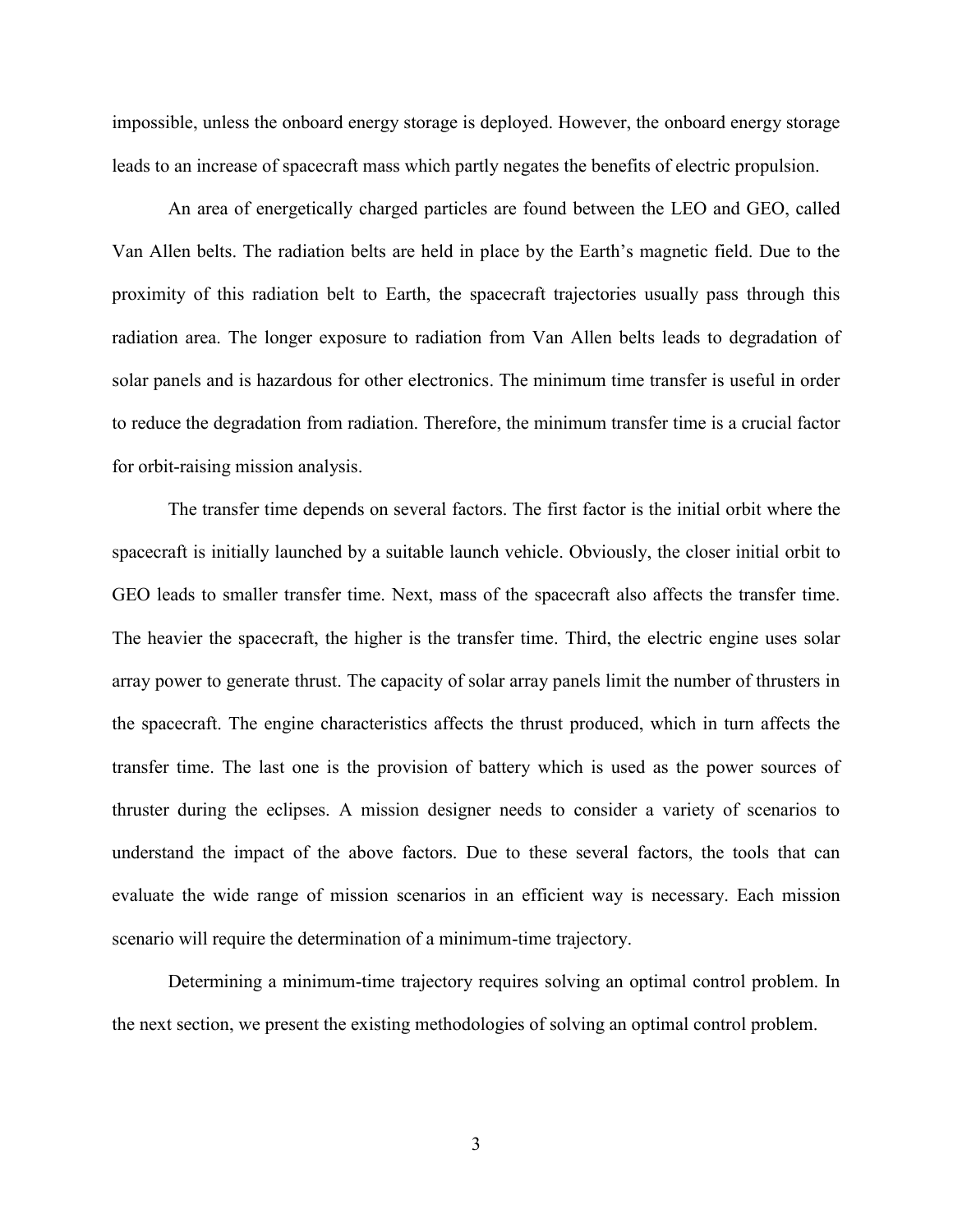### <span id="page-16-0"></span>**1.1 Literature Survey**

The trajectory optimization problem is a problem which relates to designing a trajectory that minimize or maximize an objective function. This function can be the transfer time, the final mass or solar array degradation along a path. Moreover, a solution trajectory must satisfy the equations of motion for the spacecraft.

The problem of low-thrust trajectory optimization have interested researchers for decades. Generally, there are primarily four different ways of generating optimal or near-optimal low-thrust trajectories: (1) Indirect optimization methods, (2) Direct optimization methods, (3) Shape-based methods and (4) Closed-loop guidance-like schemes. Each method has its own advantages and disadvantages. In this section, we provide an overview of the various methodologies.

#### <span id="page-16-1"></span>**1.1.1 Indirect Optimization Methods**

Indirect optimization methods utilize the necessary conditions of optimality (obtained using calculus of variations [\[2-4\]](#page-64-1)) to determine an optimal trajectory. The necessary conditions are usually a set of ordinary differential equations that need to be solved along with equations of motion which are also ordinary differential equations. The boundary conditions are known partly at initial time and partly at the final time; so this methodologies require the solution of a twopoint boundary-value problem (TPBVP).

In 1996, Thorne and Hall [\[5\]](#page-64-2) introduced the minimum time transfer for circular to circular orbit-raising by indirect optimization method. Their strategy was to repeatedly maximize the final radius for different flight times, then choosing the time such that the final radius is at the destination. Later in 1997, the same authors [\[6\]](#page-64-3) extended the idea by introducing a transformation called "Kustaanheimo-Stiefel" in order to simplify the equation of motion in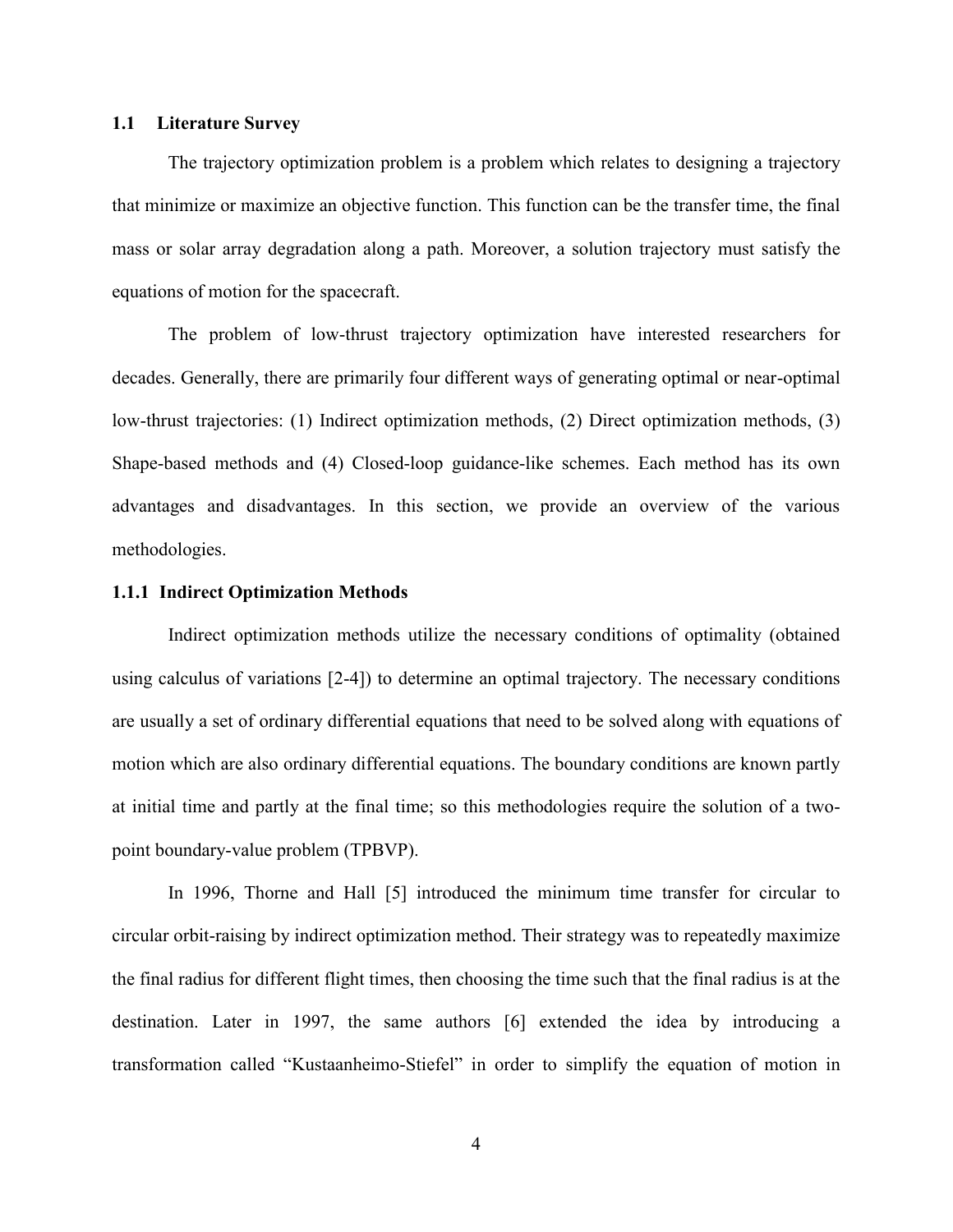planar orbit. Later in 2000, this transformation was also used by Marasch and Hall [\[7\]](#page-64-4) in order to obtain low-thrust orbit-raising trajectories eclipse, with or without energy storage support.

### <span id="page-17-0"></span>**1.1.2 Direct Optimization Methods**

In the direct optimization methods, a trajectory optimization problem is converted into a parametric optimization problem by discretizing the time variable, the state and control variables. The equations of motion are assumed to hold only at the discretized modes; infact, the set of differential equations are converted to a bunch of algebraic equations that are the constraints for the parametric optimization problem. This problem is then solved using a non-linear programming solver like SNOPT<sup>®</sup> [\[8\]](#page-64-5), IPOPT<sup>®</sup> [\[9\]](#page-64-6) or  $LOOO<sup>®</sup>$  [\[10\]](#page-64-7). Hence, this methodology avoids the use of necessary condition of optimality; hence their name direct optimization. In comparison to indirect optimization method, this optimization method has the more tolerane of initial guesses and could converge to the solution better than indirect methods [\[3\]](#page-64-8).

The coordinate system chosen to define the states affects the performance of this method because of the variation of state parameters. Since, these parameters are integrated stepwise by numerical integration technique, it does not yield accurate results if there is a rapid change in state parameters. One of implementation of direct optimization method for solving the minimum transfer time on spherical coordinates has been demonstrated by Dutta, et al. [\[1\]](#page-64-0). The direct optimization methods were also be implemented by Falck and Dankanich [\[11\]](#page-64-9) in order to find an optimal solution for spiral trajectories on the costates of the classical or modified equinoctial orbital elements. Earlier in 2014, Libraro, et al. [\[12\]](#page-65-0) presented the direct optimization for electric orbit-raising with a new state vector called quaternion-based formulation which is globally free of any singularity.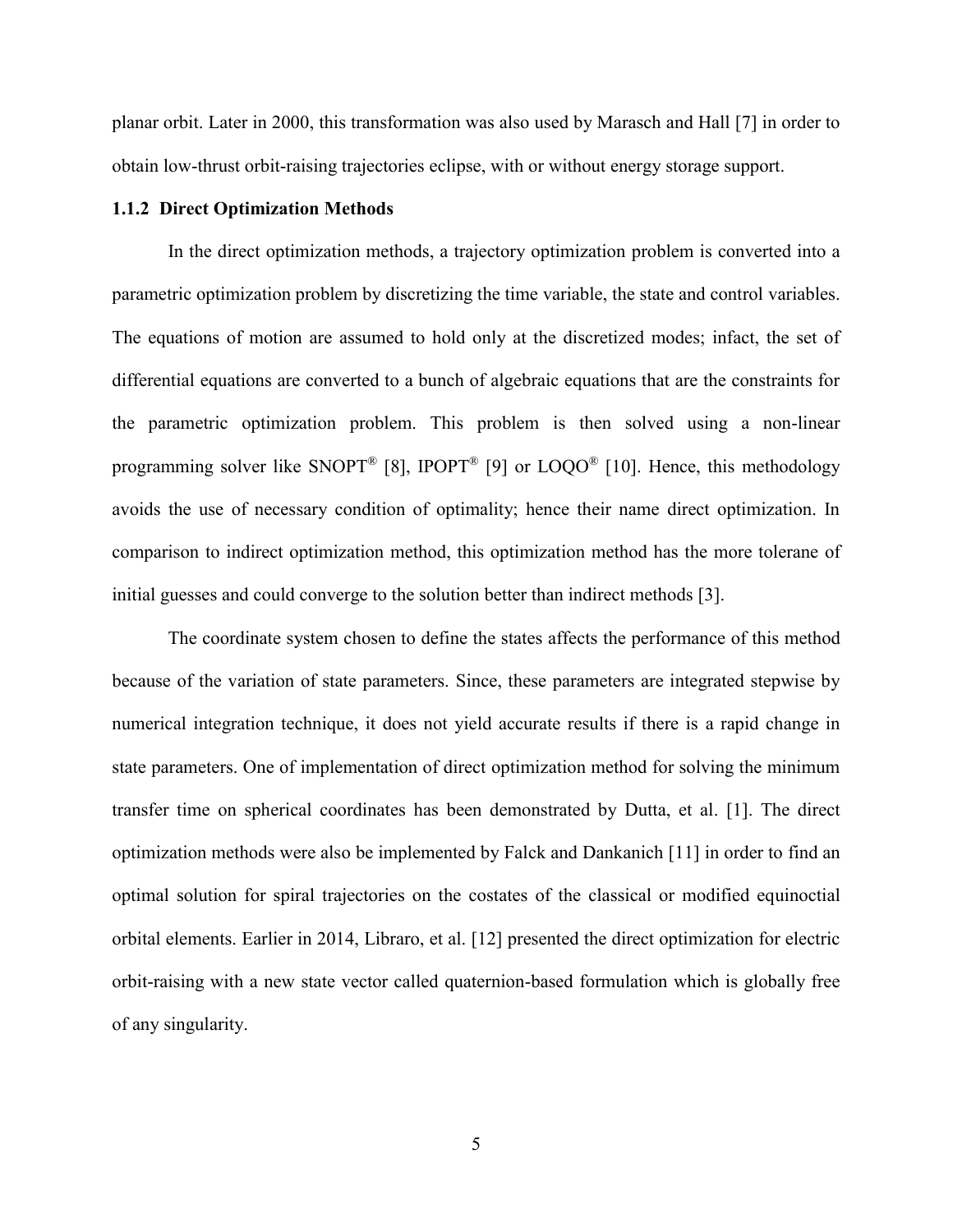### <span id="page-18-0"></span>**1.1.3 Shape-based methods**

In the shape-based method, the spacecraft trajectory is assumed to be of a certain shape or geometric description. Then, the thrust profile that is required to generate that trajectory shape will be determined by satisfying the equation of motion along that trajectory. Shape-based methods aim at rapidly investigating the solution trajectory and provide a fast initial guess for the continuous-thrust trajectory [\[13\]](#page-65-1) required for indirect and direct methods.

Some feasible trajectory shapes that have been investigated by researchers are the logarithmic spiral, Cartesian oval and Cassini oval [\[14\]](#page-65-2). As demonstrated by Petropoulos and Longuski [\[13\]](#page-65-1) in 2004, the exponential sinusoid shapes in polar coordinates could be used to determine the Earth-Mars-Ceres rendezvous trajectories, and selected trajectories are successfully used as initial guess for the direct method optimization program. In 2006, De Pascale and Vasile introduced trajectory shapes based on non-singular equinoctial element, and could yield a good enough initial guess for direct and indirect methods [\[15\]](#page-65-3). In 2008, Wall [\[16\]](#page-65-4) introduced a shape called inverse polynomial in cylindrical coordinates. Later in 2009, Wall and Conway [\[17\]](#page-65-5) demonstrated the inverse polynomial shape in polar coordinates for efficient generation of near –optimal low-thrust trajectory. In 2011, Novak and Vasile [\[18\]](#page-65-6) compared the exponential sinusoid shape in polar coordinates and equinoctial element based shapes. They found that the shaping method in polar coordinates provides better solutions than that in nonsingular equinoctial coordinates. In 2012, finite Fourier series was used to approximate the trajectory shapes presented by Taheri and Abdelkhalik [\[19\]](#page-65-7).

### <span id="page-18-1"></span>**1.1.4 Closed-Loop Guidance-Like Schemes**

Closed-loop guidance-like schemes aim to generate the low-thrust trajectory by using thrust profile based on some guidance law that minimizes the deviation of current trajectory from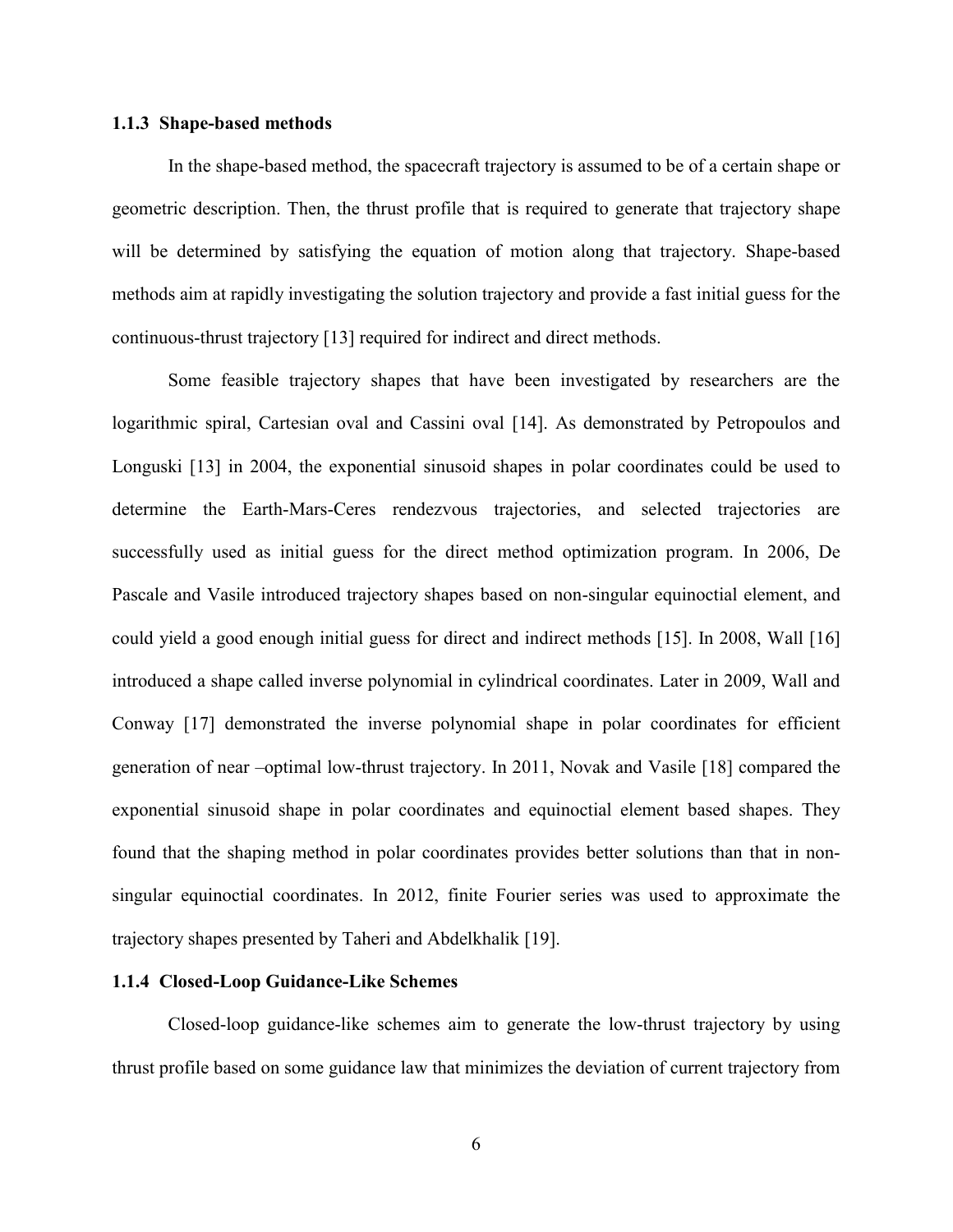the destination trajectory. Therefore, the solution trajectories are obtained by integrating these thrust profiles from the initial point till the end point.

In 1998, Kluever introduced a simple guidance scheme [\[20\]](#page-65-8) that determines the thrust direction in order to maximize the time rate of change of a desired orbital element. The guidance scheme, therefore, determines the thrust direction which drives a desired orbital element to its target final value as fast as possible. The three orbital parameters considered are semi-major axis, eccentricity and inclination. The selected thrust direction is obtained by taking a weighted average of those directions. In 2003, Petropoulos introduced a new guidance scheme called "Q-Law" [\[21,](#page-65-9) [22\]](#page-65-10). The main concept is the evaluation of a "Proximity Quotient" that measures the proximity of current orbit and destination orbit. This method not only considered the maximum rate of change of orbital element at the current state like Kluever's scheme, but also considers over the whole state thereby including all orbital elements. The solutions generated are close to minimum-time solution.

These closed-loop guidance-like schemes have been implemented for achieving near optimal solutions without the need for frequent solution updates. Additionally, these could be used for robustly providing the solutions especially for the case of high disturbances which other methods could not be able to solve [\[23\]](#page-66-0).

### <span id="page-19-0"></span>**1.2 Research Objective and Thesis Contributions**

The indirect and direct optimization methods still have the drawbacks that are the need of the reasonable initial guess and the lack of guarantees of convergences in the context of a tool for mission designers for all-electric satellite. These drawbacks lead to the limitations for rapidly investigating a wide range of scenarios, unlikely, the shape-based methods and closed-loop guidance-like schemes do not have these drawbacks and could be used to rapidly investigate a wide range of scenarios. However, that shape-based method is still complicated to determine the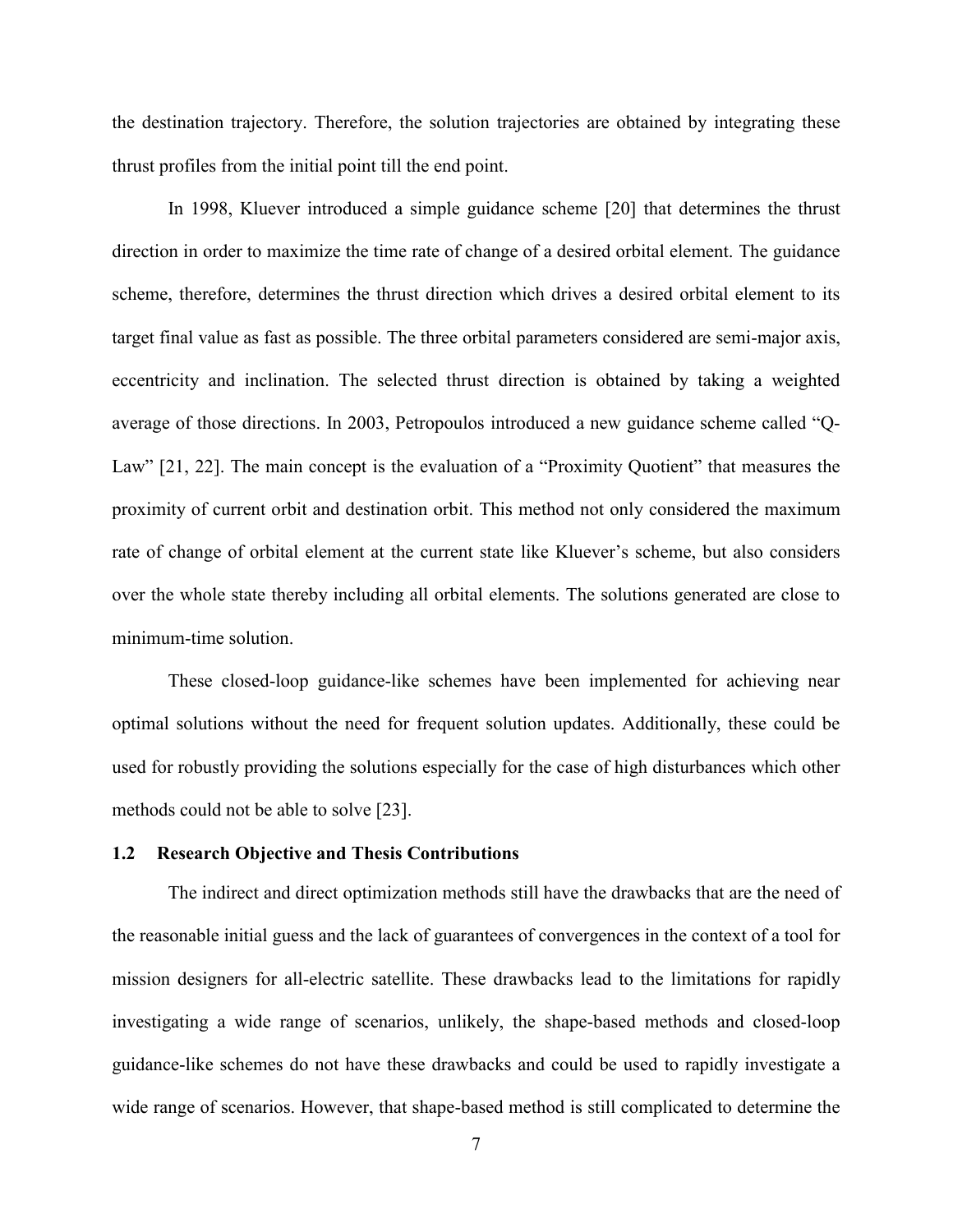initial shape, if it was implemented to solve all-electric orbit-raising to GEO problems. The reason is that low-thrust orbit-raising trajectories are usually spiral shapes with many revolutions (in the order of hundred/ thousands) which makes finding a shape satisfying equations of motion a challenging problem.

Closed-loop guidance-like schemes have the potential for use in a tool to rapidly investigate a wide range of scenarios. In this context, the thesis makes the following contributions:

- 1) A new formulation blending the ideas of direct optimization and guidance-like schemes.
- 2) Improvement over the work done by Marasch and Hall [\[7\]](#page-64-4) by adding the capability of yielding the solution for non-planar cases, and non-circular initial orbit cases.
- 3) Improvement over Q-law in the sense that final orbit achieved is the GEO, owing to the non-singularity of the formulation.
- 4) Use of the tool in analyzing a new type of mission scenarios involving two different thruster types during transfer.

### <span id="page-20-0"></span>**1.3 Thesis Organization**

The thesis is organized as follows. Chapter 2 describes the spacecraft dynamics and the variational equation of motion. Chapter 3 describes the new optimization technique and strategy that have been used to determine low-thrust orbit-raising trajectories. The numerical method, which is used in implementation of those techniques, will be also described. In Chapter 4, the results of some examples would be demonstrated and discussed.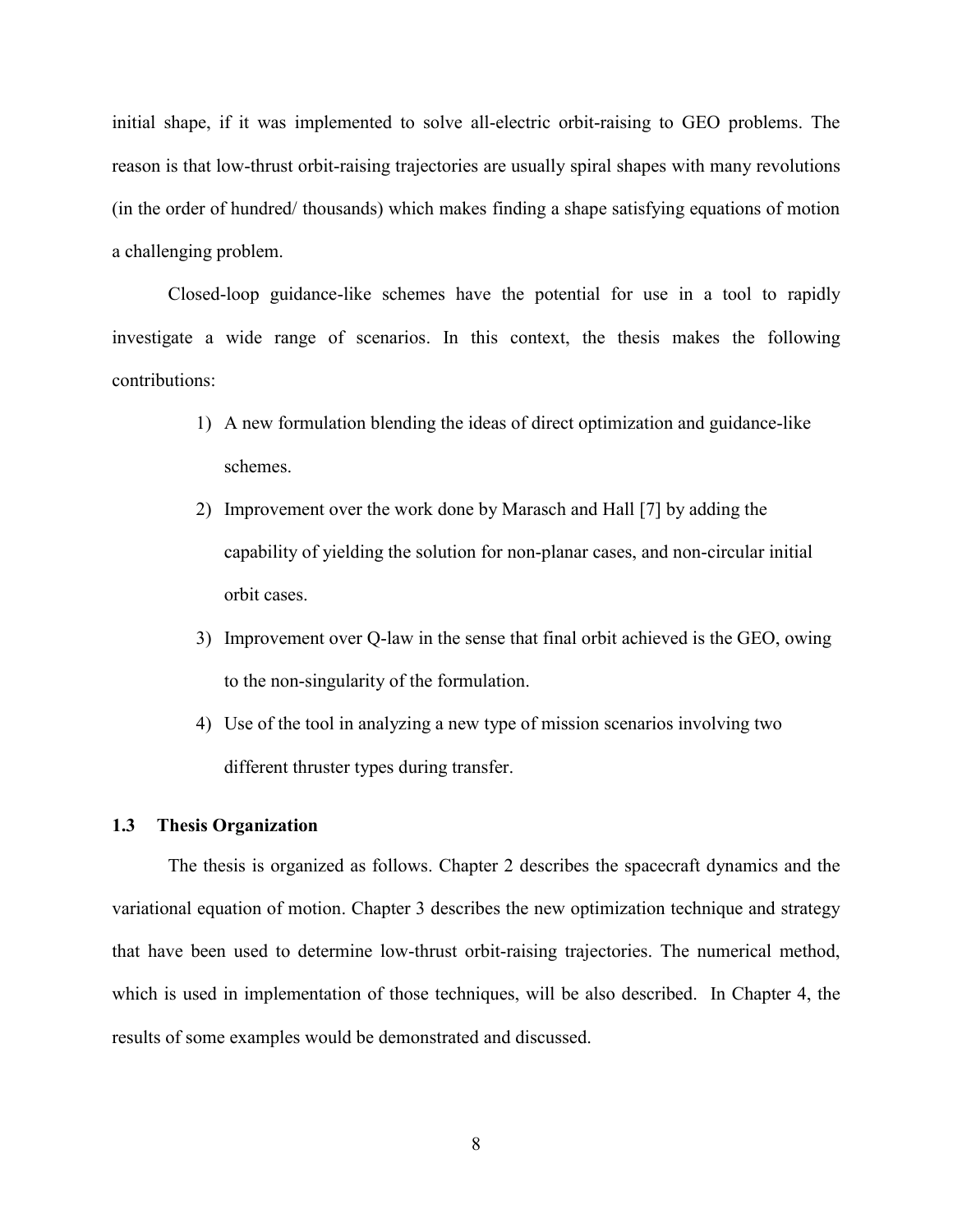#### **CHAPTER 2**

### **2. MATHEMATICAL FORMULATION OF SPACECRAFT MOTION**

<span id="page-21-0"></span>Space mechanics is a science that describes the motion of objects in space including celestial bodies and spacecraft. A difference between a spacecraft and a natural body is that the spacecraft may apply its onboard propulsion system to alter its trajectory. In general, space is a multi-body environment, but in the context of electric orbit-raising mission, we will only consider two bodies, Earth and the spacecraft.

#### <span id="page-21-1"></span>**2.1 Two-Body Equation of Motion**

The starting point of two-body problem is the Newton's law of gravitation which describes the attractive forces between the two masses. In the case of orbiting spacecraft around the Earth, the first assumption is that there are only two bodies under consideration. This assumption is good for planetary missions and the effects of other bodies can be modeled as a perturbation. Another assumption is that all objects are point masses. This second assumption works properly for spherical objects of uniform mass distribution. However, the impact of having a non-spherical body can also be modeled as a perturbation, for instance,  $J_2$  effect of Earth [\[24\]](#page-66-1).

The motion of the spacecraft relative to the Earth can be described by the following equation of motion (for the 2-body problem):

<span id="page-21-2"></span>
$$
\ddot{\mathbf{r}} = -\frac{G(m_{earth} + m_{s/c})}{r^3} \mathbf{r}
$$
 (2.1)

where **r** is the radius vector from Earth to spacecraft, G is gravitational constant,  $m_{earth}$  is mass of the Earth and  $m_{s/c}$  is mass of the spacecraft. The parameter  $\mu$  is used for  $G(m_{earth} + m_{s/c})$ and then equation [\(2.1\)](#page-21-2) becomes: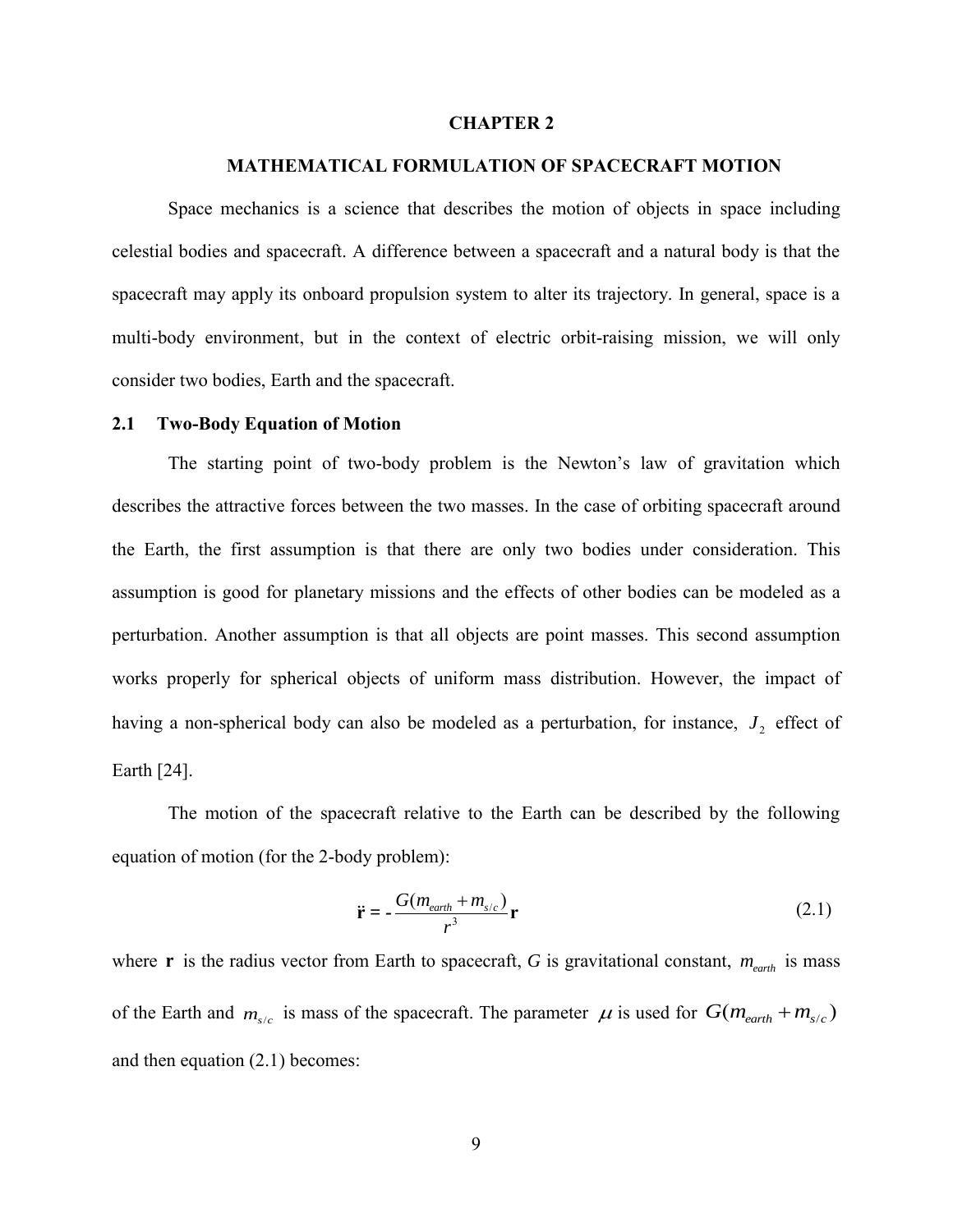<span id="page-22-2"></span>
$$
\ddot{\mathbf{r}} = -\frac{\mu}{r^3}\mathbf{r}
$$
 (2.2)

The mass of the Earth is much larger than the typical spacecraft mass, so that one can approximate  $\mu$  by  $Gm_{earth}$ , which is equal to 3.986 $\times 10^5$  km<sup>3</sup>s<sup>-2</sup>. Equation [\(2.2\)](#page-22-2) can be used to describe the motion of spacecraft as long as there is no other force than the mutual gravitational force. The constants of motion for the 2-body problem, henceforth referred to as dynamical quantities, are specific total energy, specific angular momentum vector and eccentricity vector.

### <span id="page-22-0"></span>**2.1.1 Specific Total Energy**

The specific total energy  $(E)$  is the total mechanical energy of spacecraft per unit mass, and is given by [\[24\]](#page-66-1):

<span id="page-22-3"></span>
$$
E = \frac{v^2}{2} - \frac{\mu}{r} \tag{2.3}
$$

where  $\nu$  is velocity of the spacecraft. In addition, equation [\(2.3\)](#page-22-3) is comprised of two terms adding together, the kinetic energy per unit mass  $(v^2/2)$  and potential energy per unit mass (  $-\mu/r$ ). The potential energy per unit mass term is set to be zero at the infinity as the reference point. So it will be more negative as it moves closer to the center of the Earth and never be positive. In this thesis, this specific total energy will henceforth be stated only as total energy, with the term "specific" dropped out.

### <span id="page-22-1"></span>**2.1.2 Specific Angular Momentum Vector**

The specific angular momentum  $(h)$  is the angular momentum per unit of mass. It is simply defined as [\[24\]](#page-66-1):

<span id="page-22-4"></span>
$$
\mathbf{h} = \mathbf{r} \times \dot{\mathbf{r}} = \mathbf{r} \times \mathbf{v} \tag{2.4}
$$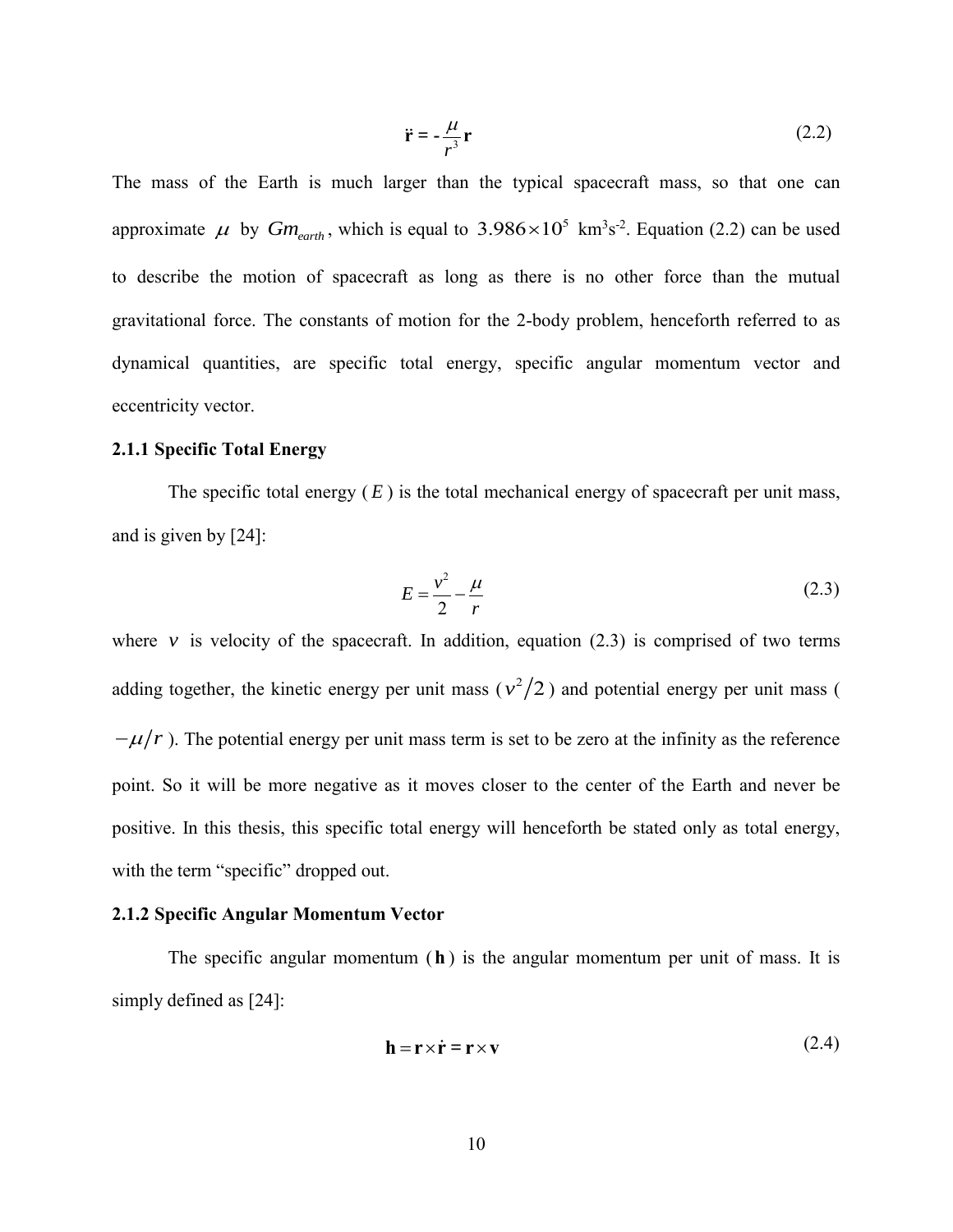By definition, its direction is always perpendicular to the orbital plane in which the 2 body motion is constrained. Hence, angular momentum provides the information about the orientation of the orbit plane. Later in this thesis, this specific angular momentum would be stated only as angular momentum.

### <span id="page-23-0"></span>**2.1.3 Eccentricity Vector**

Eccentricity e is a vector that points from the center of the central body to the point of closest approach (periapsis) of an orbit to the central body. The eccentricity vector of an orbit is defined as:

<span id="page-23-2"></span>
$$
e = \frac{v \times h}{\mu} - \frac{r}{r}
$$
 (2.5)

In addition, its magnitude also provides information about the shape of an orbit. Depending on the eccentricity value, an orbit can be a circle, ellipse, parabola or a hyperbola.

### <span id="page-23-1"></span>**2.2 Solutions to the Two-Body Problem**

The motion of spacecraft which are governed by equation [\(2.2\)](#page-22-2) can be categorized into 4 types based on the initial radius vector and velocity vector. All of these types are the conic sections which are parabola, circle, ellipse and hyperbola as shown in [Figure 2.1.](#page-24-1) The conic sections represent the shape of spacecraft trajectory or spacecraft orbits. The total energy and eccentricity give the information to determine the type of the orbit. The summarized characteristic of four different orbit types in terms of total energy and eccentricity is shown in Table 2.1.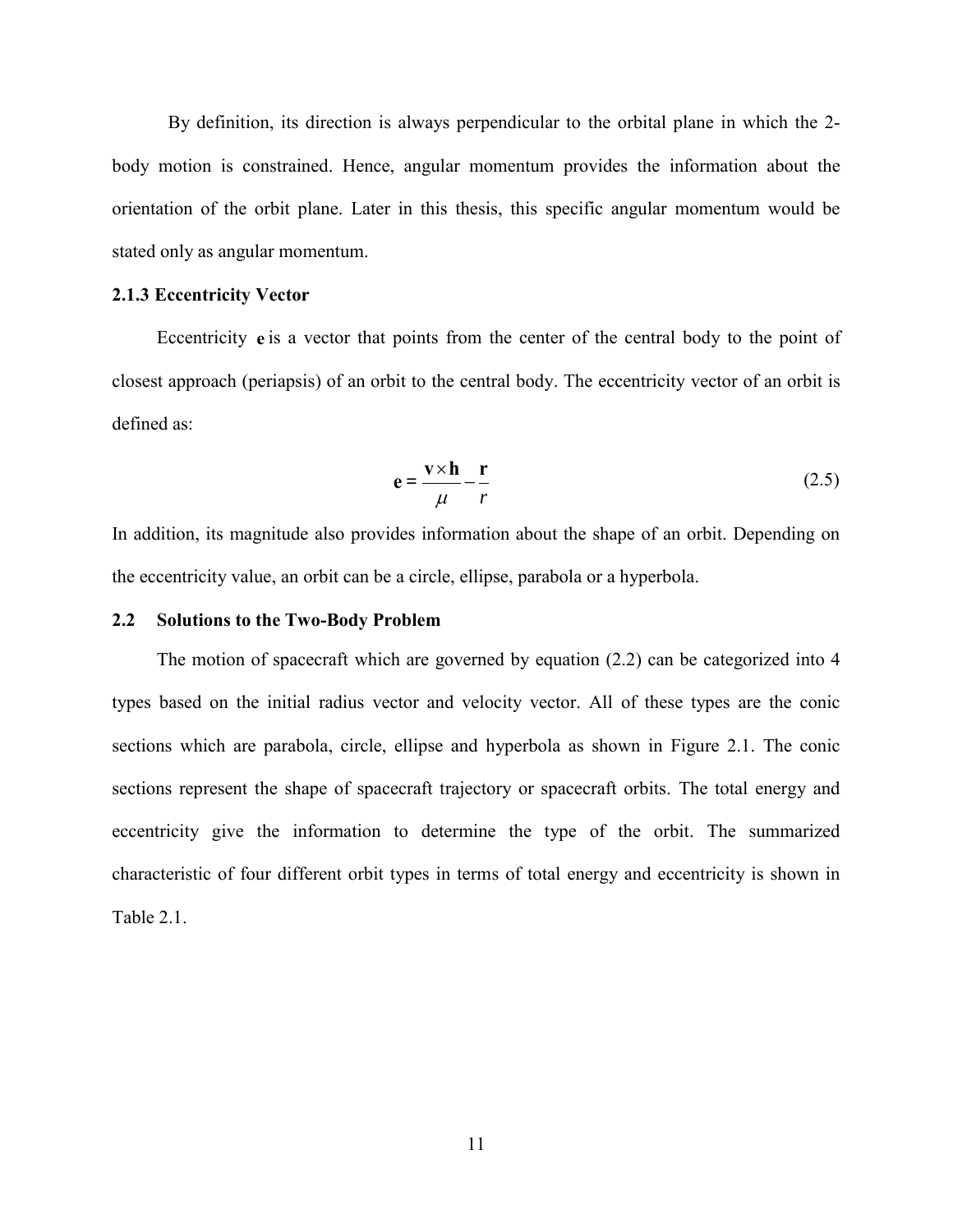

Figure 2.1 Types of conic sections

### TABLE 2.1

### CHARACTERISTIC OF FOUR DIFFERENT ORBIT TYPES

<span id="page-24-1"></span><span id="page-24-0"></span>

| Orbit Type         | Circular | Elliptic  | Parabolic | Hyperbolic |
|--------------------|----------|-----------|-----------|------------|
| Total Energy $(E)$ | E < 0    | E < 0     | $E=0$     | E > 0      |
| Eccentricity $(e)$ | $e=0$    | 0 < e < 1 | $e=1$     | e > 1      |

Additionally, there are other orbits which  $e = 1$  and its angular momentum is always zero because its radius vector and velocity vector is always perpendicular.

There are three other quantities related to an orbit, which will be mentioned later. These quantities are needed to be discussed. The first is flight path angle  $(\gamma)$ . The second is radiussweeping area per time unit. The last is true anomaly angle  $(\theta)$ .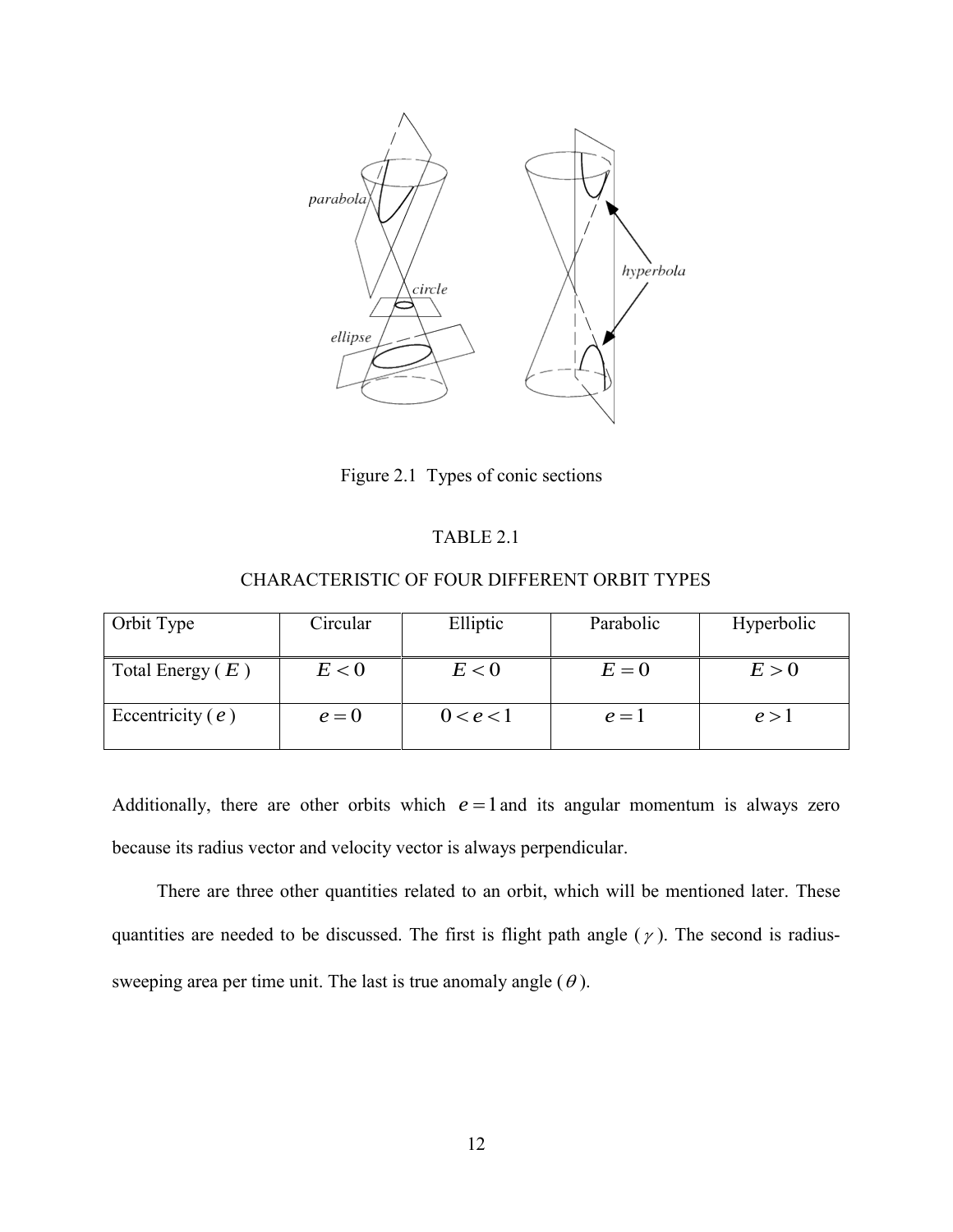### <span id="page-25-0"></span>**2.2.1 Flight Path Angle**

Flight path angle  $(\gamma)$  is a scalar quantity that defines the angle between local horizon direction and the velocity vector by measuring positively outward to the orbit as shown in [Figure](#page-25-2)  [2.2](#page-25-2)



Figure 2.2 Description of flight path angle

<span id="page-25-2"></span>This quantity can be computed by considering the magnitude of angular momentum as below.

<span id="page-25-3"></span>
$$
h = rv \cos \gamma \tag{2.6}
$$

Then, flight path angle is calculated by:

$$
\gamma = \cos^{-1}\left(\frac{rv}{h}\right) \tag{2.7}
$$

### <span id="page-25-1"></span>**2.2.2 Radius-Sweeping Area per Time**

First of all, consider the differential area of triangle that swept by the radius as shown in [Figure 2.3.](#page-26-0)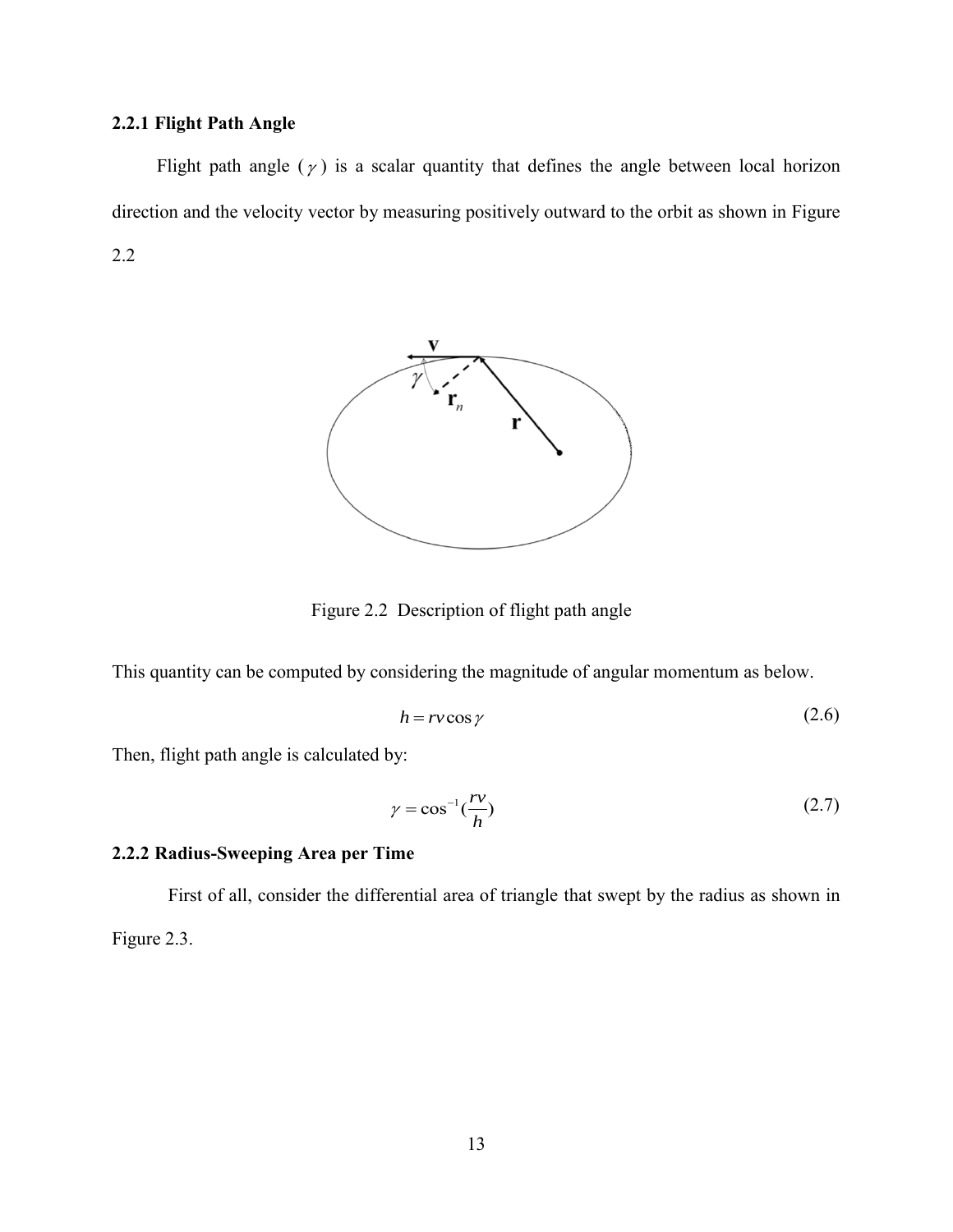

Figure 2.3 Triangle from sweeping radius

<span id="page-26-0"></span>The differential area can be written as follows:

<span id="page-26-2"></span>
$$
dA = \frac{1}{2}r\left(rd\theta\right) \tag{2.8}
$$

Where  $dA$  is the differential area, r is radius which is the length of a triangle edge,  $d\theta$  is the differential angle of the area. This differential angle  $d\theta$  can be written in term of angular velocity and differential time interval as below

<span id="page-26-3"></span><span id="page-26-1"></span>
$$
d\theta = \dot{\theta}dt\tag{2.9}
$$

Substituting equation [\(2.9\)](#page-26-1) into equation [\(2.8\)](#page-26-2) lead to:

$$
\frac{dA}{dt} = \frac{1}{2}r(r\dot{\theta})\tag{2.10}
$$

Noting that radius times angular velocity is equal to tangential velocity which is equal to  $\nu \cos \gamma$ . Then equation [\(2.10\)](#page-26-3) can be rewritten as below:

$$
\frac{dA}{dt} = \frac{1}{2}r(v\cos\gamma) = \frac{1}{2}h\tag{2.11}
$$

The equation [\(2.11\)](#page-26-4) gives the relationship of the area which is swept by radius vector per time unit and angular momentum. Finally, the differential time of flight is stated as:

<span id="page-26-5"></span><span id="page-26-4"></span>
$$
dt = \frac{2dA}{h} \tag{2.12}
$$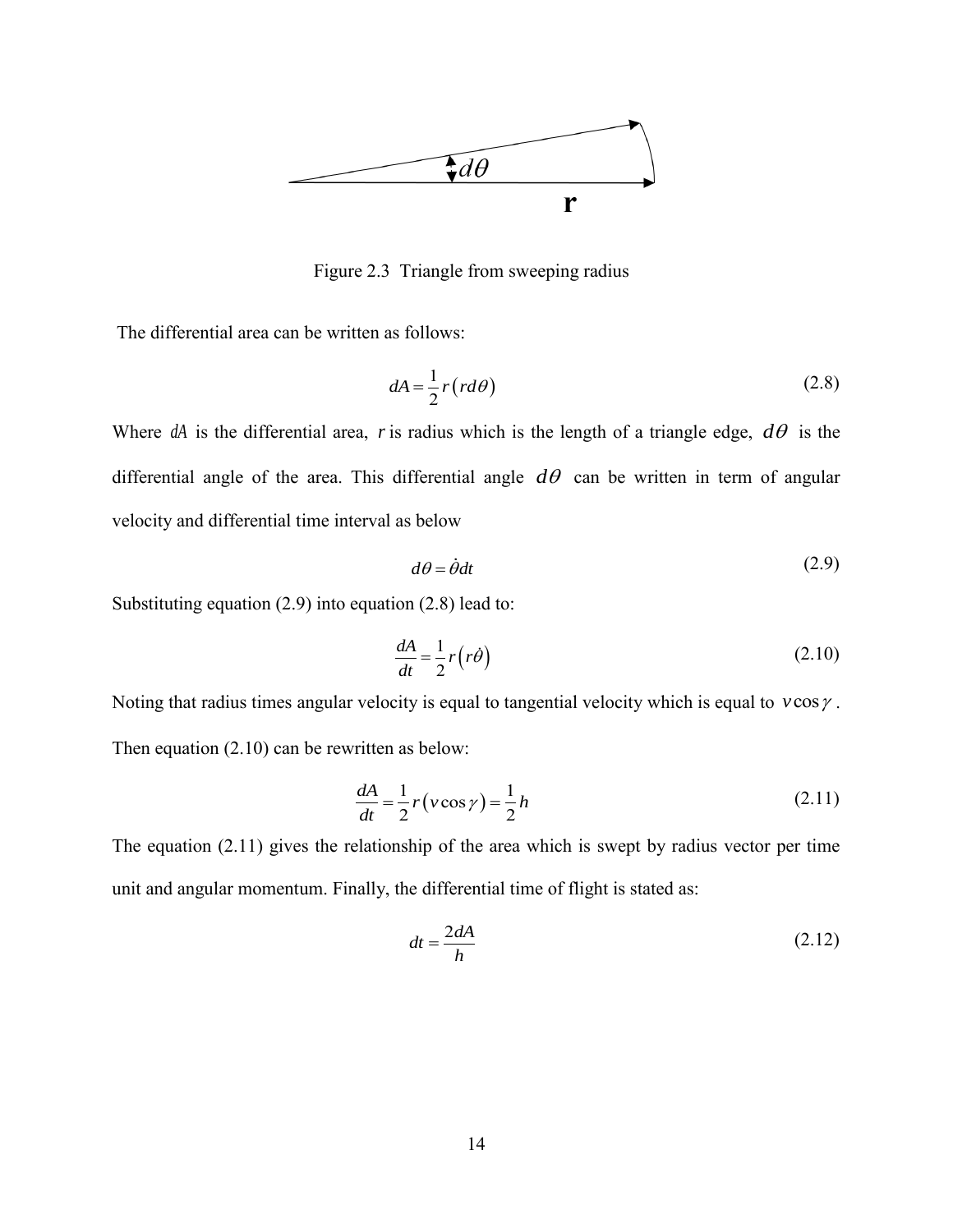### <span id="page-27-0"></span>**2.2.3 True Anomaly Angle**

True anomaly angle  $(\theta)$  is the angle measured from periapsis to radius vector in the direction of spacecraft orbital motion. So it is between 0 to  $2\pi$ . The relation between true anomaly and radius is shown as below [\[24\]](#page-66-1):

$$
r = \frac{h^2}{\mu (1 + e \cos \theta)}\tag{2.13}
$$

Since,

<span id="page-27-5"></span><span id="page-27-3"></span><span id="page-27-2"></span>
$$
e = \sqrt{1 + \frac{2Eh^2}{\mu^2}}
$$
 (2.14)

Then, substitution equation [\(2.14\)](#page-27-2) into equation [\(2.13\)](#page-27-3) lead to

$$
r = \frac{h^2}{\mu + \sqrt{\mu^2 + 2Eh^2} \cos \theta}
$$
 (2.15)

### <span id="page-27-1"></span>**2.3 Spacecraft Motion under Perturbing Forces**

Because the thrust provided by all-electric satellites is small, the thrust acceleration is much small compared to the local gravitational acceleration. Hence, the thrust force can be viewed as a perturbing force. Under the action of a perturbing force, there are slow changes in the orbital parameters and in the dynamical quantities of interest. In the presence of other forces such as thrust, the equation  $(2.2)$  is modified into as below:

<span id="page-27-4"></span>
$$
\ddot{\mathbf{r}} = -\frac{\mu}{r^3}\mathbf{r} + \frac{\mathbf{F}}{m} \tag{2.16}
$$

where  $\bf{F}$  is force vector or perturbation vector and  $\bf{m}$  is mass of the spacecraft. Equation [\(2.16\)](#page-27-4) can explicitly be written in Cartesian coordinates as follows

$$
\dot{r}_x = v_x \tag{2.17}
$$

$$
\dot{r}_y = v_y \tag{2.18}
$$

$$
\dot{r}_z = v_z \tag{2.19}
$$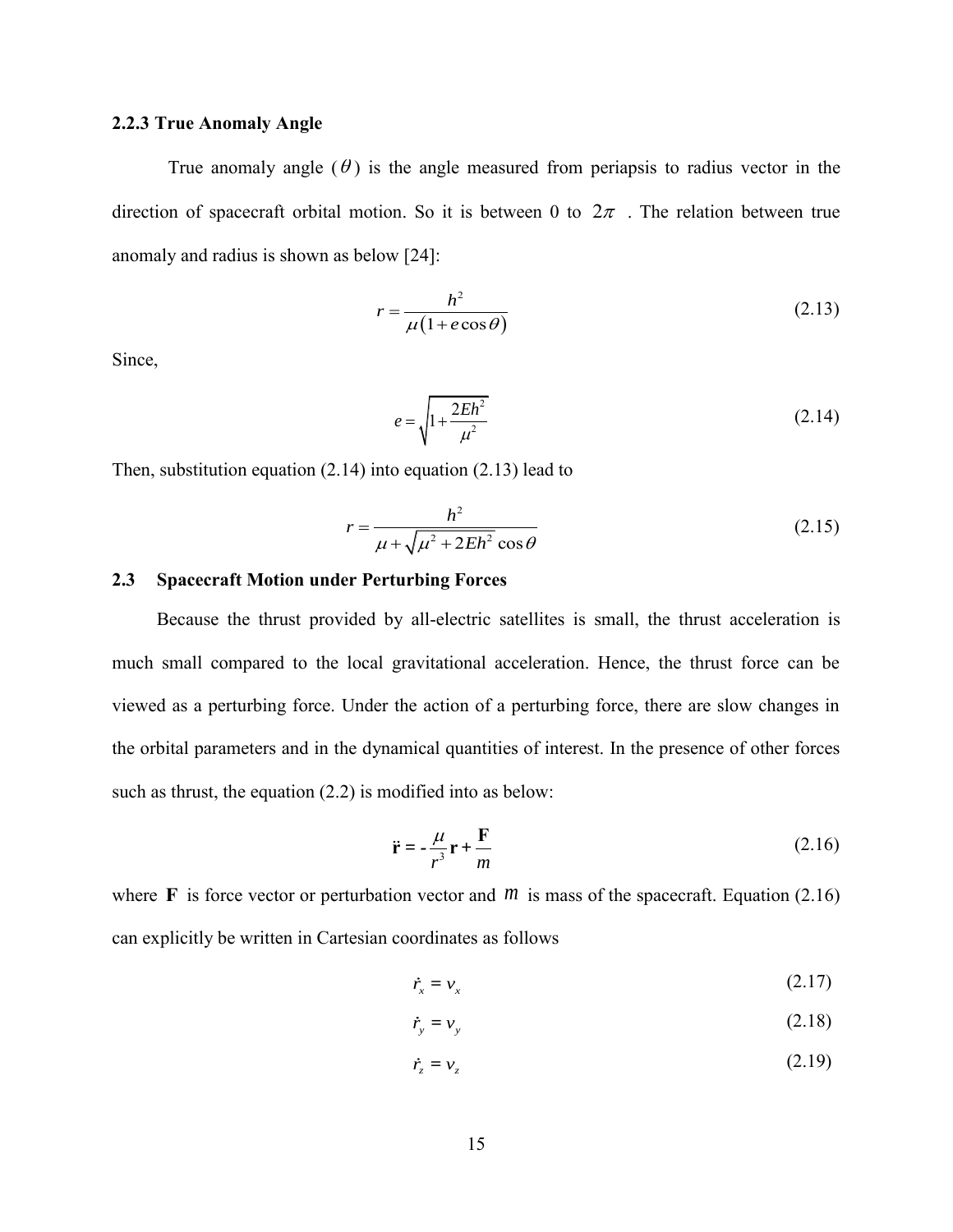$$
\dot{v}_x = -\frac{\mu}{r^3} r_x + \frac{F_x}{m}
$$
\n(2.20)

$$
\dot{v}_y = -\frac{\mu}{r^3}r_y + \frac{F_y}{m}
$$
\n(2.21)

$$
\dot{v}_z = -\frac{\mu}{r^3}r_z + \frac{F_z}{m}
$$
\n(2.22)

where  $r_x$ ,  $r_y$ ,  $r_z$  are the radius components in x, y, z axis, respectively.  $v_x$ ,  $v_y$ ,  $v_z$  are the velocity components and  $F_x$ ,  $F_y$ ,  $F_z$  are the perturbation forces in x, y, z axis, respectively. The presence of other forces imply that the dynamical quantities are no longer constants and their variations will be discussed in the next section. The spacecraft can be transferred to the destination orbit by this perturbation force which is controlled thrust. The example of continuous low-thrust orbit-raising is shown in [Figure 2.4](#page-29-1) by starting at an elliptical orbit on equatorial plane with 5000 km perigee altitude and 10000 km apogee altitude. The initial mass of spacecraft is 5000 kg. The perturbation force is engine thrust generated by four Hall thrusters, so that thrust is 1.16 N with specific impulse of 1788 s and is in the local horizon for a hundred days, so this is a case of planar transfer to GEO. Obviously from the figure, the spacecraft moves in spiral shape around the Earth for many revolutions and gradually increases its altitude.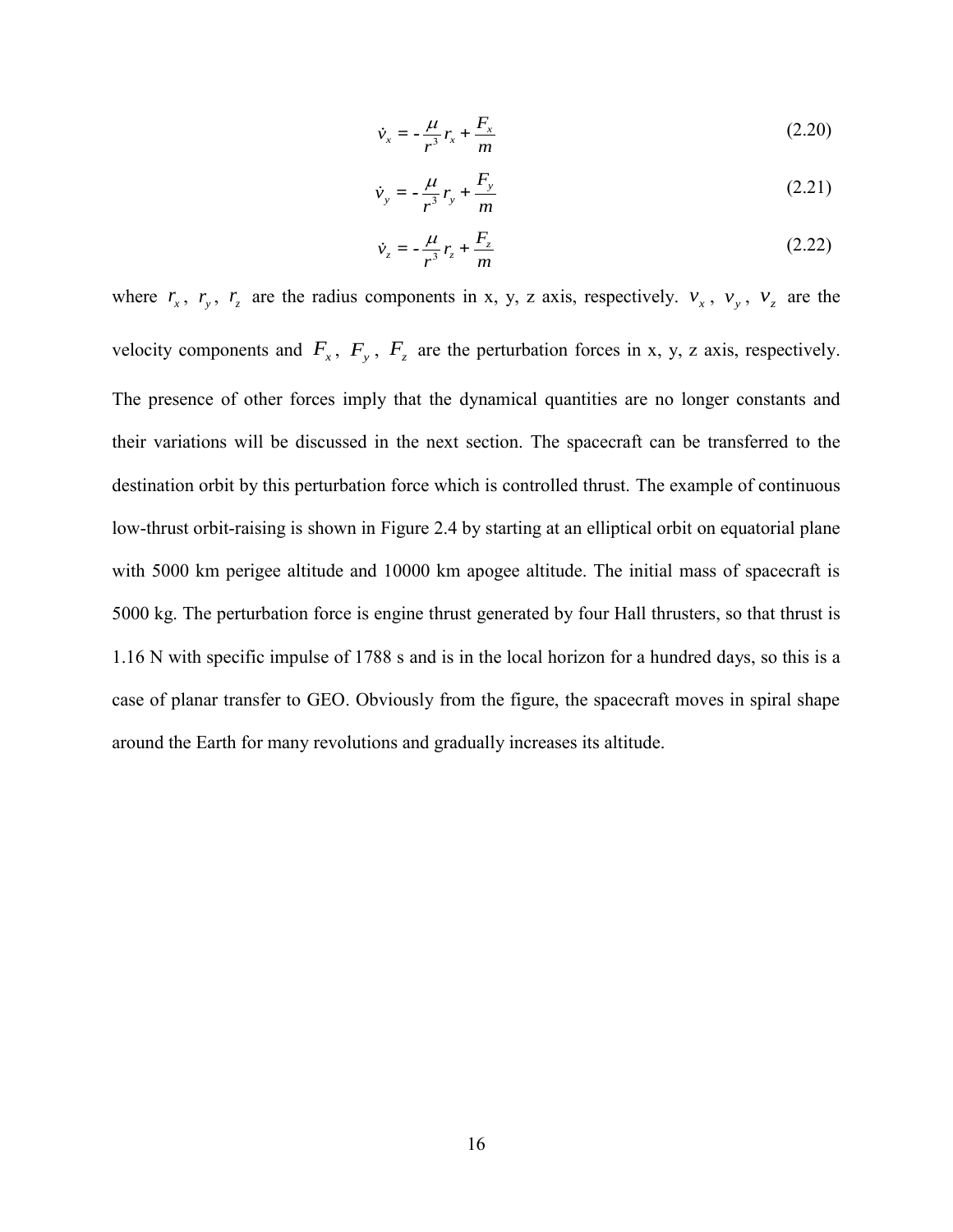

Figure 2.4 Example of low-thrust trajectory of a planar case

### <span id="page-29-1"></span><span id="page-29-0"></span>**2.3.1 Variation of Total Energy**

Naturally, the total energy will be constant as long as there is no existing perturbation forces. However, in the presence of the perturbation forces, the total energy will change. In order to transfer the spacecraft into destination orbit, the total energy is driven to the value at the destination orbit. So, the variation of total energy due to the perturbation forces has to be considered. Its time rate of change could be computed by taking the dot product of velocity vector on both sides of equation [\(2.16\).](#page-27-4)

<span id="page-29-3"></span><span id="page-29-2"></span>
$$
\dot{\mathbf{r}} \cdot \ddot{\mathbf{r}} = \dot{\mathbf{r}} \cdot \left(\frac{-\mu}{r^3} \mathbf{r} + \frac{\mathbf{F}}{m}\right)
$$
 (2.23)

Consider the left hand side of equation [\(2.23\).](#page-29-2) From the chain rule of derivatives,

$$
\dot{\mathbf{r}} \cdot \ddot{\mathbf{r}} = \frac{d}{dt} \left( \frac{1}{2} \dot{\mathbf{r}} \cdot \dot{\mathbf{r}} \right) \quad \text{or} \quad \dot{\mathbf{r}} \cdot \ddot{\mathbf{r}} = \frac{d}{dt} \left( \frac{1}{2} v^2 \right) \tag{2.24}
$$

Then, consider the right hand side of equation  $(2.23)$ , there is a term  $(\dot{\mathbf{r}} \cdot \mathbf{r})$ . The term time rate of change of radius unit vector  $(\hat{\mathbf{r}})$  is perpendicular to  $\mathbf{r}$ , because the rate of change of unit vector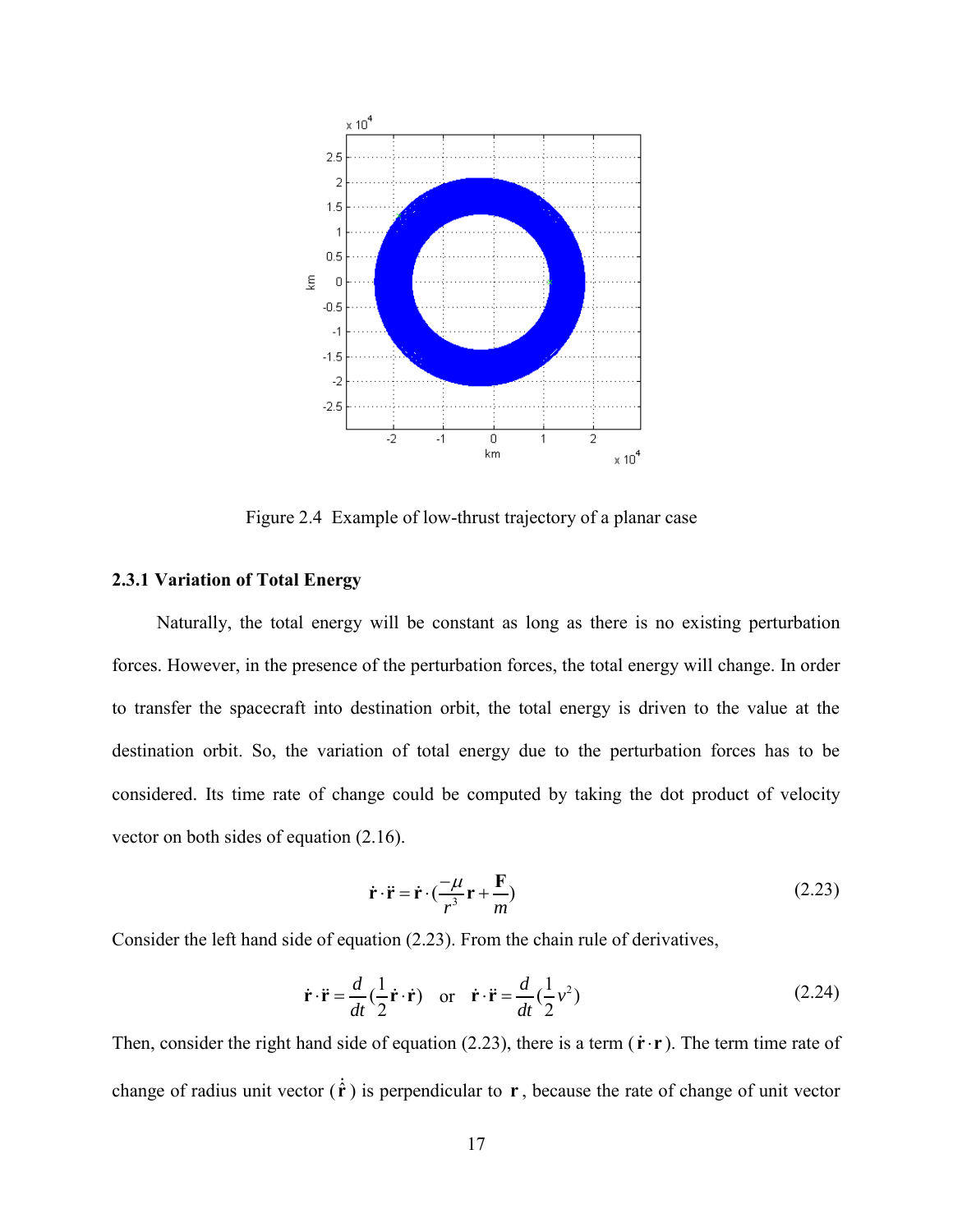has to be perpendicular to unit vector itself in order to keep the magnitude at unity. So  $\dot{r} \times r$  is equal to 0. Then one can show that:

<span id="page-30-1"></span>
$$
\dot{\mathbf{r}} \cdot \mathbf{r} = \frac{d}{dt} (r\hat{\mathbf{r}}) \cdot \mathbf{r} = (\dot{r}\hat{\mathbf{r}} + r\dot{\hat{\mathbf{r}}}) \cdot \mathbf{r} = r\dot{r}
$$
 (2.25)

Then, multiply equation [\(2.25\)](#page-30-1) by the term  $\left(\frac{-\mu}{r^3}\right)$  $-\mu/_{3}$ ):

$$
\frac{-\mu}{r^3}(\dot{\mathbf{r}} \cdot \mathbf{r}) = \frac{-\mu}{r^3}(r\dot{r}) = \frac{-\mu \dot{r}}{r^2} = \frac{d}{dt} \left(\frac{\mu}{r}\right)
$$
(2.26)

Substitute equation [\(2.24\)](#page-29-3) and equation [\(2.26\)](#page-30-2) into equation [\(2.23\):](#page-29-2)

<span id="page-30-2"></span>
$$
\frac{d}{dt}(\frac{1}{2}v^2) = \frac{d}{dt}\left(\frac{\mu}{r}\right) + \frac{\mathbf{F} \cdot \dot{\mathbf{r}}}{m}
$$
\n(2.27)

Adjust equation [\(2.27\)](#page-30-3) and compare with equation [\(2.3\).](#page-22-3)

$$
\frac{d}{dt}(\frac{1}{2}v^2) - \frac{d}{dt}(\frac{\mu}{r}) = \frac{d}{dt}(\frac{1}{2}v^2 - \frac{\mu}{r}) = +\frac{F \cdot \dot{r}}{m}
$$
\n(2.28)

<span id="page-30-4"></span><span id="page-30-3"></span>
$$
\dot{E} = \frac{\mathbf{F} \cdot \dot{\mathbf{r}}}{m} \tag{2.29}
$$

The time variation of total energy is shown as stated in equation [\(2.29\).](#page-30-4)

### <span id="page-30-0"></span>**2.3.2 Variation of Angular Momentum Vector**

The angular momentum vector is also a constant as long as the perturbations do not exist. This dynamical quantity also has to be driven to the value of destination orbit. If the perturbation forces exist, its variation due to the perturbations can be computed by taking the cross product of radius vector into both side of equation [\(2.16\).](#page-27-4)

<span id="page-30-6"></span><span id="page-30-5"></span>
$$
\mathbf{r} \times \ddot{\mathbf{r}} = \mathbf{r} \times \left(\frac{-\mu}{r^3} \mathbf{r} + \frac{\mathbf{F}}{m}\right)
$$
 (2.30)

Based on the chain rule for derivatives, an equation can be stated as below:

$$
\frac{d}{dt}(\mathbf{r} \times \dot{\mathbf{r}}) = (\dot{\mathbf{r}} \times \dot{\mathbf{r}}) + (\mathbf{r} \times \ddot{\mathbf{r}}) = \mathbf{r} \times \ddot{\mathbf{r}} \tag{2.31}
$$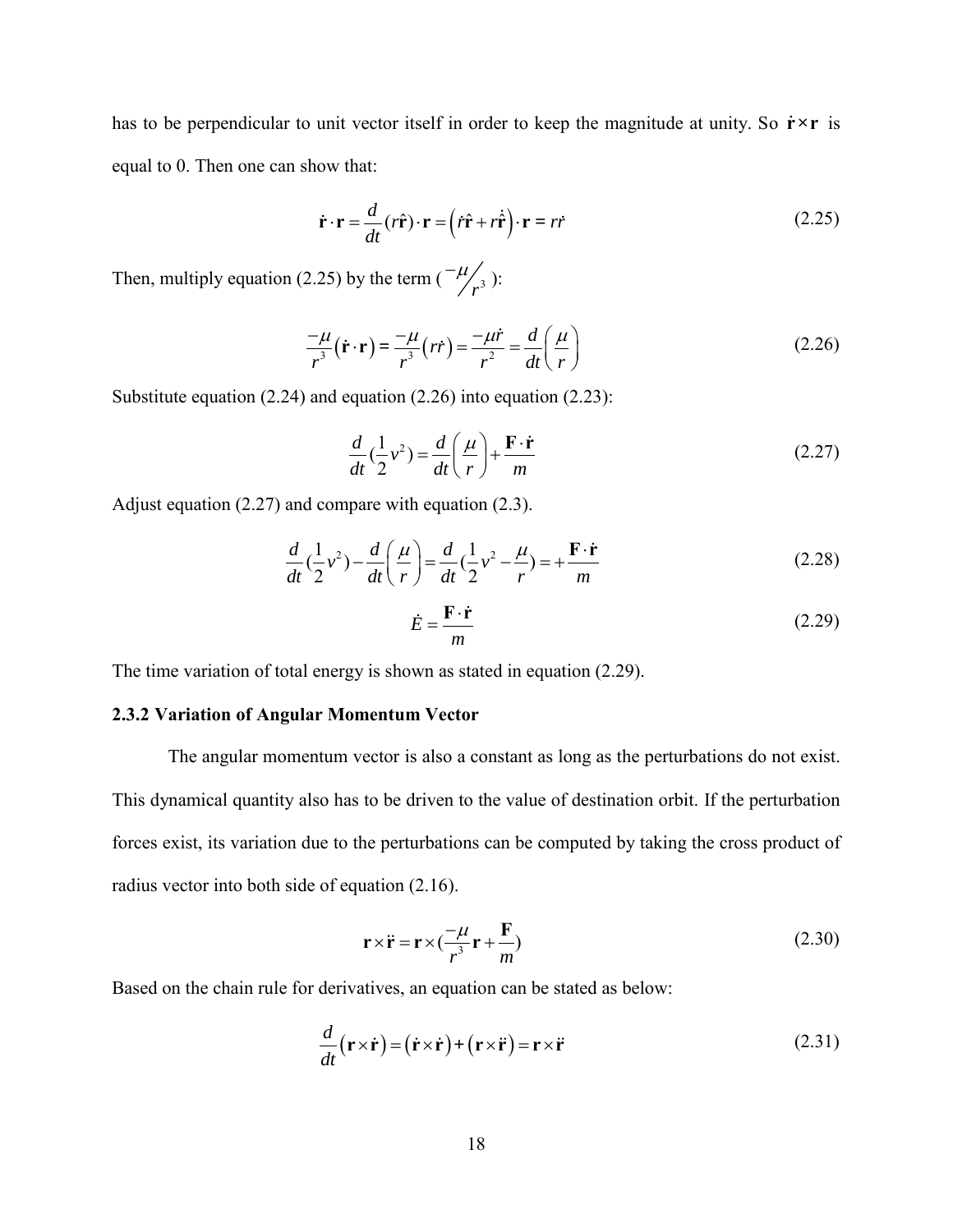Substitute the term  $(r \times \ddot{r})$  on the left hand side of equation [\(2.30\)](#page-30-5) by equation [\(2.31\)](#page-30-6) and note that vectors cross into itself is equal to zero.

$$
\frac{d}{dt}(\mathbf{r} \times \dot{\mathbf{r}}) = \mathbf{r} \times \frac{\mathbf{F}}{m} \tag{2.32}
$$

Substituting equation [\(2.4\)](#page-22-4) into equation [\(2.32\)](#page-31-0) leads to:

<span id="page-31-2"></span><span id="page-31-1"></span><span id="page-31-0"></span>
$$
\dot{\mathbf{h}} = \mathbf{r} \times \frac{\mathbf{F}}{m} \tag{2.33}
$$

The equation [\(2.33\)](#page-31-1) stated the variation of angular momentum vector which is the combination of the rate of its magnitude and its direction. Therefore, an equation is formed as below:

$$
\dot{\mathbf{h}} = \mathbf{r} \times \frac{\mathbf{F}}{m} = h\hat{\mathbf{h}} + (\mathbf{\omega} \times \mathbf{h})
$$
 (2.34)

where **ω** is angular velocity vector that the vector (h) rotates through the space. Then, let us consider if perturbation force vector  $(F)$  and other vectors in equation [\(2.26\)](#page-30-2) are defined on the coordinates of radius vector  $(\hat{\mathbf{r}})$ , local horizontal  $(\hat{\mathbf{r}}_n)$  and angular momentum  $(\hat{\mathbf{h}})$  which are related as  $\hat{\mathbf{r}} \times \hat{\mathbf{r}}_n = \hat{\mathbf{h}}$ , then equation [\(2.34\)](#page-31-2) can be rewritten. Noting that  $\omega$  by definition is always perpendicular to  $h$ , so there is no component of  $\omega$  along  $h$ :

$$
r\hat{\mathbf{r}} \times \frac{\left(F_r\hat{\mathbf{r}} + F_n\hat{\mathbf{r}}_n + F_n\hat{\mathbf{h}}\right)}{m} = h\hat{\mathbf{h}} + \left((\omega_r\hat{\mathbf{r}} + \omega_n\hat{\mathbf{r}}_n) \times h\hat{\mathbf{h}}\right)
$$
(2.35)

Simplifying the equation [\(2.35\)](#page-31-3) results as:

$$
\frac{rF_n}{m}\hat{\mathbf{h}} - \frac{rF_h}{m}\hat{\mathbf{r}}_{\mathbf{n}} = h\hat{\mathbf{h}} + \omega_n h\hat{\mathbf{r}} - \omega_r h\hat{\mathbf{r}}_n
$$
\n(2.36)

Comparisons of equation [\(2.36\)](#page-31-4) along each direction result as:

<span id="page-31-4"></span><span id="page-31-3"></span>
$$
\dot{h} = \frac{rF_n}{m} \tag{2.37}
$$

<span id="page-31-6"></span><span id="page-31-5"></span>
$$
\omega_n = 0 \tag{2.38}
$$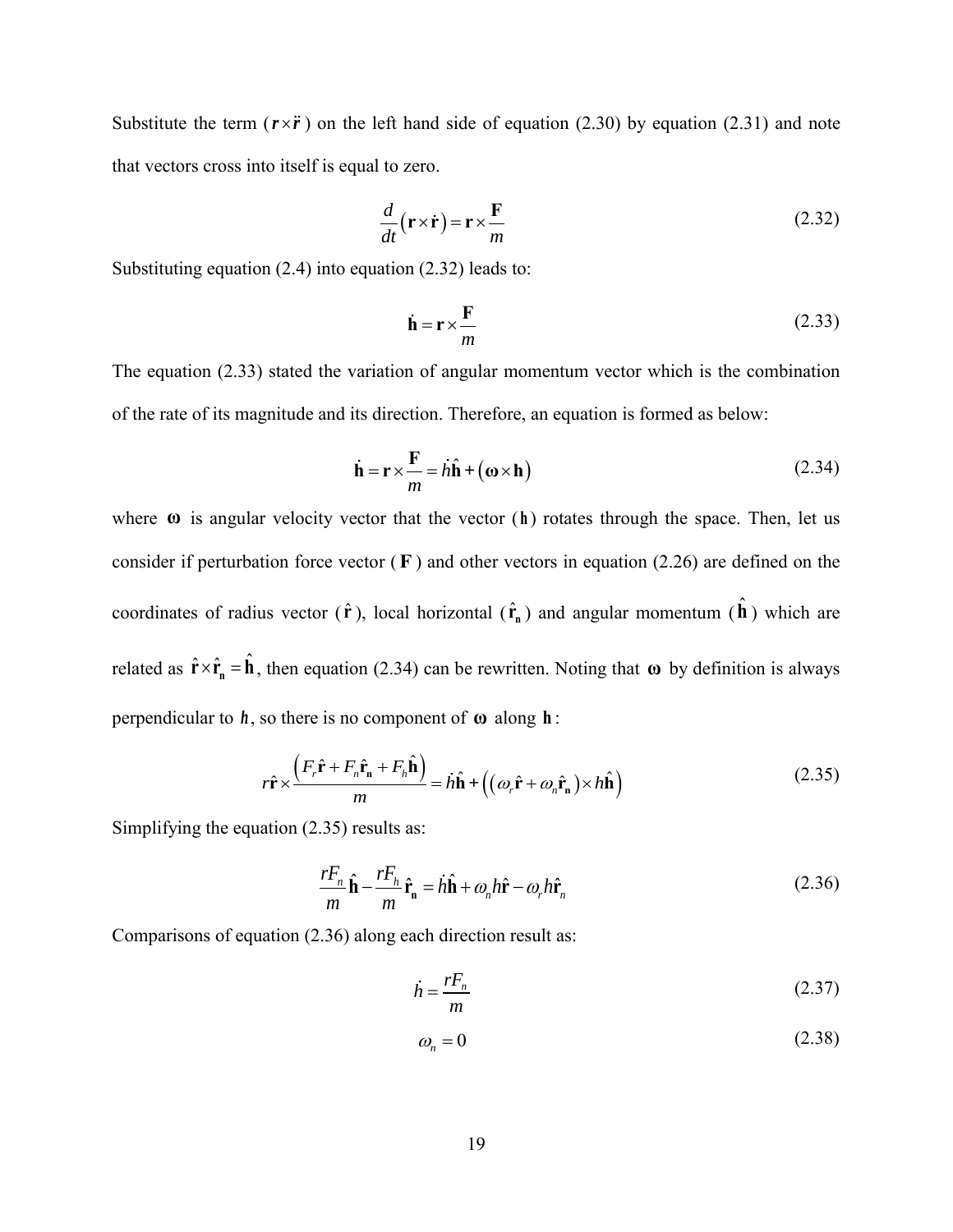<span id="page-32-1"></span>
$$
\omega_r = \frac{rF_h}{mh} \tag{2.39}
$$

Equation [\(2.37\),](#page-31-5) which is the result of comparison along  $\hat{\bf h}$ , can be considered as the description of the variation of angular momentum magnitude. As comparisons along  $\hat{\mathbf{r}}$  and  $\hat{\mathbf{r}}$  are resulting equation [\(2.38\)](#page-31-6) and equation [\(2.39\)](#page-32-1) respectively, **ω** has only one component along **r** ˆ . Therefore,  $\omega$  can be stated as follows:

<span id="page-32-2"></span>
$$
\mathbf{\omega} = \frac{rF_h}{mh}\hat{\mathbf{r}} \tag{2.40}
$$

From the equation [\(2.40\),](#page-32-2) the rotation of angular momentum is described by the right-hand rule which angular momentum rotates about radius due to the perturbation along  $\hat{\bf h}$ . As shown in the [Figure 2.5,](#page-32-0) the thrust along angular momentum does not change the magnitude of angular momentum. However it changes the direction of angular momentum by rotating about radius vector as dash vector shown in [Figure 2.5.](#page-32-0) The dash orbit in [Figure 2.5](#page-32-0) shows the corresponding change in terms of orbital orientation due to the thrust.



<span id="page-32-0"></span>Figure 2.5 The rotation direction of angular momentum vector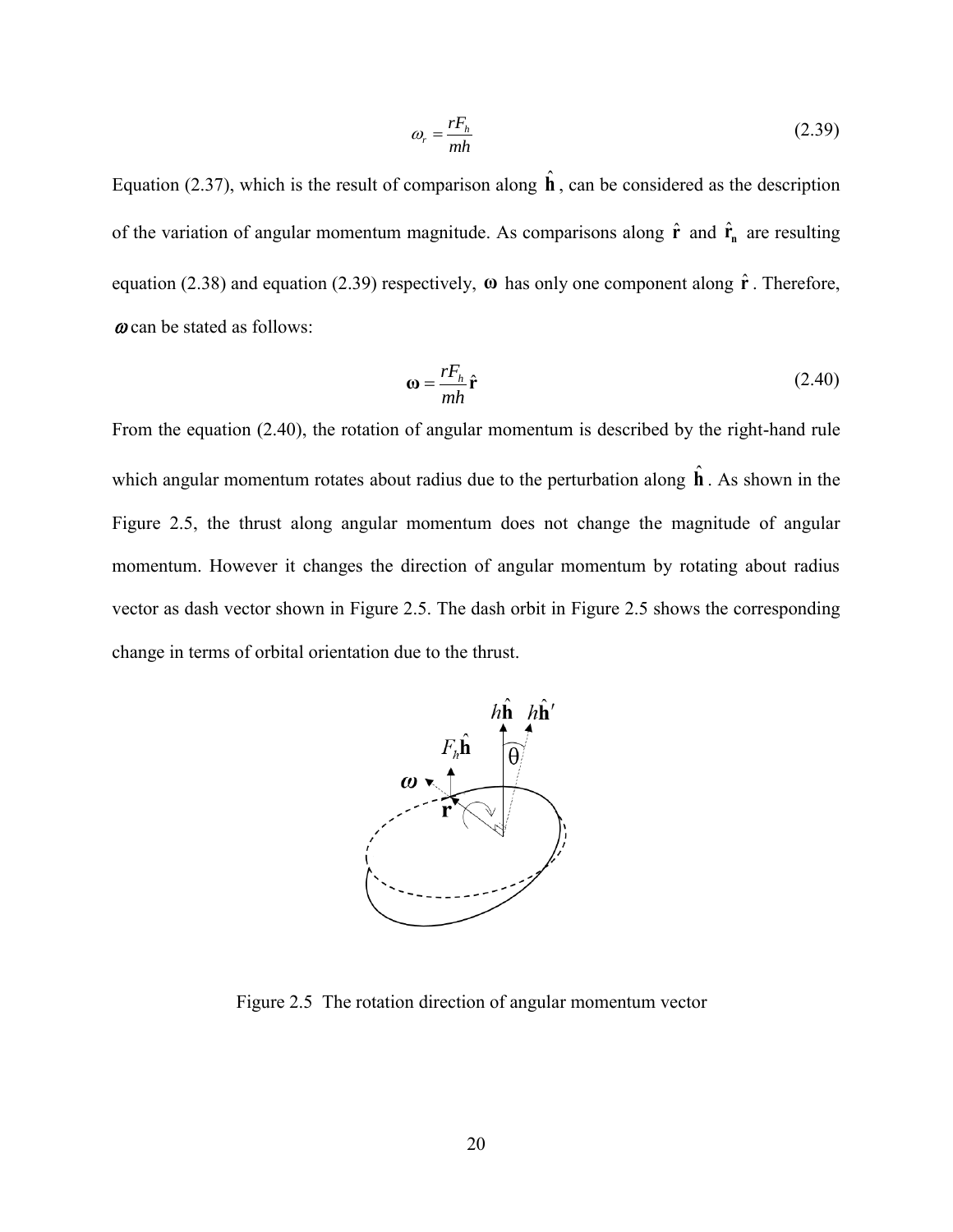### <span id="page-33-0"></span>**2.3.3 Variation of Eccentricity Vector**

In the case that the perturbation exists, the eccentricity is also changed. Its variation could be calculate by cross product of **h** into equation (2.16)<br>  $\vec{r} \times \vec{h} = (\frac{-\mu}{r} + \frac{F}{r}) \times \vec{h} = \frac{-\mu}{r} (r \times \vec{h})$ 

$$
\ddot{\mathbf{r}} \times \mathbf{h} = \left(\frac{-\mu}{r^3} \mathbf{r} + \frac{\mathbf{F}}{m}\right) \times \mathbf{h} = \frac{-\mu}{r^3} (\mathbf{r} \times \mathbf{h}) + \frac{1}{m} (\mathbf{F} \times \mathbf{h})
$$
(2.41)

From the chain rule of derivatives:

<span id="page-33-2"></span><span id="page-33-1"></span>
$$
\frac{d}{dt}(\dot{\mathbf{r}} \times \mathbf{h}) = (\ddot{\mathbf{r}} \times \mathbf{h}) + (\dot{\mathbf{r}} \times \dot{\mathbf{h}})
$$
\n(2.42)

Adjusting equation [\(2.42\)](#page-33-1) lead to:

<span id="page-33-5"></span>
$$
(\ddot{\mathbf{r}} \times \mathbf{h}) = \frac{d}{dt} (\dot{\mathbf{r}} \times \mathbf{h}) - (\dot{\mathbf{r}} \times \dot{\mathbf{h}})
$$
 (2.43)

Consider the term  $(\mathbf{r} \times \mathbf{h})$  which is on the right hand side of equation [\(2.41\).](#page-33-2) From Equation [\(2.4\)](#page-22-4) and vector triple product rule, this term becomes:

$$
\mathbf{r} \times \mathbf{h} = \mathbf{r} \times (\mathbf{r} \times \dot{\mathbf{r}}) = (\mathbf{r} \cdot \dot{\mathbf{r}}) \mathbf{r} - (\mathbf{r} \cdot \mathbf{r}) \dot{\mathbf{r}}
$$
(2.44)

From equation [\(2.25\)](#page-30-1) and that **r** dot product into itself is equal to  $r^2$ , the equation [\(2.44\)](#page-33-3) can be written as:

<span id="page-33-4"></span><span id="page-33-3"></span>
$$
\mathbf{r} \times \mathbf{h} = (r\dot{r})\mathbf{r} - (r^2)\dot{r}
$$
 (2.45)

Multiplying equation [\(2.45\)](#page-33-4) by  $-\mu/r^3$  and using chain rule for derivatives:

$$
\frac{-\mu}{r^3}(\mathbf{r} \times \mathbf{h}) = -\left(\frac{\mu \dot{r}}{r^2}\right) \mathbf{r} + \left(r^2\right) \dot{\mathbf{r}}
$$
\n(2.46)

<span id="page-33-7"></span><span id="page-33-6"></span>
$$
\frac{-\mu}{r^3}(\mathbf{r} \times \mathbf{h}) = \frac{d}{dt} \left( \frac{\mu}{r} \mathbf{r} \right)
$$
\n(2.47)

Substitution of equation (2.43) and equation (2.47) into equation (2.41) leads to:  
\n
$$
\frac{d}{dt}(\dot{\mathbf{r}} \times \mathbf{h}) - (\dot{\mathbf{r}} \times \dot{\mathbf{h}}) = \frac{d}{dt} \left(\frac{\mu}{r} \mathbf{r}\right) + \frac{1}{m} (\mathbf{F} \times \mathbf{h})
$$
\n(2.48)

Adjusting the equation [\(2.48\)](#page-33-7) results as: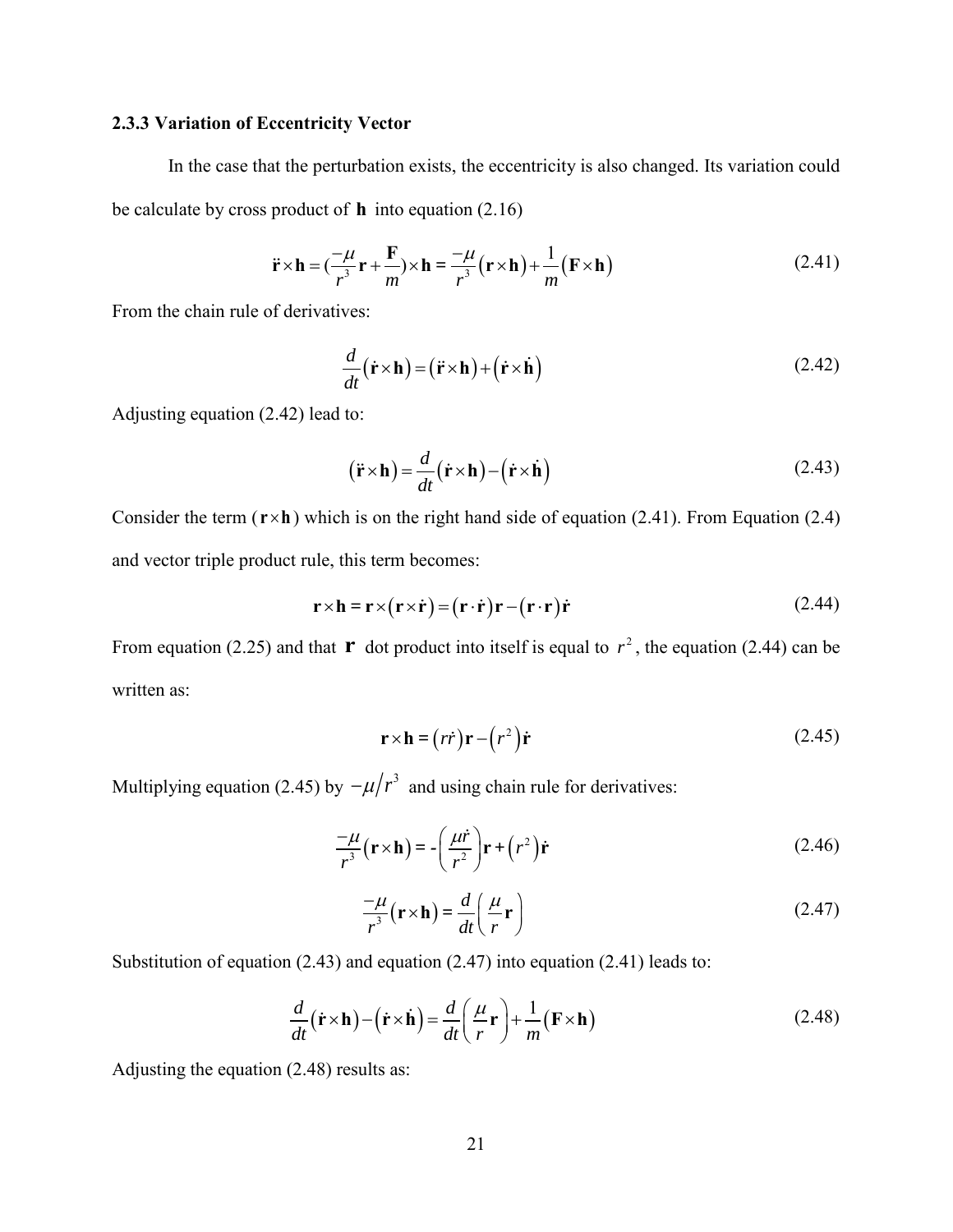$$
\frac{d}{dt} \left( \frac{\dot{\mathbf{r}} \times \mathbf{h}}{\mu} - \frac{\mathbf{r}}{r} \right) = \frac{1}{\mu} (\mathbf{v} \times \dot{\mathbf{h}}) + \frac{1}{\mu m} (\mathbf{F} \times \mathbf{h})
$$
\n(2.49)

Substituting equation [\(2.5\)](#page-23-2) and equation [\(2.33\)](#page-31-1) into equation [\(2.49\)](#page-34-0) leads to:

<span id="page-34-0"></span>
$$
\dot{\mathbf{e}} = \frac{1}{\mu m} \Big[ \big( \mathbf{v} \times \mathbf{r} \times \mathbf{F} \big) + \big( \mathbf{F} \times \mathbf{h} \big) \Big] \tag{2.50}
$$

 $\frac{d}{dt} \left( \frac{\dot{\mathbf{r}} \times \mathbf{h}}{\mu} \cdot \frac{\mathbf{r}}{r} \right) = \frac{1}{\mu} (\mathbf{v} \times \dot{\mathbf{h}}) + \frac{1}{\mu m} (\mathbf{F} \times \mathbf{h})$ <br>
(a) and equation (2.33) into equation (2.49) lead<br>  $\dot{\mathbf{e}} = \frac{1}{\mu m} [(\mathbf{v} \times \mathbf{r} \times \mathbf{F}) + (\mathbf{F} \times \mathbf{h})]$ <br>
of dynam These variations of dynamical quantities constitute the variational equations of motion for the spacecraft. In the next chapter, the demonstration of using these equation in the context of trajectory optimization are discussed.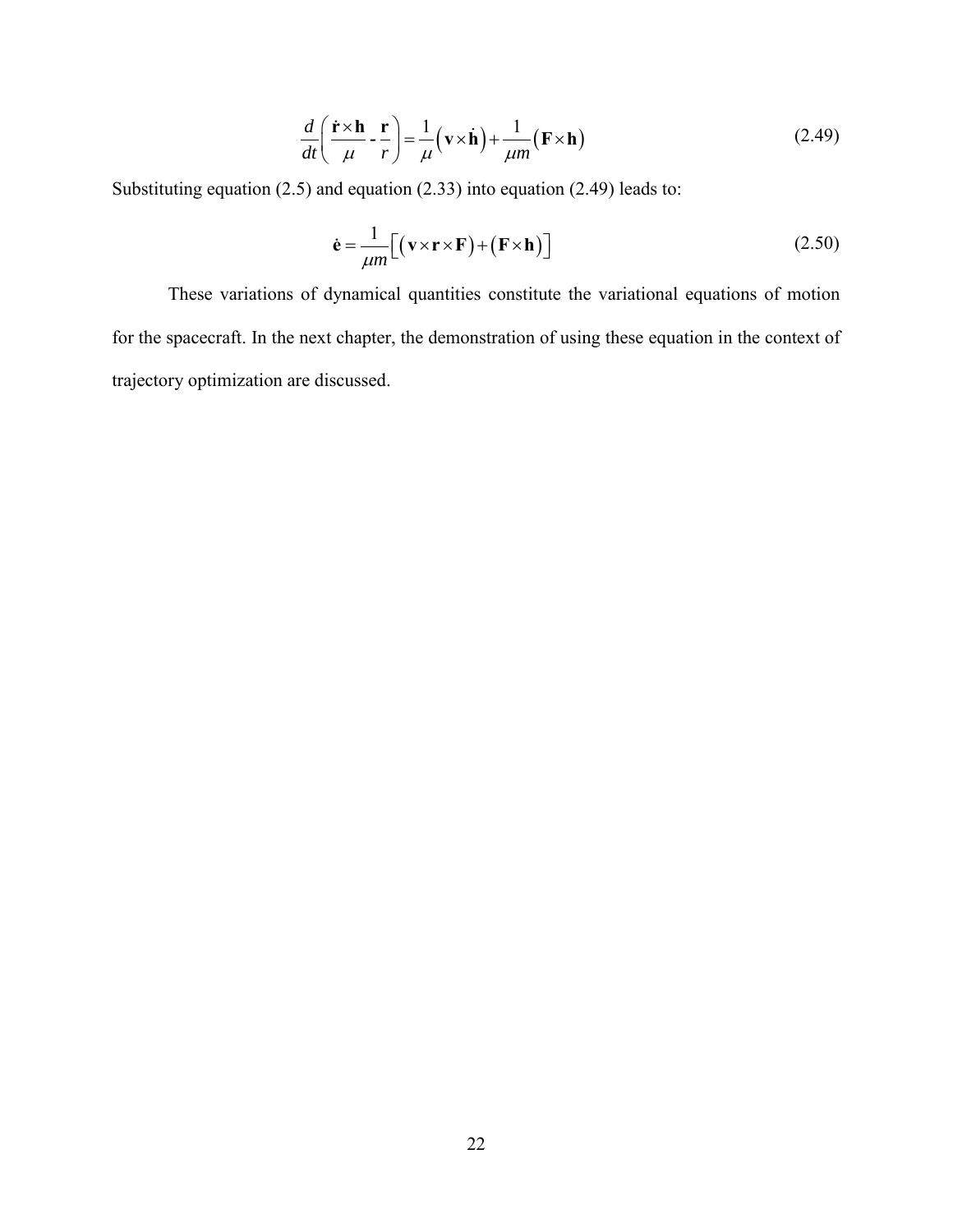#### **CHAPTER 3**

### **3. PROBLEM DESCRIPTION AND SOLUTION METHOD**

<span id="page-35-0"></span>As mentioned earlier about the benefits of all-electric orbit raising, the problem in this research is the minimum-time transfer for deploying electric thrusters from LEO or GTO to GEO by. In this chapter, the detail of problem is discussed and the method which is used to solve the problem is also explained.

### <span id="page-35-1"></span>**3.1 Problem Descriptions**

The information related to the problem is given in this section including the GEO, the electric thruster and model of the eclipse.

### <span id="page-35-2"></span>**3.1.1 Geostationary Earth Orbit**



Figure 3.1 Graphical explanation of GEO (Not to Scale)

<span id="page-35-3"></span>GEO is a circular orbit around the Earth in the equatorial plane. Its orbital period is one sidereal day matching with Earth rotation period. The observers on the surface of the Earth would found that any object in this orbit is always at the same point in the sky. The satellite antennas that communicate with them can be permanently fixed to a satellite location in the sky.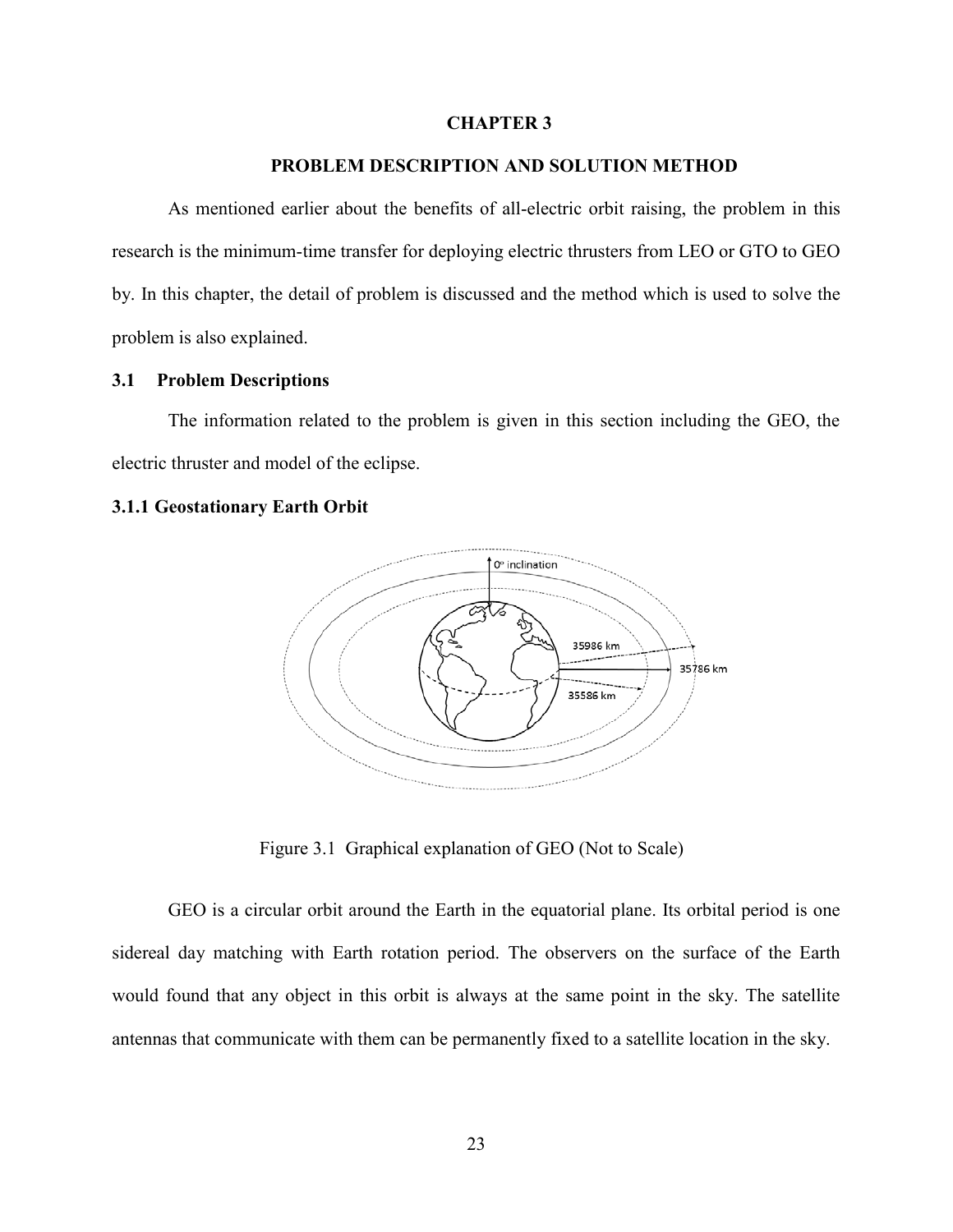In a technical term, the GEO is defined by Inter-Agency Space Debris Coordination [\[25\]](#page-66-2) (IADC) as a circular orbit which has altitude 35786 km with 0 degree inclination. In addition, GEO region is also defined by IADC as lower altitude and upper altitude are equal to GEO altitude minus 200 km and plus 200 km, respectively. Then, the graphical explanation of GEO is shown in Figure 3.1. From this definition, we can further compute the other quantity of GEO region for obtaining result as below:

$$
a_{\text{GEO,min}} = 41964
$$
 to  $a_{\text{GEO,max}} = 42364$  km (3.1)

$$
e_{\text{GEO,min}} = 0
$$
 to  $e_{\text{GEO,max}} = 0.004743$  (3.2)

$$
E_{GEO,min} = -4.7493
$$
 to  $E_{GEO,max} = -4.7045$  km<sup>2</sup>/s<sup>2</sup> (3.3)

$$
h_{GEO,min} = 129332
$$
 to  $h_{GEO,max} = 129947$  km<sup>2</sup>/s (3.4)

As the consequences of being circular orbit, GEO has no periapsis or apoapsis. GEO can be completely defined by only the pair of total energy and angular momentum.

### <span id="page-36-0"></span>**3.1.2 Electric Thruster**

Thrust, force generated by the engines, will be defined by 3 parameters. The first parameter is the magnitude of the thrust  $(T)$ . The direction of thrust is defined by 2 angles, one in the orbit plane ( $\alpha$ ) and the other out-of-the plane ( $\beta$ ).  $\alpha$  is measured from the local horizon vector and is consider to be positive if it rotates into the central body. And,  $\beta$  is measured from the orbital plane and is considered to be positive if it tilts into angular momentum vector as shown in [Figure 3.2.](#page-37-1)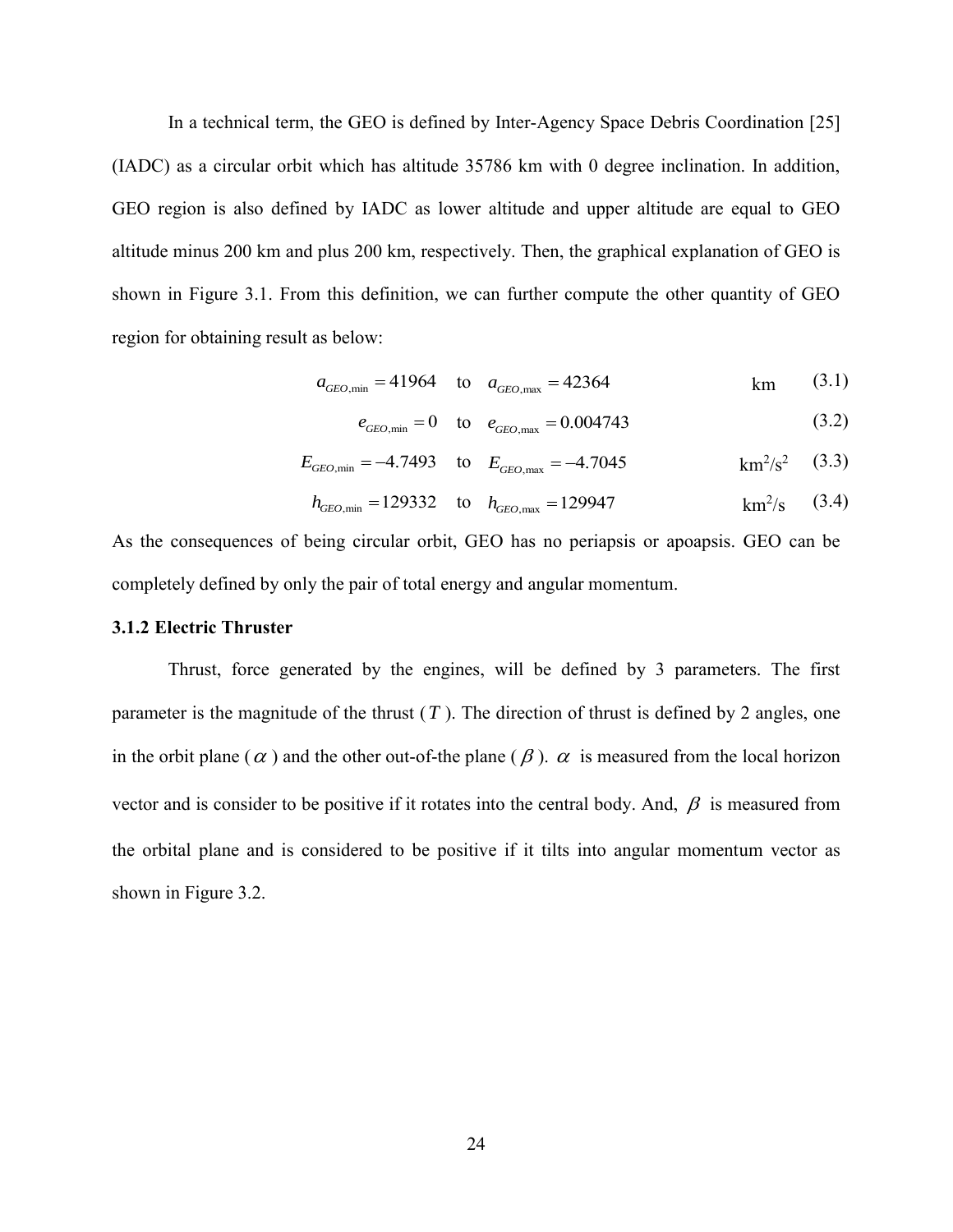

Figure 3.2 Definition of Thrust Vector

<span id="page-37-1"></span>Specific impulse  $(I_{sp})$  is the characteristic of engines. This parameter is related to the rate of change of fuel mass. The relation is given by:

$$
\dot{m} = -\frac{T}{g_0 I_{sp}}\tag{3.5}
$$

where  $g_0$  is gravitational acceleration at surface of the earth which is 9.81 m/s<sup>2</sup>.

### <span id="page-37-0"></span>**3.1.3 Modeling Shadow of the Earth**

When the satellite moves into the eclipse, there will be lack of the power to provide to the engine unless deploying the other power storages. In the methodology presented in this thesis, the thrust is assumed to be zero, if the satellite moves into eclipses. The shadow geometry is assumed to be cylindrical with its length stretching to infinity pointing from the center of the Earth in the direction opposite to the sun and with the radius equal to the radius of the Earth as shown in [Figure 3.3.](#page-38-0) In the [Figure 3.3,](#page-38-0) the sun is assumed to lie on the negative side of x-axis, so the eclipses are stretching from the origin into positive infinity of x-axis with radius equal to radius of the Earth. Furthermore, the position of the sun in this problem is assumed to be stationary, thus eclipse geometry do not change over time. In reality, the eclipse orientation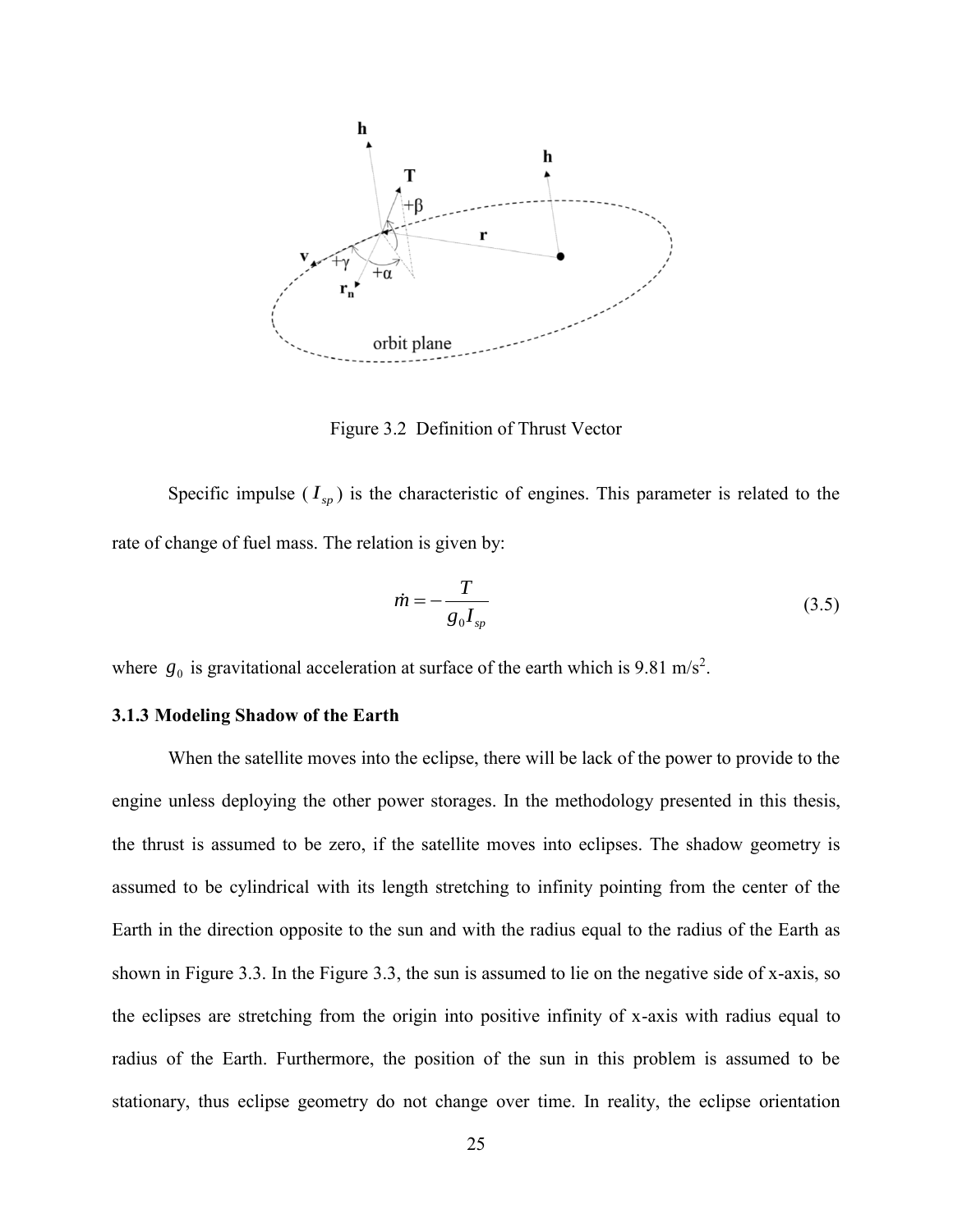changes as the Earth revolves round the Sun in its orbit; however, we neglect this variation in the thesis.



Figure 3.3 Shadow geometry stretching to infinity

<span id="page-38-0"></span>We can, therefore, form the conditions which can be used to specify the presence of spacecraft in the shadow of the Earth in Cartesian coordinates as follows:

<span id="page-38-1"></span>
$$
x > 0
$$
 and  $\sqrt{y^2 + z^2} < r_E$  (3.6)

where  $r_E$  is the radius of the Earth. When the satellites move into the eclipse, there will be lack of power to provide to the engine unless onboard batteries are used because the solar panel cannot generate the power for the engines to operate. The satellite has no onboard batteries. Then, the condition in equation (3.6) can be stated as below:

$$
T = \begin{cases} 0, & \text{if } x > 0 \\ T_{\text{max}}, & \text{otherwise} \end{cases} \text{ and } \sqrt{y^2 + z^2} < r \tag{3.7}
$$

where  $T_{\text{max}}$  is maximum thrust. For examples of orbit-raising with eclipse consideration, the trajectories are shown in [Figure 3.4.](#page-39-2) On the left of [Figure 3.4,](#page-39-2) the initial orbit is 5000 km periapsis altitude and 15000 km apoapsis altitude, and on the right the initial orbit is circular orbit with 5000 km altitude. For both cases, thrust is generated by four Hall thrusters in local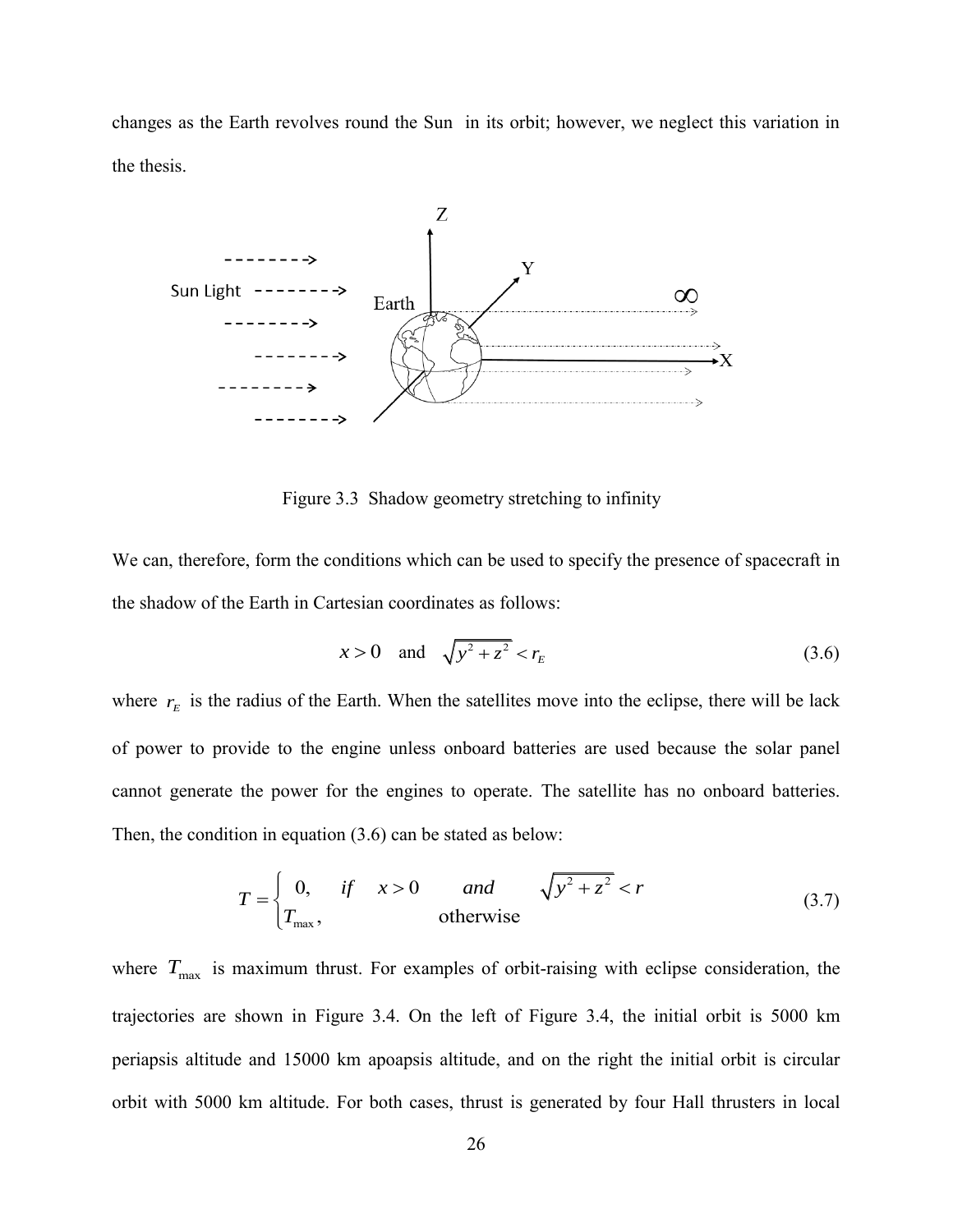horizon direction, so maximum thrust is 1.16 N with specific impulse of 1788 s. Initial mass is 5000 kg for both cases.



<span id="page-39-2"></span>Figure 3.4 Trajectories of elliptical orbit (left) and circular orbit (right) with absence of thrust in eclipse which is the dash line

### <span id="page-39-0"></span>**3.2 Methodology**

A new methodology is developed in this thesis to determine the low-thrust trajectories in eclipses. As mentioned before, this methodology brings together the ideas of direct optimization and guidance-like schemes. More specifically, the methodology improves upon the work of Marasch and Hall [\[7\]](#page-64-4) to determine the low-thrust trajectory in eclipses starting from arbitrary orbits.

### <span id="page-39-1"></span>**3.2.1 Concepts of Methodology and Assumption**

There are two main concepts for this methodology. The first concept comes from Marash and Hall [\[7\]](#page-64-4) which is that break the problem into optimization over a single revolution sub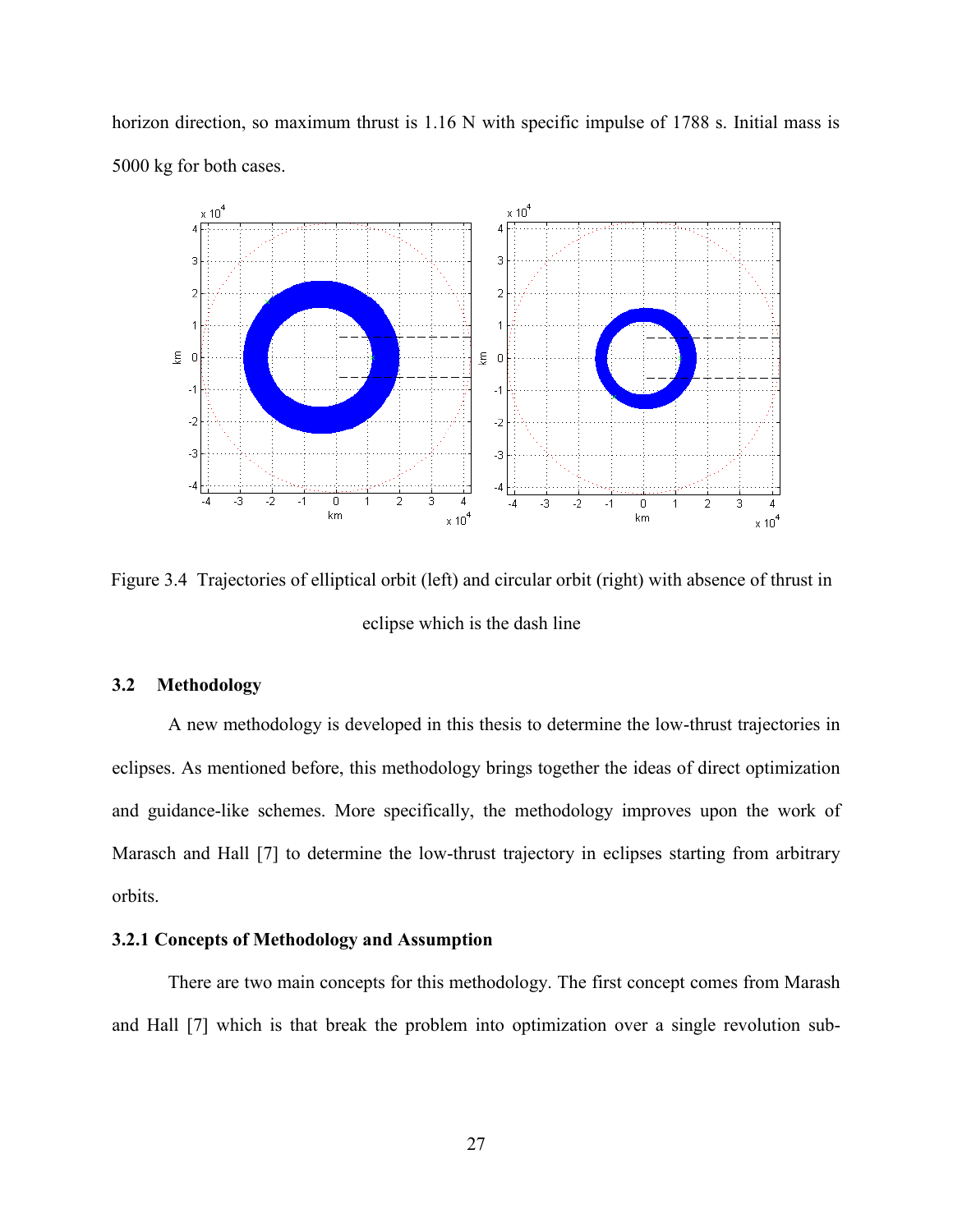problems, each. The second concept comes from the closed-loop guidance scheme which that reducing the deviation between current state and destination state as fast as possible.

Three assumptions are made for simplifying the problem. The first assumption is that the shape of an orbit are not changed during a revolution. The second assumption is that the projection of vector that points to apsis on the equatorial plane does not rotate for the entire trajectory and lies on x-axis as well as angular momentum. This assumption comes from the observation the solutions of electric-orbit raising to GEO problem [\[21,](#page-65-9) [22\]](#page-65-10) that the direction of apsis do not change significantly. The third assumption is that the angle that angular momentum direction changes in each revolution is small. This assumption leads to that the rotation of angular momentum vector can be considered as infinitesimal rotations. The angle rotated can be considered as a vector [\[26\]](#page-66-3).

### <span id="page-40-0"></span>**3.2.2 Objective Function**

In order to achieve research objectives, the closed-loop guidance-like schemes is selected as discussed earlier in Chapter 1. In the literature [\[20-22\]](#page-65-8), this kind of methodology solves the minimum transfer time problem by aiming to reduce the gap between current orbit and destination orbit as fast as possible. Then, the thrust profiles are determined based on this concept. In other words, the solution is the thrust profiles that satisfies objective function stated below:

<span id="page-40-1"></span>
$$
\min\left[\sum_{j\in N} w_j \left(P_{j, GEO} - \widehat{P}_j\right)^2\right]
$$
\n(3.8)

where N is the number of orbital parameters which is used to defined the GEO,  $w_j$  is the weight parameter for each dynamical quantity,  $P_{j,\text{GEO}}$  is the value of each dynamical quantity at the GEO,  $\hat{P}_j$  is the value of each dynamical quantity at the end of current revolution.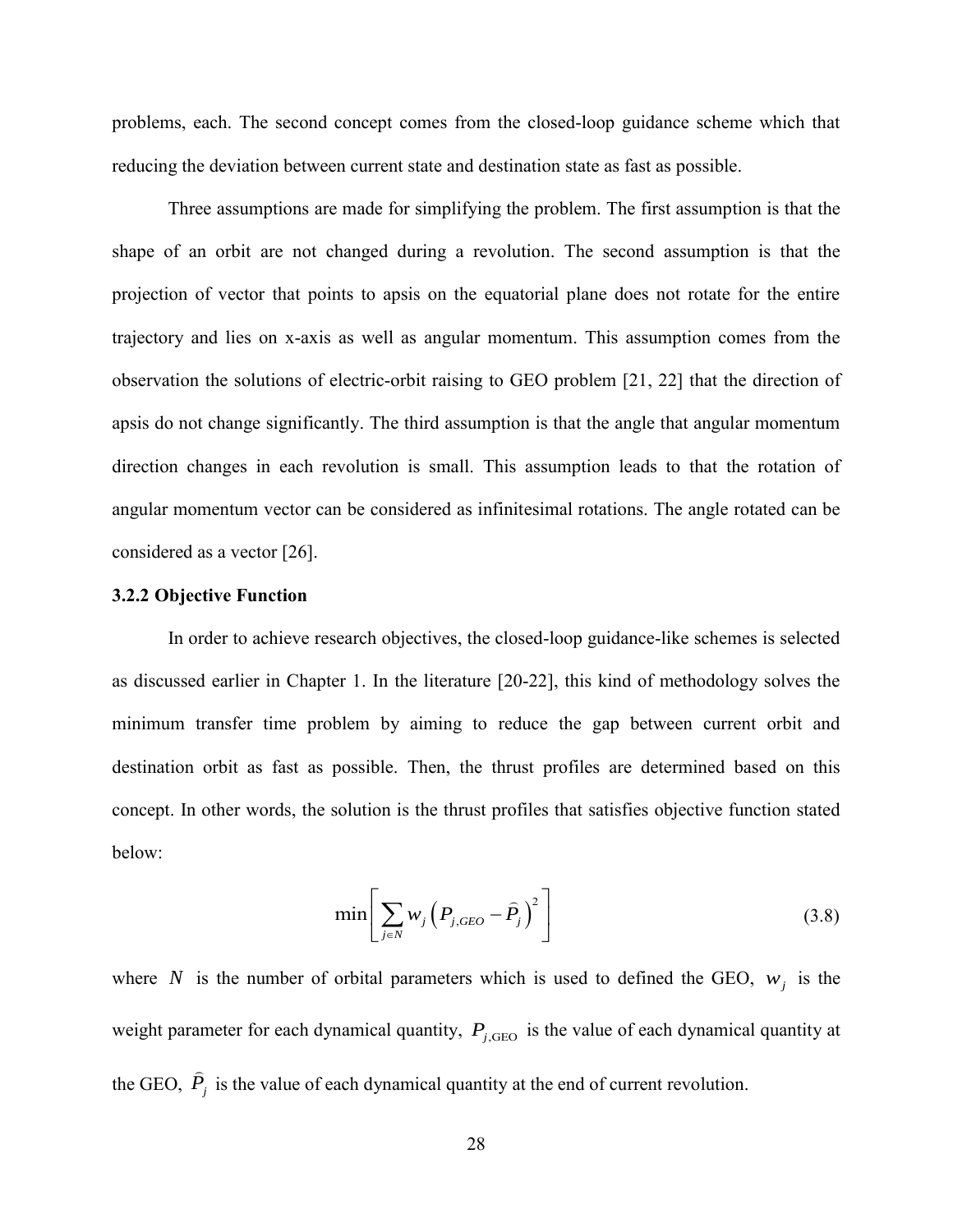### **A. Planar Case**

In this case, the orientation of the orbit is not considered. Then, GEO can be defined by a pair of dynamical quantities which are described earlier. We consider two different objective functions Type *I* and Type *II*. For Type I, a pair of total energy and eccentricity is selected, so the

objective function in equation (3.8) can be rewritten as follows:  
\n
$$
\min \left[ w_1 \left( e_{GEO} - \hat{e} \right)^2 + w_2 \left( E_{GEO} - \hat{E} \right)^2 \right]
$$
\n(3.9)

where  $\hat{e}$  and  $\hat{E}$  are the eccentricity and total energy at the end of current revolution.

For Type *II*, a pair of angular momentum and total energy is chosen, then the objective function in equation [\(3.8\)](#page-40-1) is rewritten as follow:

<span id="page-41-1"></span><span id="page-41-0"></span>written as follow:  
\n
$$
\min \left[ w_1 \left( h_{GEO} - \hat{h} \right)^2 + w_2 \left( E_{GEO} - \hat{E} \right)^2 \right]
$$
\n(3.10)

### **B. Non-Planar Case**

In this case the orientation of trajectory has to be considered. The angular momentum of current orbit is needed to be aligned with z axis. In order to measure the deviation in terms of orientation from destination, we define a new vector  $(I)$  on the orbit plane. The magnitude of this vector is equal to the inclination angle of the orbit which is in between 0 to  $2\pi$ . And the direction of this is along the direction of angular velocity on the orbit plane which rotates the angular momentum into z axis. The graphical definition of vector is depicted in [Figure 3.5.](#page-43-1) Therefore, from the definition given, the magnitude of this vector can be computed as follows

$$
I = |\mathbf{I}| = \cos^{-1}(\hat{\mathbf{h}} \cdot \hat{\mathbf{k}})
$$
 (3.11)

where  $\hat{\mathbf{k}}$  is a unit vector along z axis. And its direction is computed by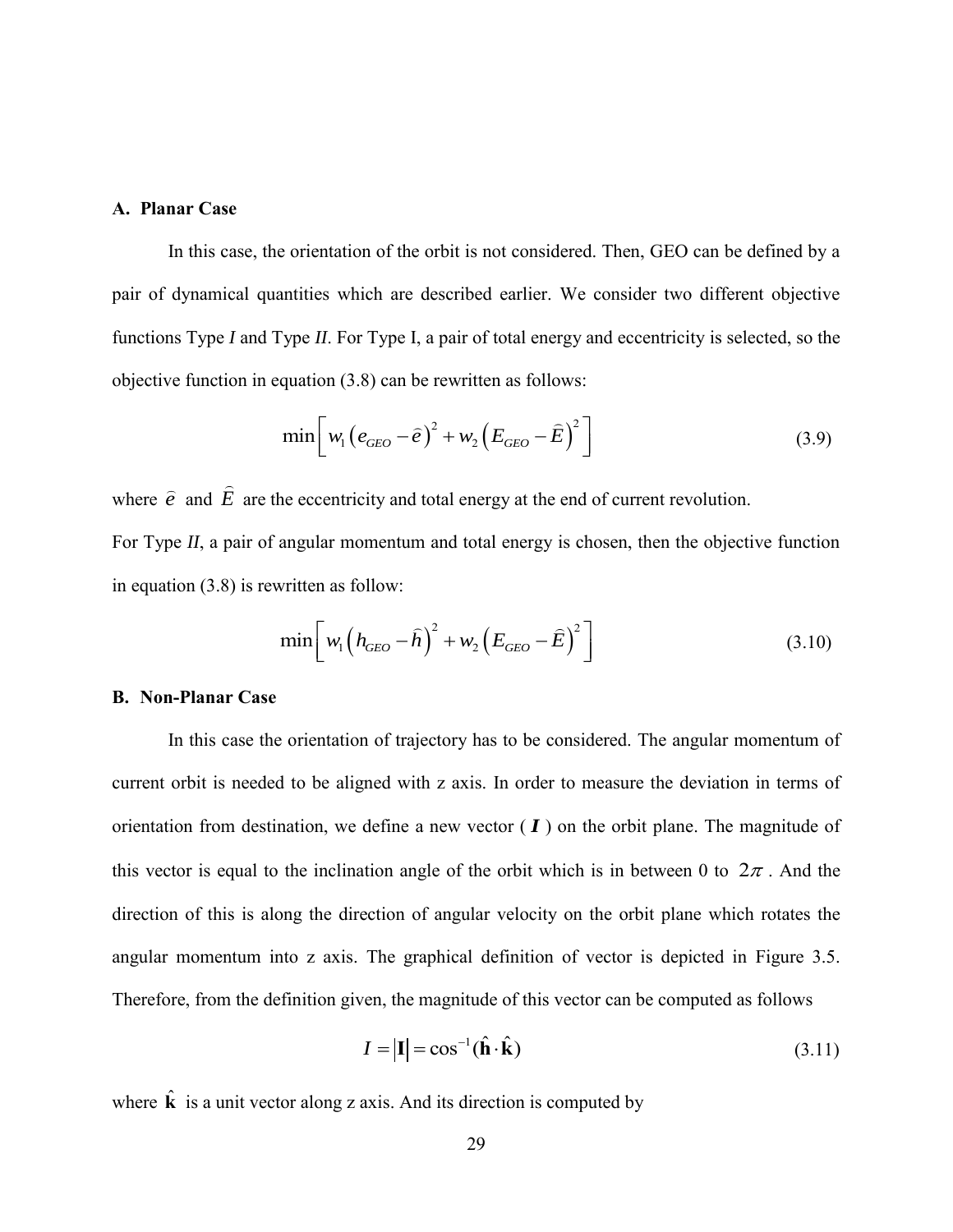<span id="page-42-0"></span>
$$
\hat{\mathbf{I}} = \frac{\hat{\mathbf{h}} \times \hat{\mathbf{k}}}{|\hat{\mathbf{h}} \times \hat{\mathbf{k}}|}
$$
(3.12)

From the definition given by equation [\(3.12\)](#page-42-0) and the second assumption, vector **I** always lies on y axis. So vector **I** can be written as:

<span id="page-42-1"></span>
$$
\mathbf{I} = \hat{\mathbf{I}} \mathbf{j} \tag{3.13}
$$

 $\hat{\mathbf{i}} = \frac{\hat{\mathbf{h}} \times \hat{\mathbf{k}}}{|\hat{\mathbf{h}} \times \hat{\mathbf{k}}|}$ <br>
(3.12) and<br>
s:<br>  $\mathbf{I} = I\hat{\mathbf{j}}$ <br>
rs which has<br>
rotate the a<br>
e to vector<br>
otate angle<br>
ar case is f<br>  $\left(\frac{\mathbf{k}}{\mathbf{k}}\right)^2 + \text{over one r}$ <br>
direction c<br>  $\left(\frac{\mathbf{k}}{\mathbf{k}}\right)^2 + \text{over$ Then, based on these parameters which have been defined, the objective function in nonplanar case can be formed. In order to rotate the angular momentum into z-axis, the rotate angle of angular momentum need to be close to vector **I** . Due to equation [\(3.13\),](#page-42-1) vector **I** has only one component on y-axis, then the rotate angle on other direction need to be zero. Then the objective functions Type I for non-planar case is formed as follow:<br>  $\min \left[ w_1 (e_{GEO} - \hat{e})^2 + w_2 (E_{GEO} - \hat{E})^2 + w_3 (I - \hat{A}_y)^2 + w_4$ 

objective functions Type *I* for non-planar case is formed as follow:  
\n
$$
\min \left[ w_1 \left( e_{GEO} - \hat{e} \right)^2 + w_2 \left( E_{GEO} - \hat{E} \right)^2 + w_3 (I - \hat{A}_y)^2 + w_4 (0 - \hat{A}_e)^2 \right]
$$
\n(3.14)

where  $\hat{A}_e$  is the angle accumulated over one revolution on the x-z plane.  $\hat{A}_y$  is the angle accumulated over one revolution in the direction of y- axis.

And Type *II* is formed as:

ulated over one revolution in the direction of y-axis.

\n
$$
\text{The } H \text{ is formed as:}
$$
\n
$$
\min \left[ w_1 \left( h_{GEO} - \hat{h} \right)^2 + w_2 \left( E_{GEO} - \hat{E} \right)^2 + w_3 (I - \hat{A}_y)^2 + w_4 (0 - \hat{A}_e)^2 \right] \tag{3.15}
$$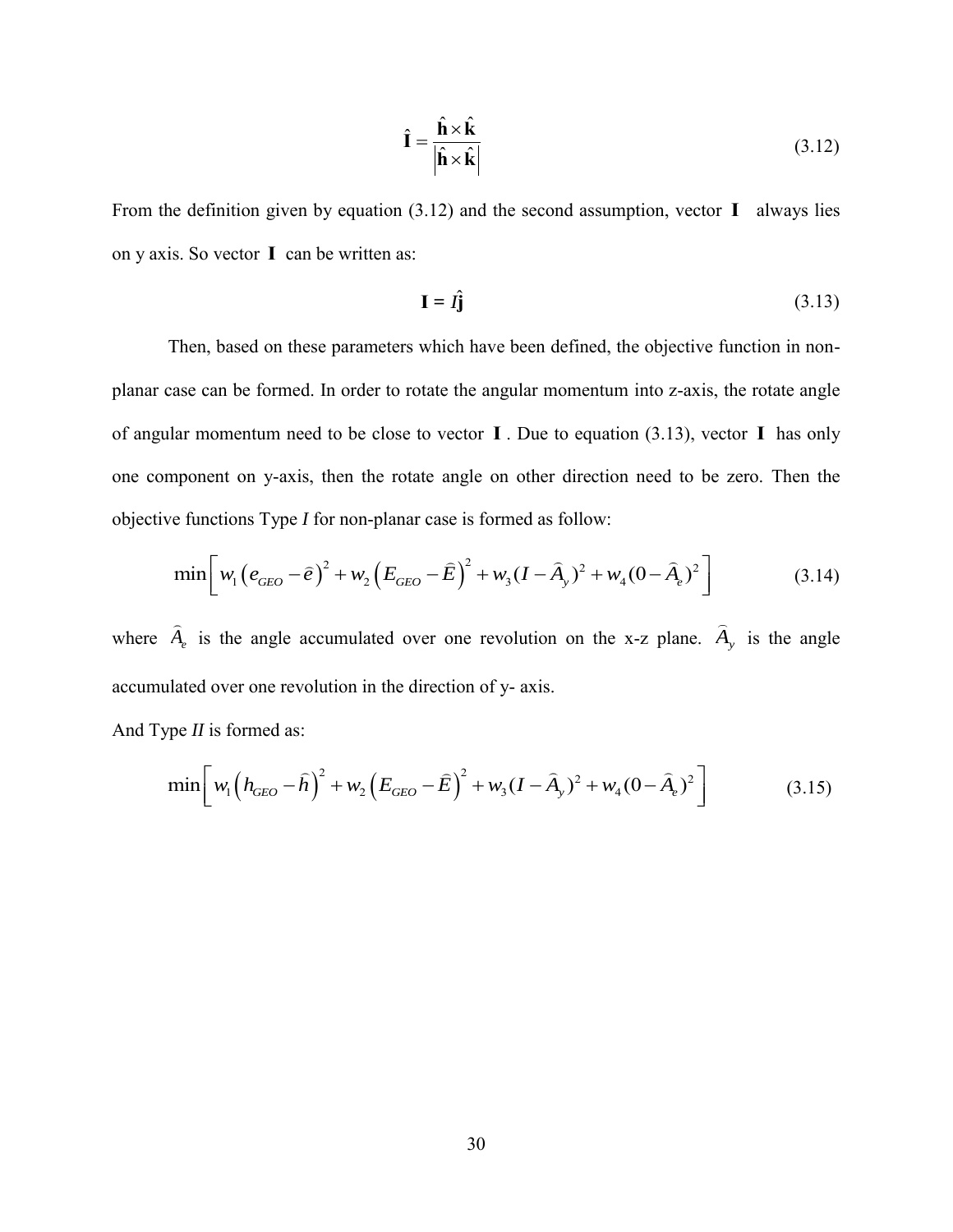

Figure 3.5 Graphical Definition of Vector *I*

### <span id="page-43-1"></span><span id="page-43-0"></span>**3.2.3 Direct Optimization Scheme**

The direct optimization is performed over a single revolution. At the beginning, the current orbit or initial orbit will be divided into a small segments by the same size of true anomaly angle from  $\theta_0 = 0$  to  $\theta_n = 2\pi$  as shown in



Figure 3.6 Segments of an orbit along true anomaly angle

<span id="page-43-2"></span>The radius at each segment  $(r_j)$  can be calculated by the equation [\(2.15\)](#page-27-5) by the initial value of total energy and angular momentum. Then, the radius at each segment is computed as below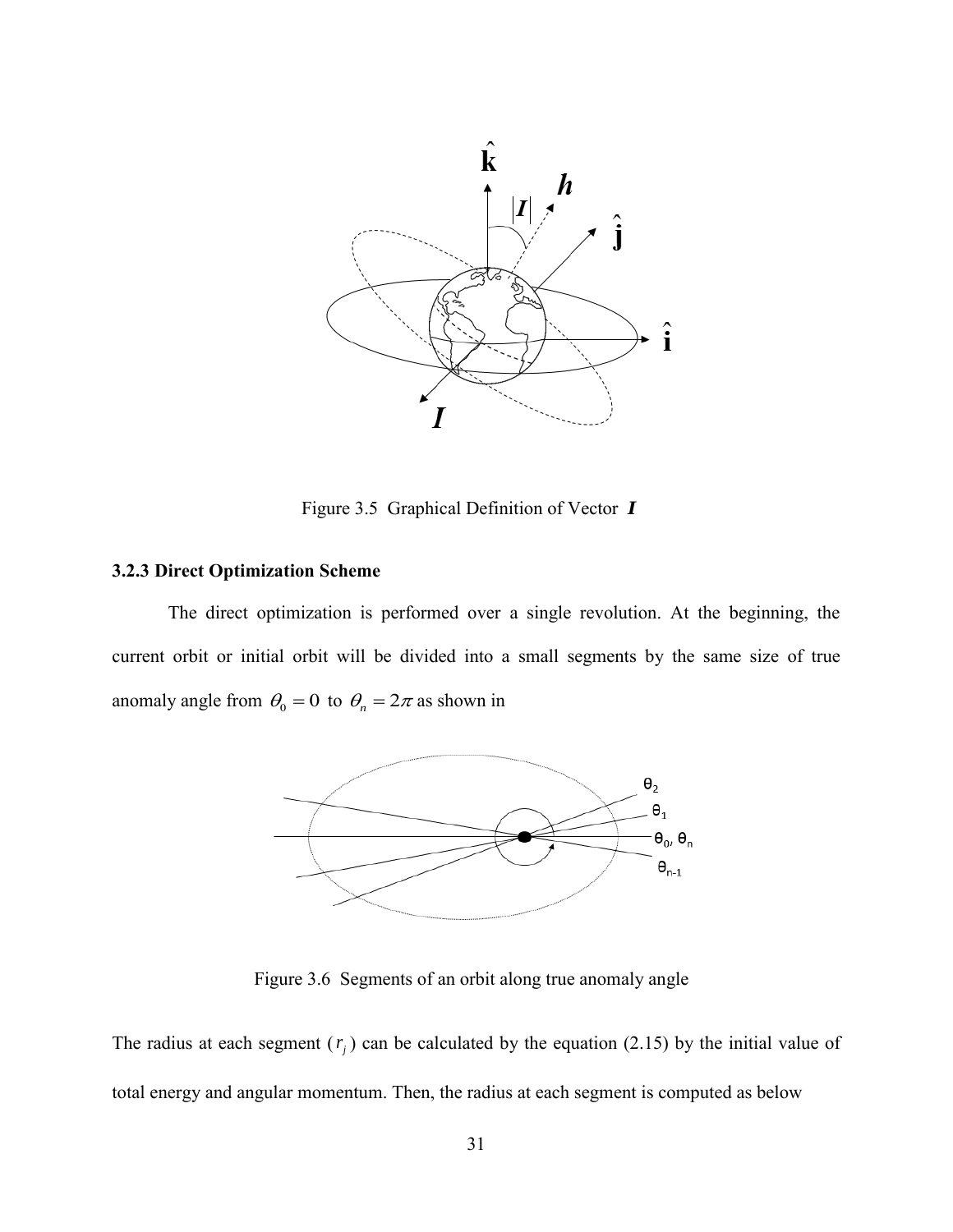$$
r_j = \frac{h^2}{\mu + \sqrt{\mu^2 + 2Eh^2} \cos \theta_j}
$$
 where  $j = 0, 1, ..., n$  (3.16)

Then numerical radius  $(\tilde{r}_j)$  for each segment is computed by the average of  $r_j$  at the edges so it can be calculated as follows:

$$
\tilde{r}_j = \frac{r_{j-1} + r_j}{2} \text{ where } j = 1, 2, ..., n \tag{3.17}
$$

After that, the numerical velocity  $(\tilde{v}_j)$  for each segment is computed by using the equation [\(2.3\)](#page-22-3) as below.

$$
\tilde{v}_j = \sqrt{\frac{2\mu}{\tilde{r}_j} + 2E} \text{ where } j = 1, 2, ..., n
$$
\n(3.18)

The numerical time  $(\tilde{t}_j)$  which spacecraft spend at each segment is computed based on equation [\(2.12\)](#page-26-5) so it is written as below

$$
\tilde{t}_j = \frac{(r_{j-1})(r_j)\sin(\theta_j - \theta_{j-1})}{h} \text{ where } j = 1, 2, ..., n
$$
\n(3.19)

$$
r_j = \frac{h^2}{\mu + \sqrt{\mu^2 + 2Eh^2} \cos \theta_j}
$$
 where  $j = 0, 1, ..., n$  (3.16)  
\nThen numerical radius  $(\tilde{r}_j)$  for each segment is computed by the average of  $r_j$  at the edges so it  
\ncan be calculated as follows:  
\n
$$
\tilde{r}_j = \frac{r_{j-1} + r_j}{2}
$$
 where  $j = 1, 2, ..., n$  (3.17)  
\nAfter that, the numerical velocity  $(\tilde{v}_j)$  for each segment is computed by using the equation (2.3)  
\nas below.  
\n
$$
\tilde{v}_j = \sqrt{\frac{2\mu}{\tilde{r}_j} + 2E}
$$
 where  $j = 1, 2, ..., n$  (3.18)  
\nThe numerical time  $(\tilde{t}_j)$  which spacecraft spend at each segment is computed based on equation  
\n(2.12) so it is written as below  
\n
$$
\tilde{t}_j = \frac{(r_{j-1})(r_j)\sin(\theta_j - \theta_{j-1})}{h}
$$
 where  $j = 1, 2, ..., n$  (3.19)  
\nAfter that, the flight path angle at each segment  $(\tilde{r}_j)$  is calculated by equation (2.7):  
\n
$$
\tilde{r}_j = \begin{cases}\n\cos^{-1}(\frac{h}{\tilde{r}_j\tilde{v}_j}) & \text{if } \frac{(\theta_j + \theta_{j-1})}{2} \leq \pi \\
-\cos^{-1}(\frac{h}{\tilde{r}_j\tilde{v}_j}) & \text{otherwise}\n\end{cases}
$$
\n(3.20)  
\nDue to presences of spacecraft in eclipses, the magnitude of the thrust is determined as below  
\n
$$
\tilde{T}_j = \begin{cases}\n0, & \text{if } \tilde{r}_j \cos(\frac{\theta_j + \theta_{j-1}}{2}) > 0 \\
-\cos^{-1}(\frac{\theta_j + \theta_{j-1}}{2}) > 0 & \text{and} \end{cases}
$$
\n
$$
\tilde{r}_j \sin(\frac{\theta_j + \theta_{j-1}}{2}) < r
$$
\nwhere  $j = 1, 2, ..., n$   
\n32

Due to presence of spacecraft in eclipses, the magnitude of the thrust is determined as below  
\n
$$
\tilde{T}_j = \begin{cases}\n0, & \text{if } \tilde{r}_j \cos(\frac{\theta_j + \theta_{j-1}}{2}) > 0 \\
T_{\text{max}}, & \text{otherwise}\n\end{cases}
$$
 and 
$$
\left|\tilde{r}_j \sin(\frac{\theta_j + \theta_{j-1}}{2})\right| < r
$$
\n(3.21)

where  $j = 1, 2, ..., n$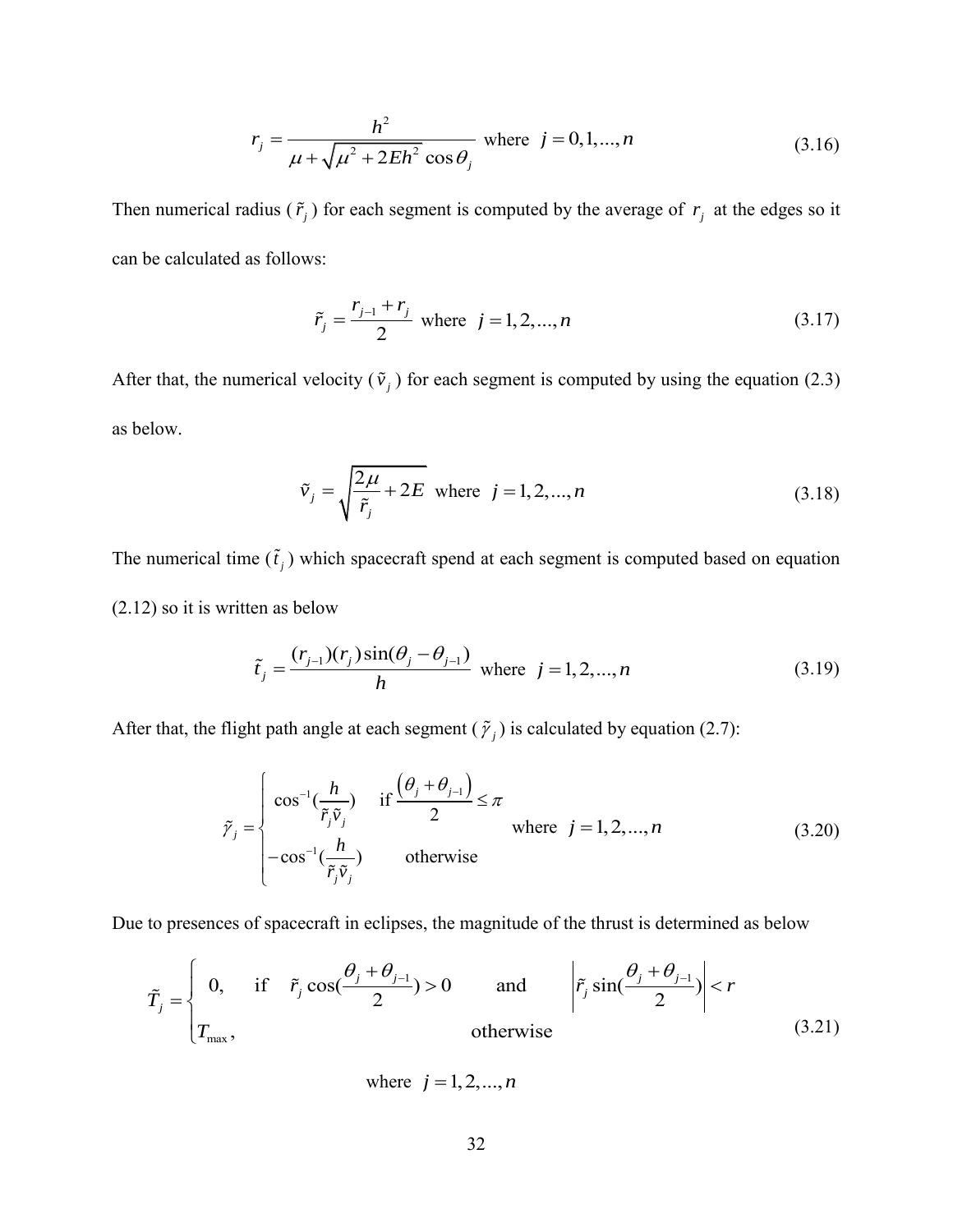### **A. Planar Orbit-Raising Case**

Due to presences of spacecraft in eclipses, the magnitude of the thrust is determined as below  
\n
$$
\tilde{T}_j = \begin{cases}\n0, & \text{if } \tilde{r}_j \cos(\frac{\theta_j + \theta_{j-1}}{2}) > 0 \\
T_{\text{max}}, & \text{otherwise}\n\end{cases}
$$
 and 
$$
\left| \tilde{r}_j \sin(\frac{\theta_j + \theta_{j-1}}{2}) \right| < r
$$
\n(3.22)

<span id="page-45-2"></span>where  $j = 1, 2, ..., n$ 

Due to the planar case, there is no components of the thrust which is out of the orbital plane. Then, the small change of total energy in each segment is approximately calculated by applying the equation [\(2.29\):](#page-30-4)

$$
\tilde{E}_j = \tilde{v}_j \frac{\tilde{T}_j}{m} \cos(\tilde{\gamma}_j + \alpha_j)\tilde{t}_j \text{ where } j = 1, 2, ..., n
$$
\n(3.23)

Also, the small change of angular momentum in each segment is approximately calculated by applying the equation [\(2.37\)](#page-31-5)

$$
\tilde{h}_j = \tilde{r}_j \frac{\tilde{T}_j}{m} \cos(\alpha_j) \tilde{t}_j \text{ where } j = 1, 2, ..., n
$$
\n(3.24)

At the end of the revolution, the total energy  $\vec{E}$  and angular momentum  $\hat{h}$  is the summation of the small changes within a revolution, so they can be expressed by

<span id="page-45-3"></span><span id="page-45-0"></span>
$$
\widehat{E} = E + \sum_{j=1}^{n} \widetilde{E}_j
$$
\n(3.25)

<span id="page-45-1"></span>
$$
\hat{h} = h + \sum_{j=1}^{n} \hat{h}_j
$$
\n(3.26)

In order to compute Type *I* objective function, the eccentricity at the end of revolution is computed by equation [\(2.14\)](#page-27-2) as follows: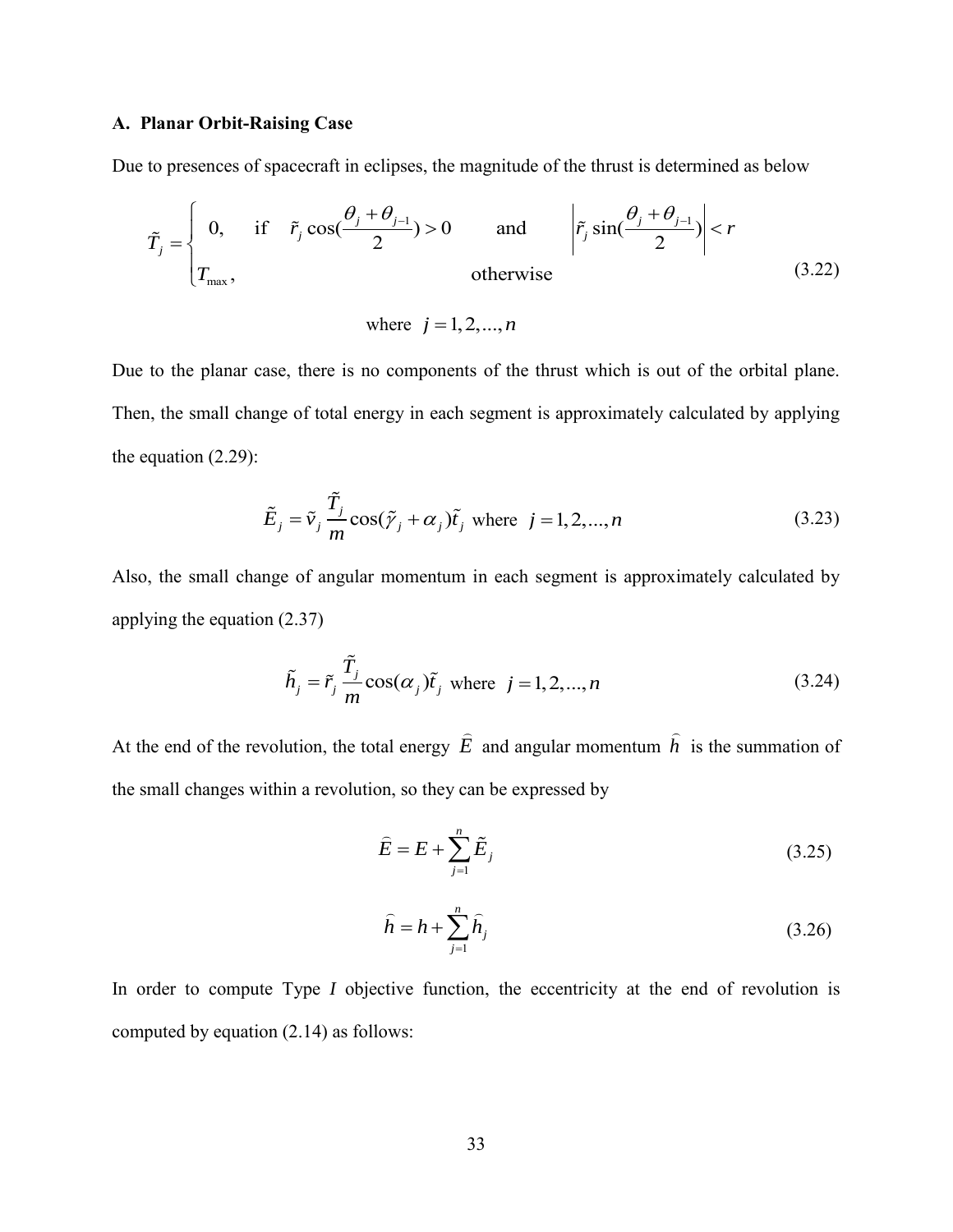<span id="page-46-1"></span>
$$
\hat{e} = \sqrt{1 + \frac{2\hat{E}\hat{h}^2}{\mu^2}}\tag{3.27}
$$

At this point, the planar case problem can be solved by non-linear programming solver, fmincon in MATLAB®. Type *I* objective function is formed by substitute equation [\(3.25\)](#page-45-0) and equation [\(3.26\)](#page-45-1) into equation [\(3.9\).](#page-41-0) Likewise, Type II objective function is formed by substitute equation [\(3.25\)](#page-45-0) and equation [\(3.27\)](#page-46-1) into equation [\(3.10\).](#page-41-1) Once variable  $\alpha_j$  is given by the solver, the next literature will be started with these  $E$  and  $h$  as initial value. The process for planar transfer is shown in



<span id="page-46-0"></span>Figure 3.7 Flow chart of optimization process for planar case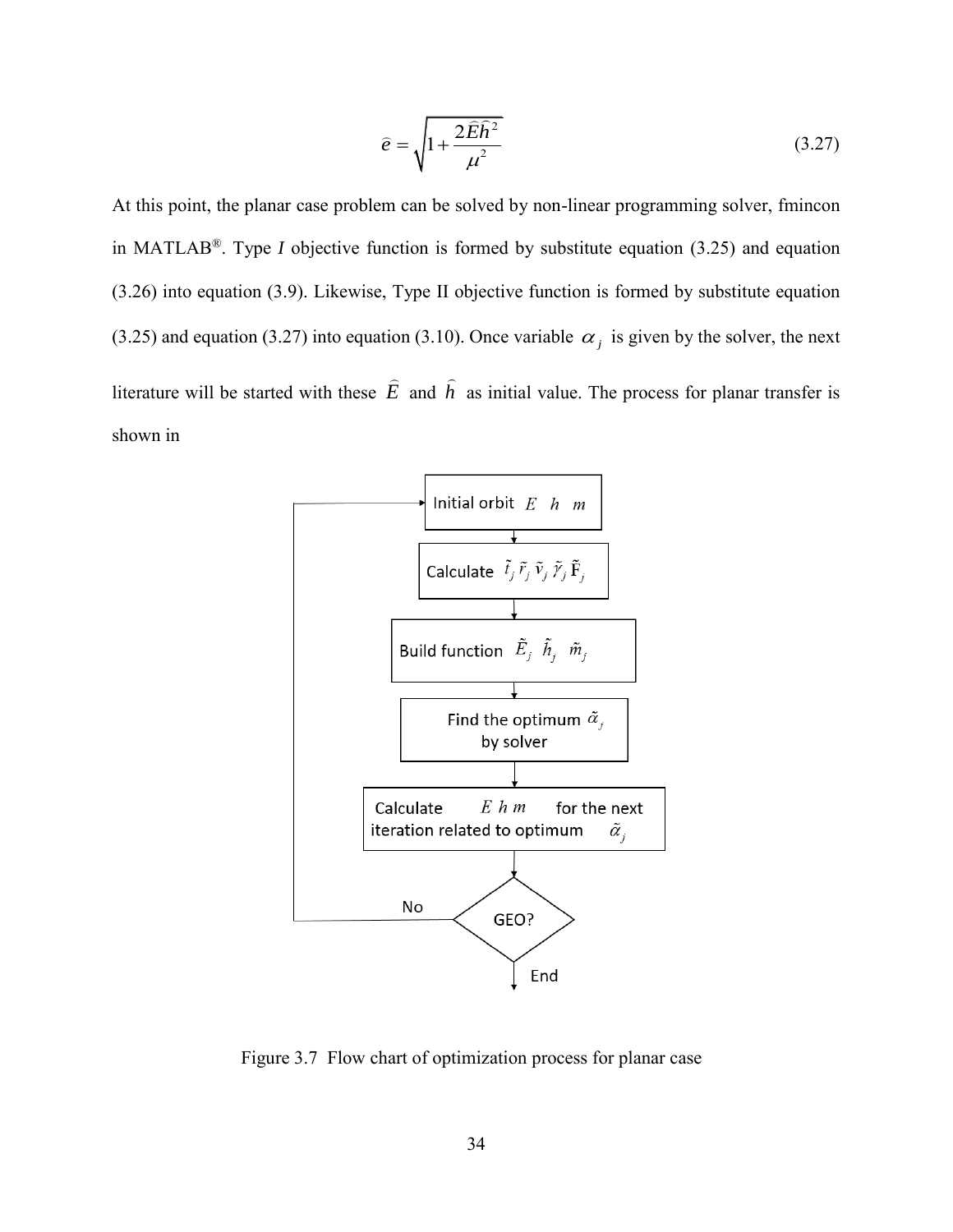### **B. Non-Planar Orbit-Raising Case**

In non-planar case, the process is similar to planar case except the addition of orientation consideration. The angle  $\beta$  that defines the out-of-plane direction of the thrust is needed. From the definition of angle  $\beta$  which is given earlier and equation [\(3.23\),](#page-45-2) the small change of total energy in each segment is computed by adding angle  $\beta$  in the formulation as below:

$$
\tilde{E}_j = \tilde{v}_j \frac{\tilde{T}_j}{m} \cos(\tilde{y}_j + \alpha_j) \cos(\beta_j) \tilde{t}_j \text{ where } j = 1, 2, ..., n
$$
\n(3.28)

Likewise, the small change of angular momentum in each segment is computed as follows:

$$
\tilde{h}_j = \tilde{r}_j \frac{\tilde{T}_j}{m} \cos(\alpha_j) \cos(\beta_j) \tilde{t}_j \text{ where } j = 1, 2, ..., n
$$
\n(3.29)

Then, the total energy and angular momentum at the end of revolution can be obtained by equation [\(3.23\)](#page-45-2) and [\(3.24\),](#page-45-3) respectively. For Type I objective function, eccentricity can be obtain by equation [\(3.27\).](#page-46-1)

For non-planar transfer, in order to align the orbit into the equatorial plane, the inclination has to be driven to zero. The equation [\(2.40\),](#page-32-2) give the rotation direction of angular momentum vector due to the perturbation forces. As the matter of fact that angles can be considered as vectors, if these angles are the infinitesimal rotations or these angles are very small [\[26\]](#page-66-3). The angle that change in each segment is assumed to be small and can be computed as below.

$$
\tilde{A}_{e,j} = \frac{\tilde{T}_j \tilde{r}_j}{mh} \sin(\beta_j) \cos(\frac{\theta_j + \theta_{j-1}}{2}) \tilde{t}_j \text{ where } j = 1, 2, ..., n
$$
\n(3.30)

<span id="page-47-1"></span><span id="page-47-0"></span>
$$
\tilde{A}_{y,j} = \frac{\tilde{T}_j \tilde{r}_j}{mh} \sin(\beta_j) \sin(\frac{\theta_j + \theta_{j-1}}{2}) \tilde{t}_j \text{ where } j = 1, 2, ..., n
$$
\n(3.31)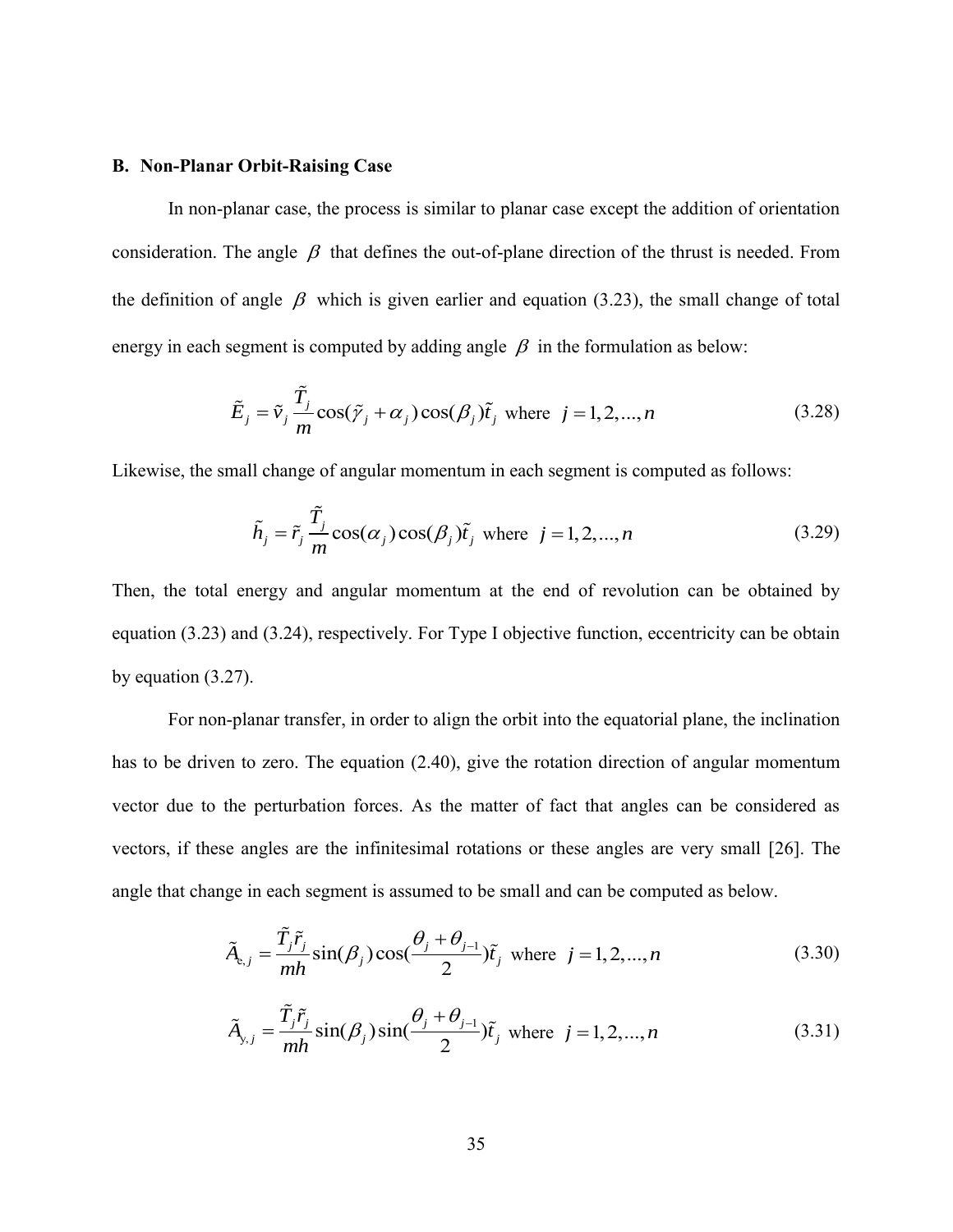where  $\hat{A}_{e,j}$  and  $\hat{A}_{p,j}$  the small angle that rotate in the direction of projections of x-axis and yaxis on the orbit plane ,respectively. The angle in equation  $(3.30)$  and  $(3.31)$  is assumed to be small, so the angle that change in one revolution is expressed as below:

$$
\widehat{A}_e = \sum_{j=1}^n \widetilde{A}_{e,j} \tag{3.32}
$$

$$
\widehat{A}_{y} = \sum_{j=1}^{n} \widetilde{A}_{y,j} \tag{3.33}
$$

In order to drive inclination angle to zero,  $\hat{A}_e$  is needed to be zero and  $\hat{A}_p$  is need to be equal to *I* which are described in equation [\(3.13\).](#page-42-1) At this point, the non-planar case problem can be solved by non-linear programming solver.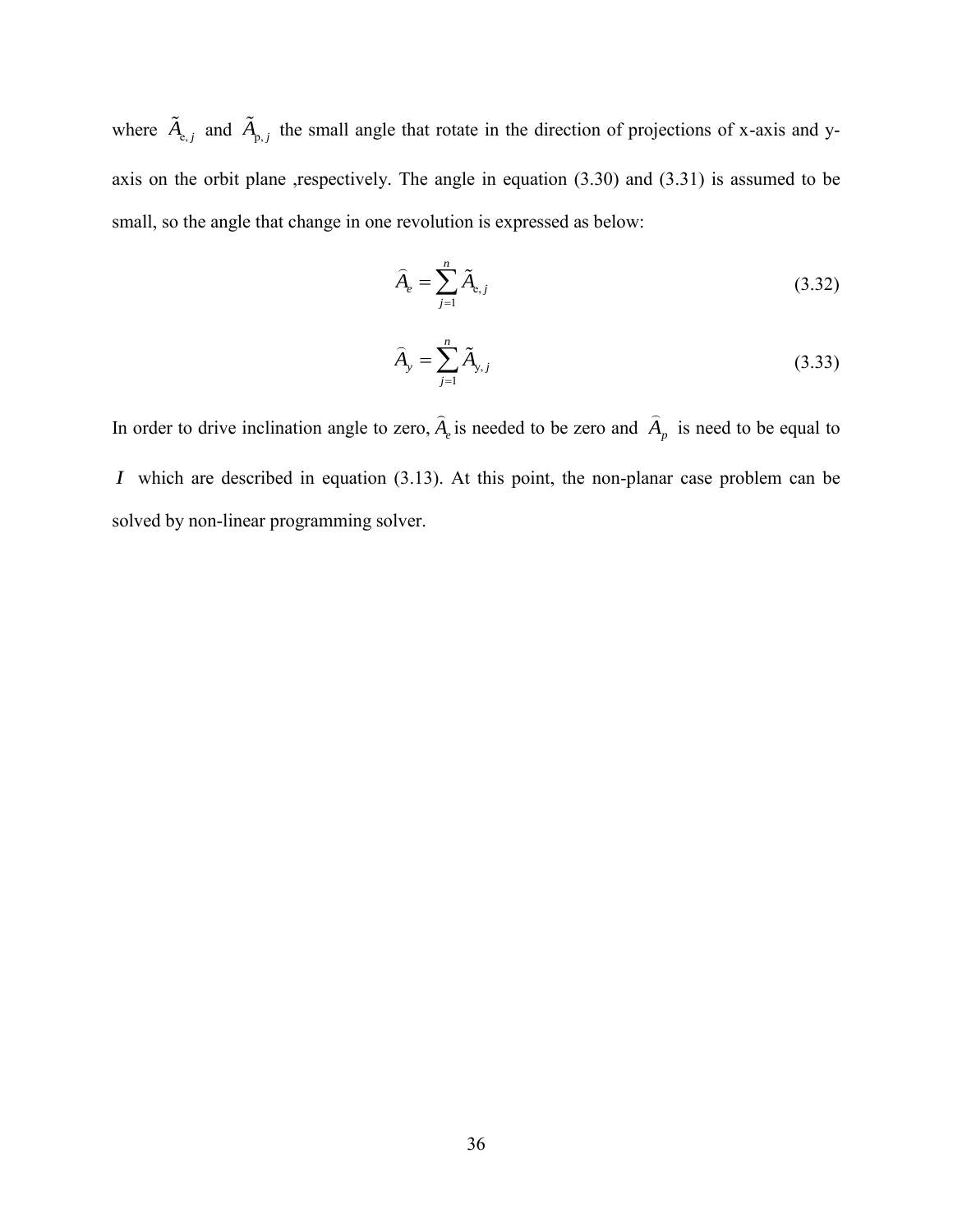#### **CHAPTER 4**

### **4. ALL-ELECTRIC ORBIT-RAISING SCENARIOS**

<span id="page-49-0"></span>The engine is selected to be BPT-4000 Hall thrusters because they are suitable for both small and large class of telecommunication satellites. For all scenarios, the four BPT-4000 thrusters are operated simultaneously. This is possible for large telecommunication satellites which has wide solar panels to provide the required power for the thrusters. The total thrust generated by these thrusters is 1.16 N at a specific impulse of 1788s. All the physical quantities are represented in non-dimensional units. The radius of GEO is defined as 1 distance unit (DU), whereas the time unit (TU) is such that Earth's gravitational constant is equal to 1  $DU<sup>3</sup>/TU<sup>2</sup>$ . For the mass unit (MU), the initial mass of the spacecraft is defined to be equal to 1 MU.

The initial orbits for the problem are circular, elliptical and GTO. The same initial orbits are considered to investigate all scenarios. For the circular cases, the initial altitude are 1000, 3000, 5000, 10000, 16000 km. For the elliptical cases, all perigee of initial orbit is 220 km, the apogee are 10000, 20000, 30000, 40000 and 50000 km. For the GTO as initial orbits, the apogee is equal to altitude of GEO and the perigee are 4000, 6000, 8000 and 10000 km.

### <span id="page-49-1"></span>**4.1 Trajectory Optimization without Eclipse Considerations in Planar Case**

First, the transfer of a satellite is performed without the consideration of eclipses. In this case, the spacecraft continuously thrusts during the entire transfer. The results are determined with the two objective functions. The type *I* transfer use equation [\(3.9\)](#page-41-0) as the objective function, and the type *II* use equation [\(3.10\)](#page-41-1) as the objective function. The transfer times are shown in Table 4.1. In comparison of both transfers, the type *I* transfer show the shorter transfer times for all cases. The reason is that the apoapsis of trajectories in type *I* do not move far from the GEO. The apoapsis of trajectories in type II move far beyond GEO which means that the orbit period for a revolution is longer.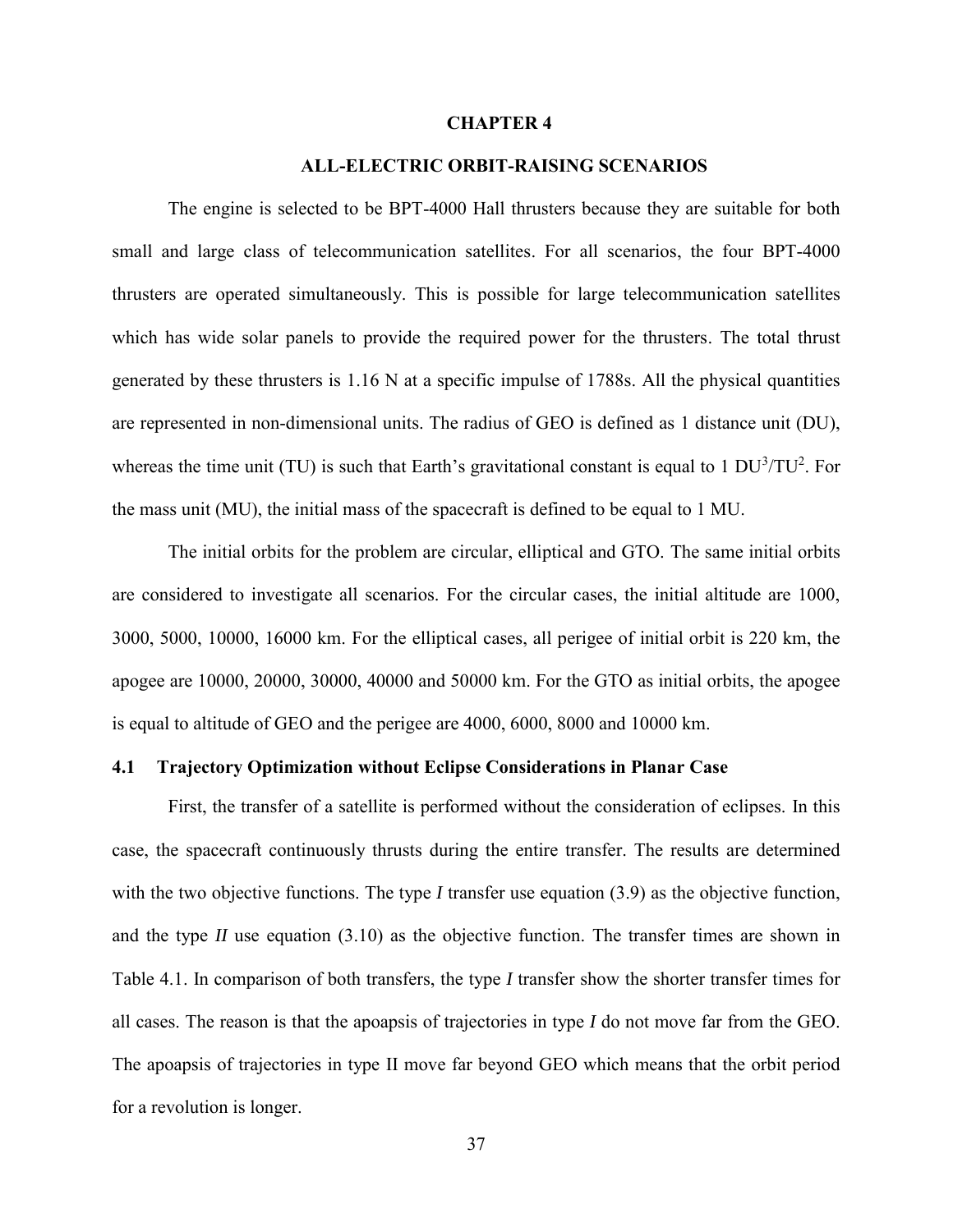The trajectory of type *I* and type *II* are shown in [Figure 4.1](#page-51-0) and [Figure 4.2,](#page-51-1) respectively. The initial orbit for both transfers is GTO with 10000 km perigee altitude. It is clearly seen that the apoapsis of transfer trajectory from type *II* moves further away beyond GEO than the apoapsis of transfer trajectory from type *I.* The reason is that the eccentricity in type *I* objective function induces the shape of trajectory as close to be circular shape as possible.

### TABLE 4.1

### <span id="page-50-0"></span>TRANSFER TIME WITHOUT ECLIPSE CONSIDERATION IN PLANAR CASE

| <b>Initial Orbit</b>     |                            | <b>Initial</b>      | <b>Transfer Time (days)</b> |                           |  |
|--------------------------|----------------------------|---------------------|-----------------------------|---------------------------|--|
| Perigee altitude<br>(km) | Apogee<br>altitude<br>(km) | <b>Mass</b><br>(kg) | Type II<br><b>Transfer</b>  | Type I<br><b>Transfer</b> |  |
| 1000                     | 1000                       | 7300                | 286.11                      | 279.19                    |  |
| 3000                     | 3000                       | 7300                | 238.87                      | 229.9                     |  |
| 5000                     | 5000                       | 7300                | 200.99                      | 193.35                    |  |
| 10000                    | 10000                      | 4631                | 87.29                       | 84.21                     |  |
| 16000                    | 16000                      | 3173                | 38.69                       | 37.86                     |  |
| 220                      | 10000                      | 7300                | 227.59                      | 214.46                    |  |
| 220                      | 20000                      | 6716                | 183.5                       | 164.73                    |  |
| 220                      | 30000                      | 6485                | 167.31                      | 146.87                    |  |
| 220                      | 40000                      | 5974                | 149.68                      | 128.1                     |  |
| 220                      | 50000                      | 5640                | 142.5                       | 118.75                    |  |
| 4000                     | 35786                      | 4314                | 89.24                       | 78.6                      |  |
| 6000                     | 35786                      | 3873                | 73.7                        | 65.25                     |  |
| 8000                     | 35786                      | 3559                | 61.23                       | 53.08                     |  |
| 10000                    | 35786                      | 3319                | 55.18                       | 45.2                      |  |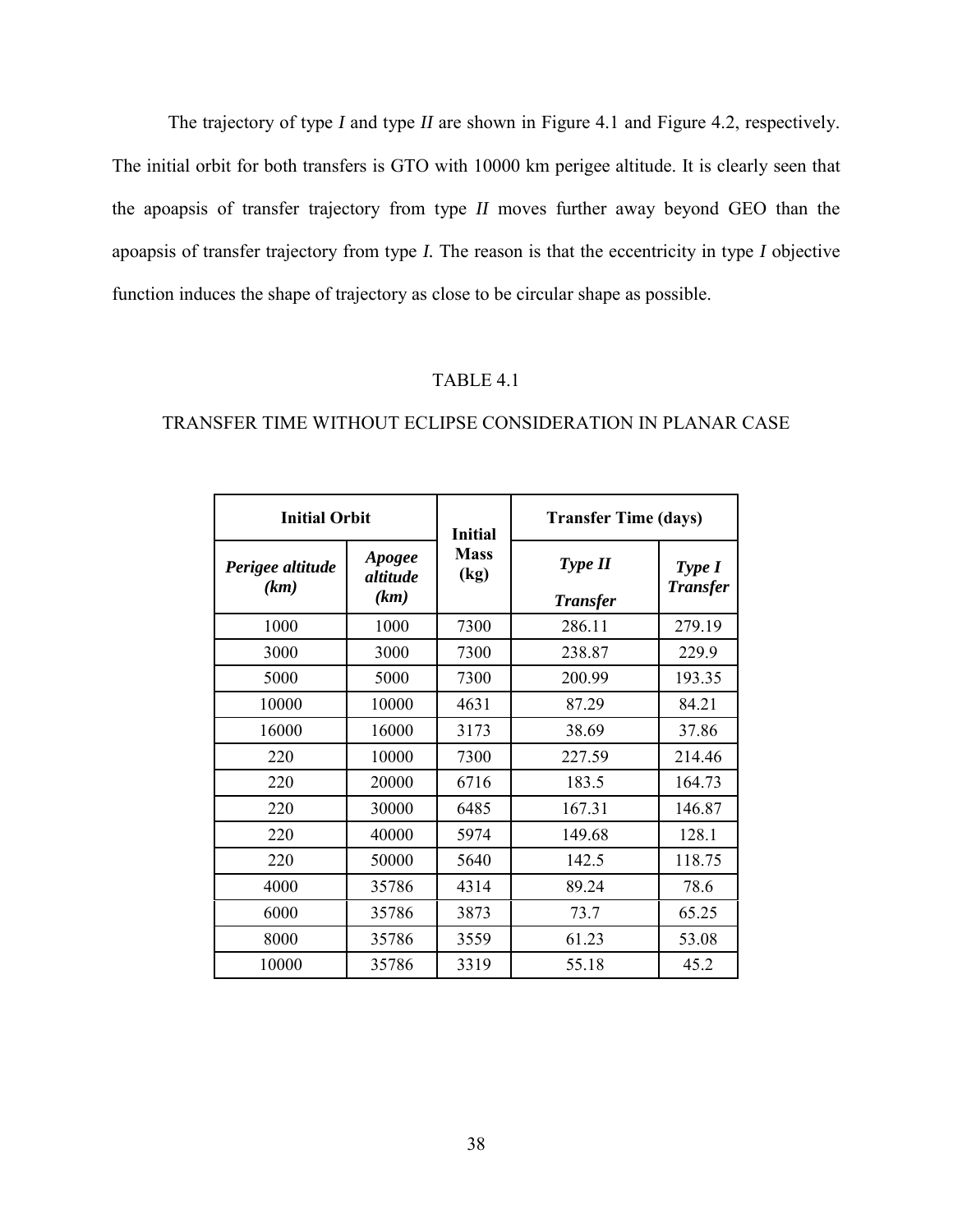

<span id="page-51-0"></span>Figure 4.1 Type *I* transfer from GTO to GEO



<span id="page-51-1"></span>Figure 4.2 Type *II* transfer from GTO to GEO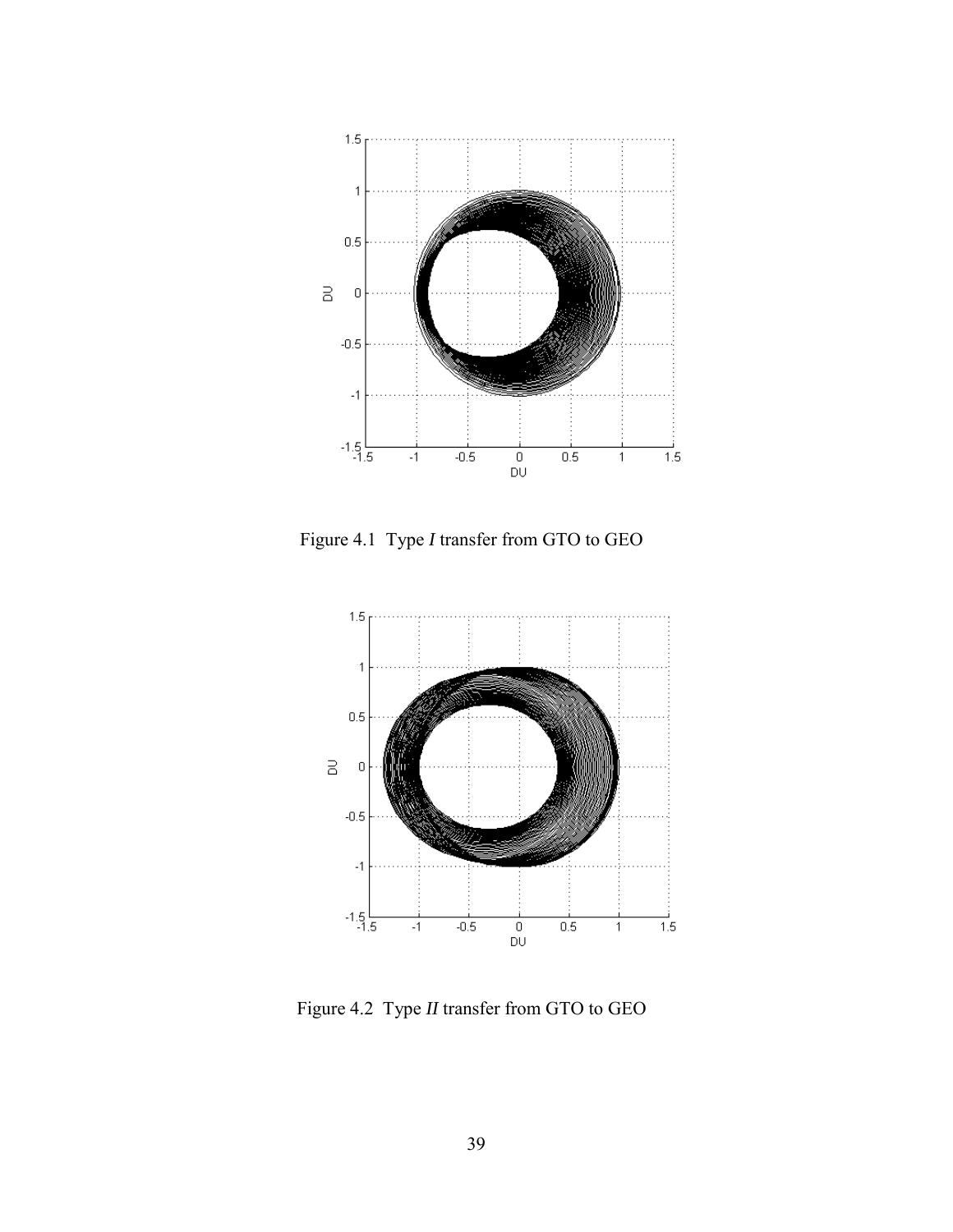### <span id="page-52-0"></span>**4.2 Trajectory Optimization with Eclipse Considerations in Planar Case**

In this section, the absence of the thrust due to eclipse is accounted for. All initial orbits are identical to previous cases. The results are generated from type I and type II transfers as shown in Table 4.2. The transfer times of eclipse consideration are longer than without eclipse consideration as expected. The transfer time, which is increased due to the effect of eclipse, is reduced by starting at higher altitude initial orbit.

The trajectories in [Figure 4.3](#page-54-0) and [Figure 4.4](#page-54-1) has the same initial orbit which is GTO with 10000 km periapsis altitude. For the eclipse consideration, the apoapsis of type *I* and type *II* move in the same trend as without eclipse consideration. For both types, there is an increase in transfer time compared to the without eclipse cases. The trend is such that, for the low altitude initial orbits the percentage increase in transfer time is high. But, for the high altitude initial orbit the percentage increase in transfer time is low. The reason is that at high altitudes, the time period of spacecraft in eclipse is comparatively low.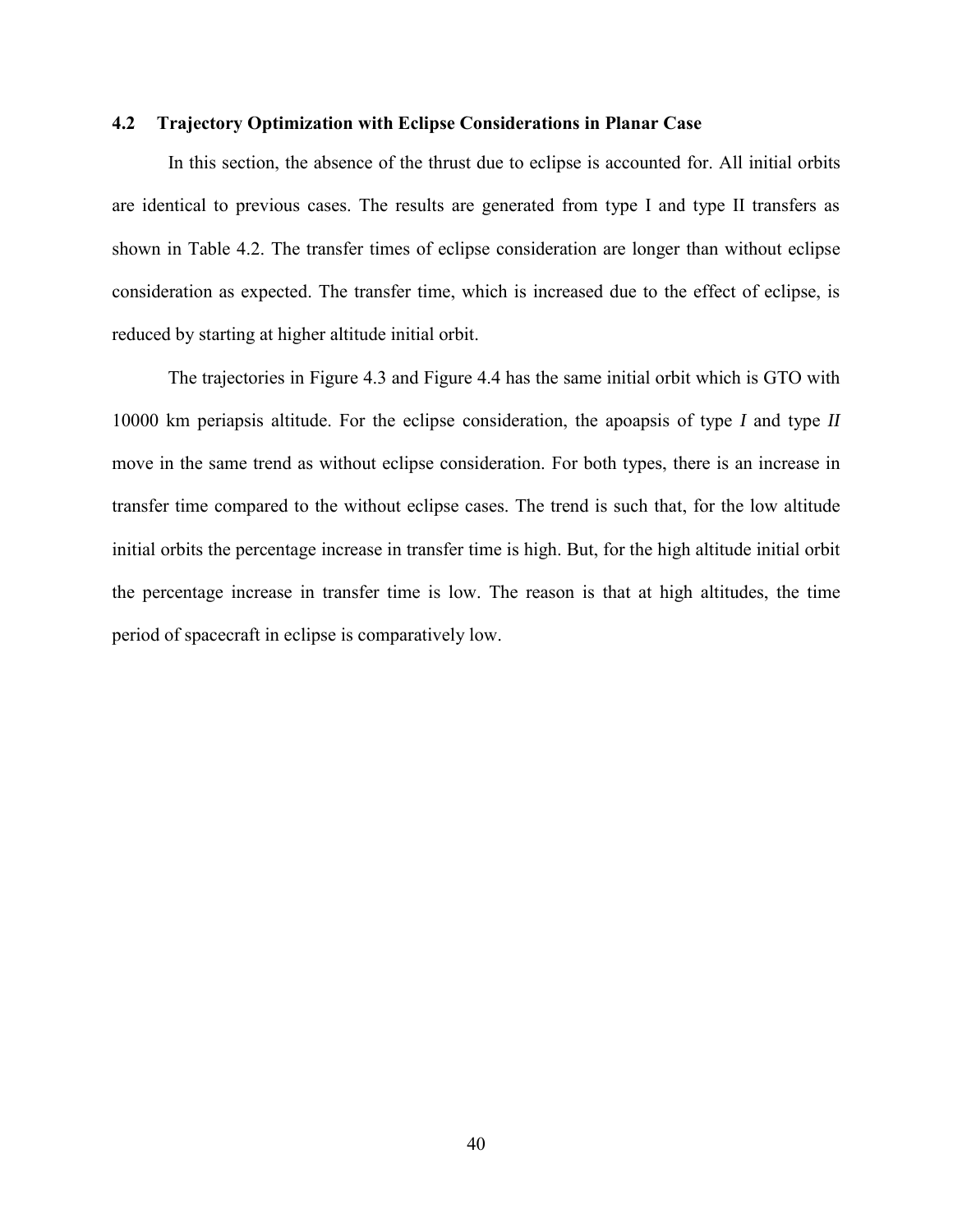### TABLE 4.2

| <b>Initial Orbit</b>        |                            |                             | <b>Transfer Time (days)</b>       |                                  | % increase                        |                                  |
|-----------------------------|----------------------------|-----------------------------|-----------------------------------|----------------------------------|-----------------------------------|----------------------------------|
| Perigee<br>altitude<br>(km) | Apogee<br>altitude<br>(km) | <b>Initial Mass</b><br>(kg) | <b>Type II</b><br><b>Transfer</b> | <b>Type I</b><br><b>Transfer</b> | <b>Type II</b><br><b>Transfer</b> | <b>Type I</b><br><b>Transfer</b> |
| 1000                        | 1000                       | 7300                        | 358.2                             | 334.28                           | 25.20                             | 19.73                            |
| 3000                        | 3000                       | 7300                        | 278.69                            | 263.53                           | 16.67                             | 14.63                            |
| 5000                        | 5000                       | 7300                        | 232.83                            | 215.51                           | 15.84                             | 11.46                            |
| 10000                       | 10000                      | 4631                        | 111.16                            | 91.02                            | 27.35                             | 8.09                             |
| 16000                       | 16000                      | 3173                        | 43.96                             | 39.85                            | 13.62                             | 5.26                             |
| 220                         | 10000                      | 7300                        | 251.5                             | 226.52                           | 10.51                             | 5.62                             |
| 220                         | 20000                      | 6716                        | 199.55                            | 169.28                           | 8.75                              | 2.76                             |
| 220                         | 30000                      | 6485                        | 167.3                             | 151.21                           | $-0.01$                           | 2.95                             |
| 220                         | 40000                      | 5974                        | 138.83                            | 132.74                           | $-7.25$                           | 3.62                             |
| 220                         | 50000                      | 5640                        | 129.81                            | 120.62                           | $-8.91$                           | 1.57                             |
| 4000                        | 35786                      | 4314                        | 91.01                             | 80.98                            | 1.98                              | 3.03                             |
| 6000                        | 35786                      | 3873                        | 79.76                             | 66.16                            | 8.22                              | 1.39                             |
| 8000                        | 35786                      | 3559                        | 70.79                             | 54.83                            | 15.61                             | 3.30                             |
| 10000                       | 35786                      | 3319                        | 58.6                              | 45.75                            | 6.20                              | 1.22                             |

# <span id="page-53-0"></span>TRANSFER TIME WITH ECLIPSE CONSIDERATION IN PLANAR CASE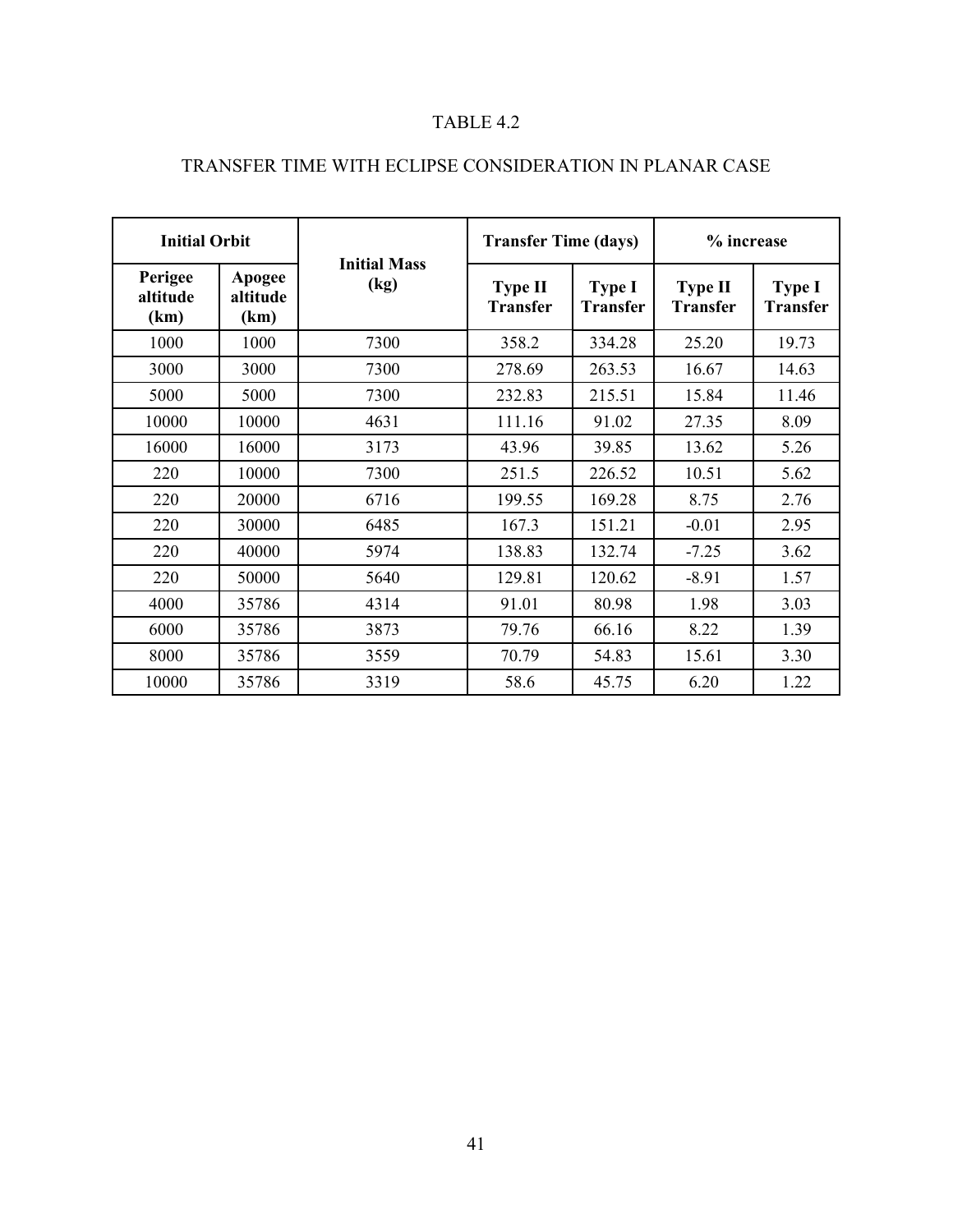

<span id="page-54-0"></span>Figure 4.3 Type *I* transfer from GTO to GEO with eclipse consideration



<span id="page-54-1"></span>Figure 4.4 Type *II* transfer from GTO to GEO with eclipse consideration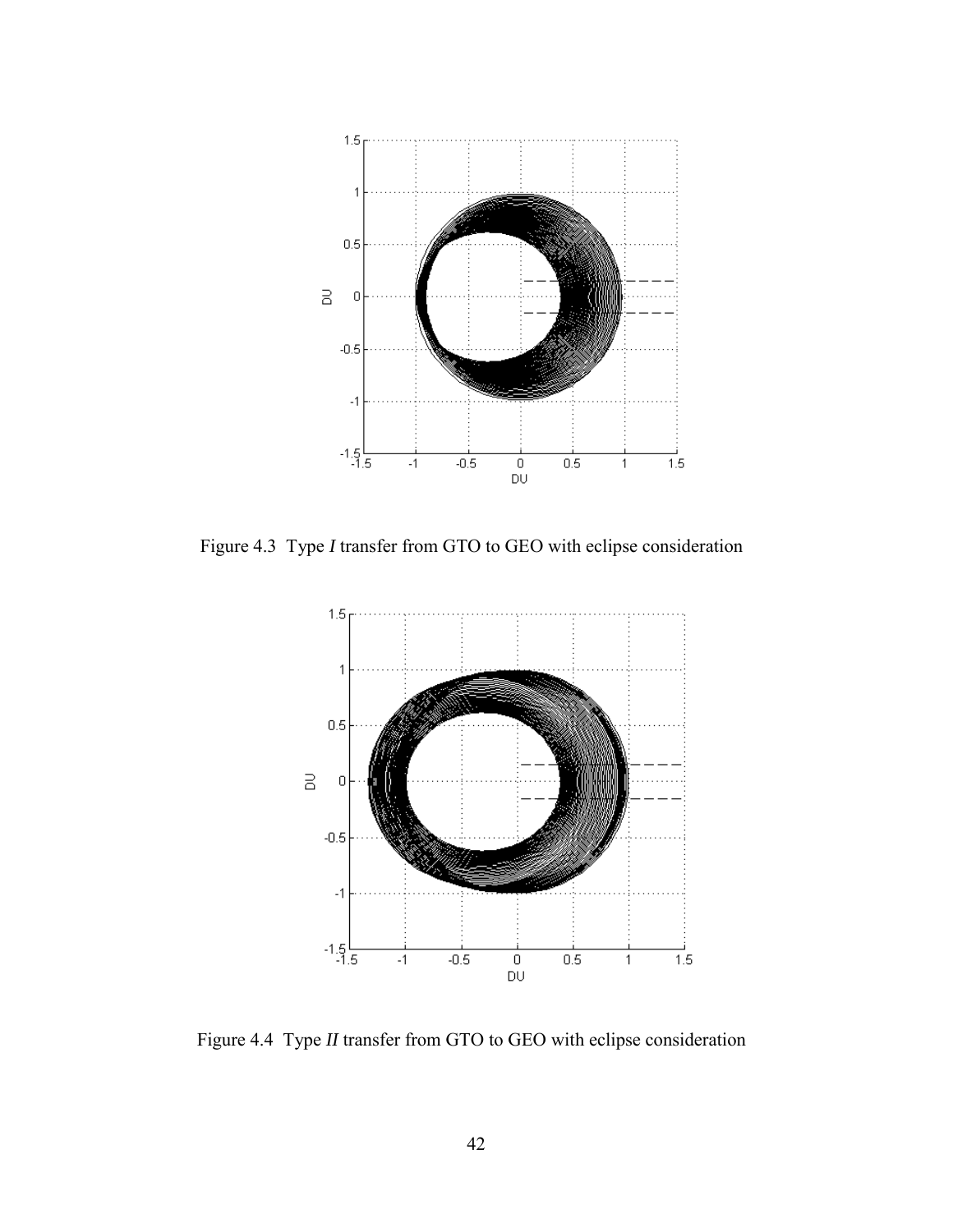### <span id="page-55-0"></span>**4.3 Trajectory Optimization with Eclipse Considerations in Non-Planar Case**

In this case, the initial orbit is not on the equatorial plane. The inclination angle of the initial orbit is not equal to zero. The transfer times of type II transfer are shown in TABLE 4.3.

### TABLE 4.3

### <span id="page-55-1"></span>TRANSFER TIME WITH ECLIPSE CONSIDERATION IN NON-PLANAR CASE

| <b>Initial Orbit</b>     |                         | <b>Inclination</b> | <b>Initial Mass</b> | <b>Transfer Time</b><br>(days)    | The |
|--------------------------|-------------------------|--------------------|---------------------|-----------------------------------|-----|
| Perigee<br>altitude (km) | Apogee<br>altitude (km) | Angle<br>(Degree)  | (kg)                | <b>Type II</b><br><b>Transfer</b> |     |
| 1000                     | 1000                    | 28.5               | 8687                | 462.12                            |     |
| 2000                     | 2000                    | 28.5               | 7085                | 358.32-                           |     |
| 10000                    | 35786                   | 15                 | 4392                | 81.56                             |     |
| 20000                    | 35786                   | 15                 | 3551                | 55.64                             |     |
| 30000                    | 35786                   | 15                 | 3130                | 44.74                             |     |
| 10000                    | 35786                   | 28.5               | 7002                | 201.50                            |     |
| 20000                    | 35786                   | 28.5               | 5471                | 147.40                            |     |
| 30000                    | 35786                   | 28.5               | 4784                | 127.64                            |     |

trajectory of the case that has GTO as initial orbit with 30000 km altitude perigee and 28.5 inclination angle is shown in [Figure 4.5.](#page-56-0) For clarity, [Figure 4.6](#page-56-1) and [Figure 4.7](#page-57-0) provide the projections of the trajectory on x-y plane and x-z plane, respectively.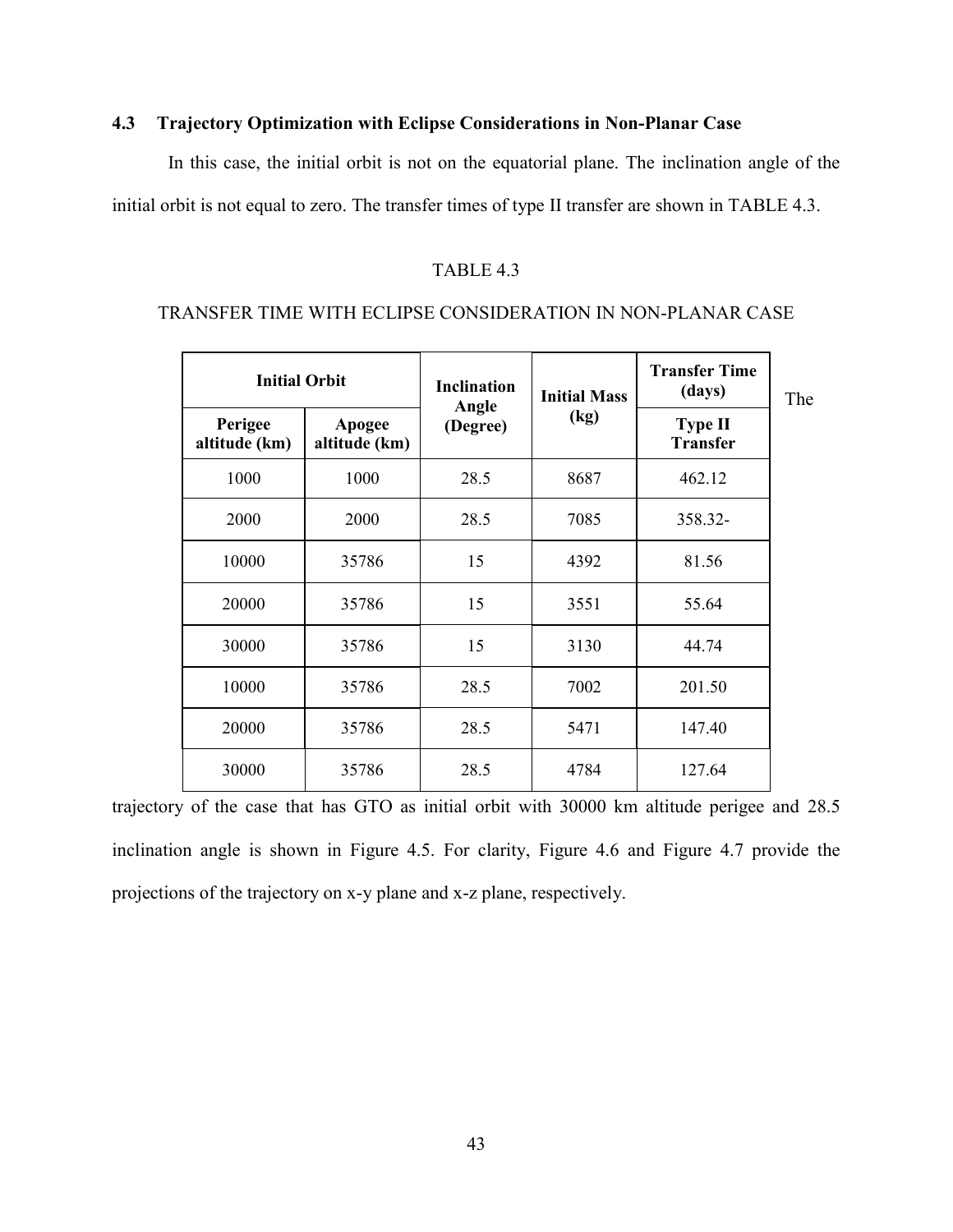

<span id="page-56-0"></span>Figure 4.5 Type *II* transfer from GTO with inclination of 28.5 degree to GEO with eclipse consideration



<span id="page-56-1"></span>Figure 4.6 Projection of type *II* transfer from GTO with inclination of 28.5 degree to GEO on x-y plane with eclipse consideration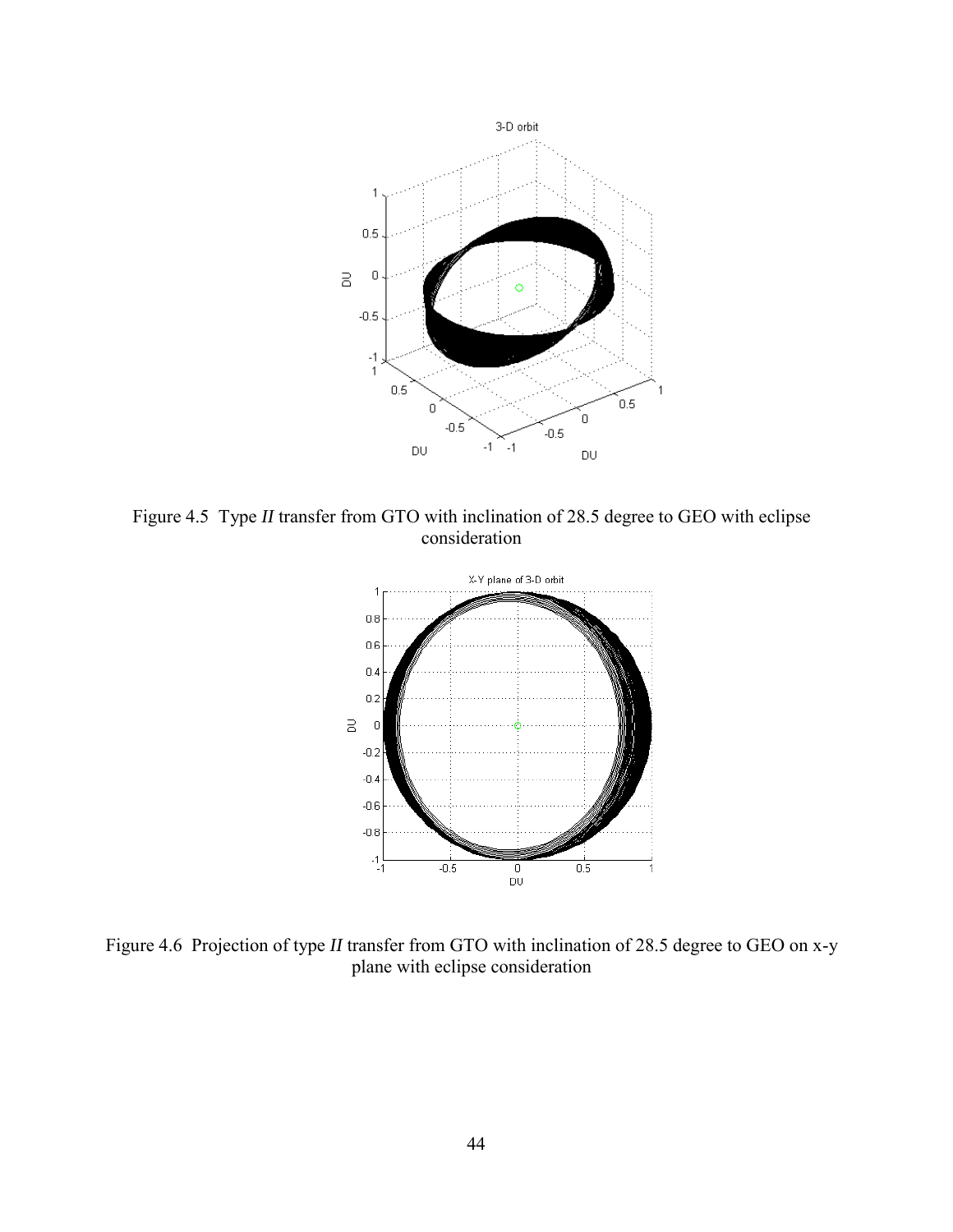

<span id="page-57-0"></span>Figure 4.7 Projection of type *II* transfer from GTO with inclination of 28.5 degree to GEO on x-z plane with eclipse consideration

Additionally, the trajectory of the case that has the same initial orbit except that the inclination angle is equal to 15 is demonstrated in [Figure 4.8.](#page-57-1) The projection of this trajectory on x-z plane is also shown in [Figure 4.9.](#page-58-1)



<span id="page-57-1"></span>Figure 4.8 Type *II* transfer from GTO with inclination of 15 degree to GEO with eclipse consideration in 3D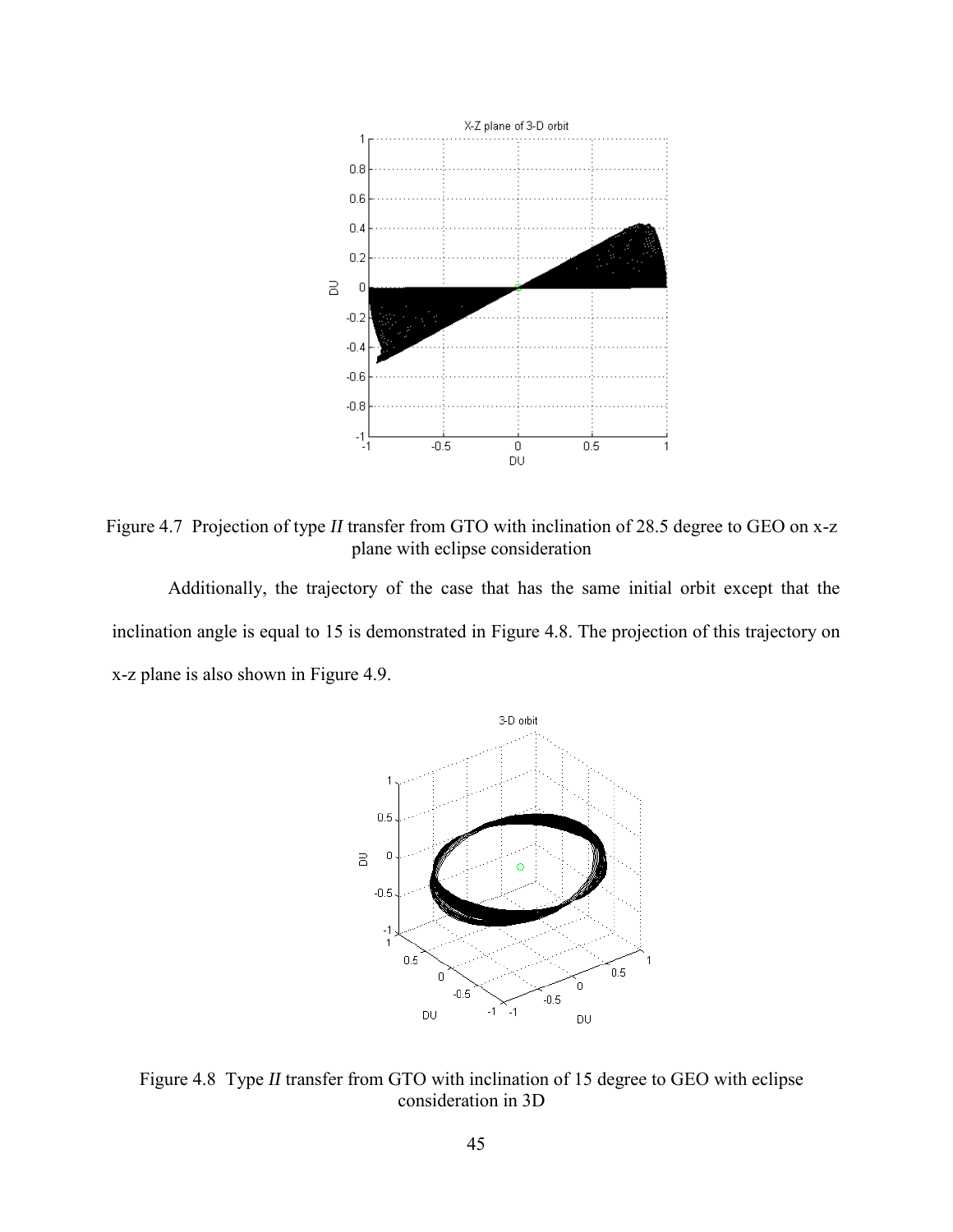

<span id="page-58-1"></span>Figure 4.9 Projection of type *II* transfer from GTO with inclination of 15 degree to GEO on x-z plane with eclipse consideration

### <span id="page-58-0"></span>**4.4 Trajectory Optimization with Switching Engine in Planar case**

In order to reduce the exposure time to the radiation belts, the scenarios which the higer thrust is used, is analyzed. However, engine should be switched to the one that has more fuel saving after satellite goes beyond the radiation regions. In order to keep the same amount of satellite power, at the initial orbit, the engines are ten Arcjet thrusters each of which has a specific impulse of 502 s and thrust 0.254 N, and so the overall thrust is 2.54 N. When the perigee altitude reaches the switching altitude the engines are switched to 4 Hall thruster. The transfer time is calculated for all initial orbits at 3 switching altitudes 5000, 10000 and 15000 km as shown in Table 4.4.

Some initial orbits have the same transfer time for different switching altitudes because the initial orbit exceeds the switching altitude. The high switching altitude obviously gives a short transfer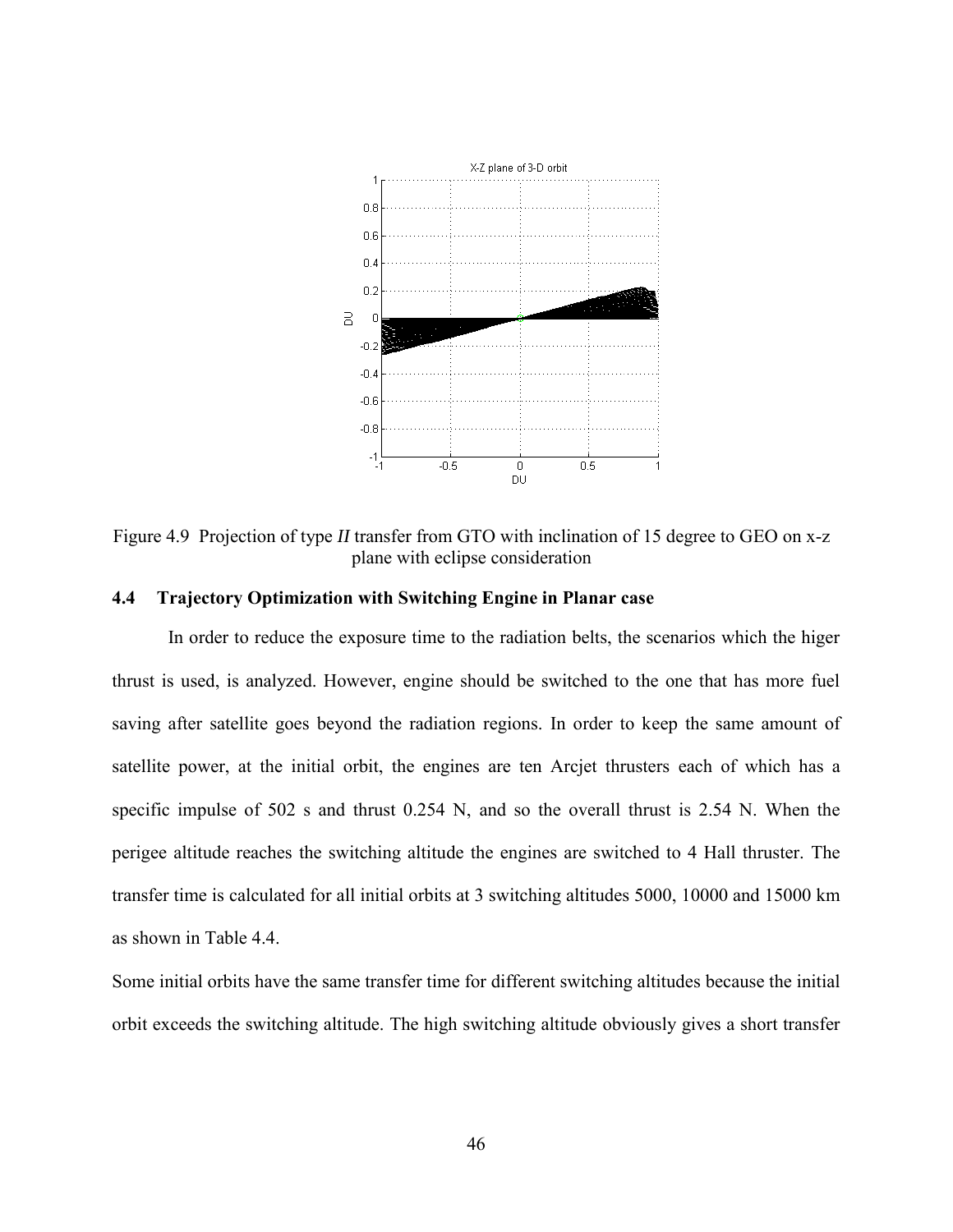time. The scenario of switching engines has advantages in term of reduction in exposure time to

<span id="page-59-0"></span>Van Allen belts by thrusting with higher magnitude in hazardous region.

### TABLE 4.4

| <b>Initial Orbit</b>     |                            |                      | <b>Transfer Time (day)</b> |          |          |  |
|--------------------------|----------------------------|----------------------|----------------------------|----------|----------|--|
| Perigee altitude<br>(km) | Apogee<br>altitude<br>(km) | Initial<br>Mass (kg) | 5000 km                    | 10000 km | 15000 km |  |
| 1000                     | 1000                       | 7300                 | 197.68                     | 166.07   | 128.42   |  |
| 3000                     | 3000                       | 7300                 | 194.86                     | 148.95   | 123.04   |  |
| 5000                     | 5000                       | 7300                 | 202.47                     | 144.44   | 121.60   |  |
| 10000                    | 10000                      | 4631                 | 101.95                     | 100.04   | 66.83    |  |
| 16000                    | 16000                      | 3173                 | 44.07                      | 44.07    | 44.07    |  |
| 220                      | 10000                      | 7300                 | 163.62                     | 134.32   | 116.59   |  |
| 220                      | 20000                      | 6716                 | 135.28                     | 114.55   | 104.30   |  |
| 220                      | 30000                      | 6485                 | 121.08                     | 101.44   | 94.52    |  |
| 220                      | 40000                      | 5974                 | 109.09                     | 94.02    | 92.04    |  |
| 220                      | 50000                      | 5640                 | 101.66                     | 98.81    | 80.81    |  |
| 4000                     | 35786                      | 4314                 | 77.28                      | 66.37    | 67.50    |  |
| 6000                     | 35786                      | 3873                 | 70.30                      | 60.95    | 54.72    |  |
| 8000                     | 35786                      | 3559                 | 59.85                      | 56.46    | 45.11    |  |
| 10000                    | 35786                      | 3319                 | 53.40                      | 53.40    | 42.01    |  |

# TRANSFER TIME OF ENGINE SWITCH SCENARIO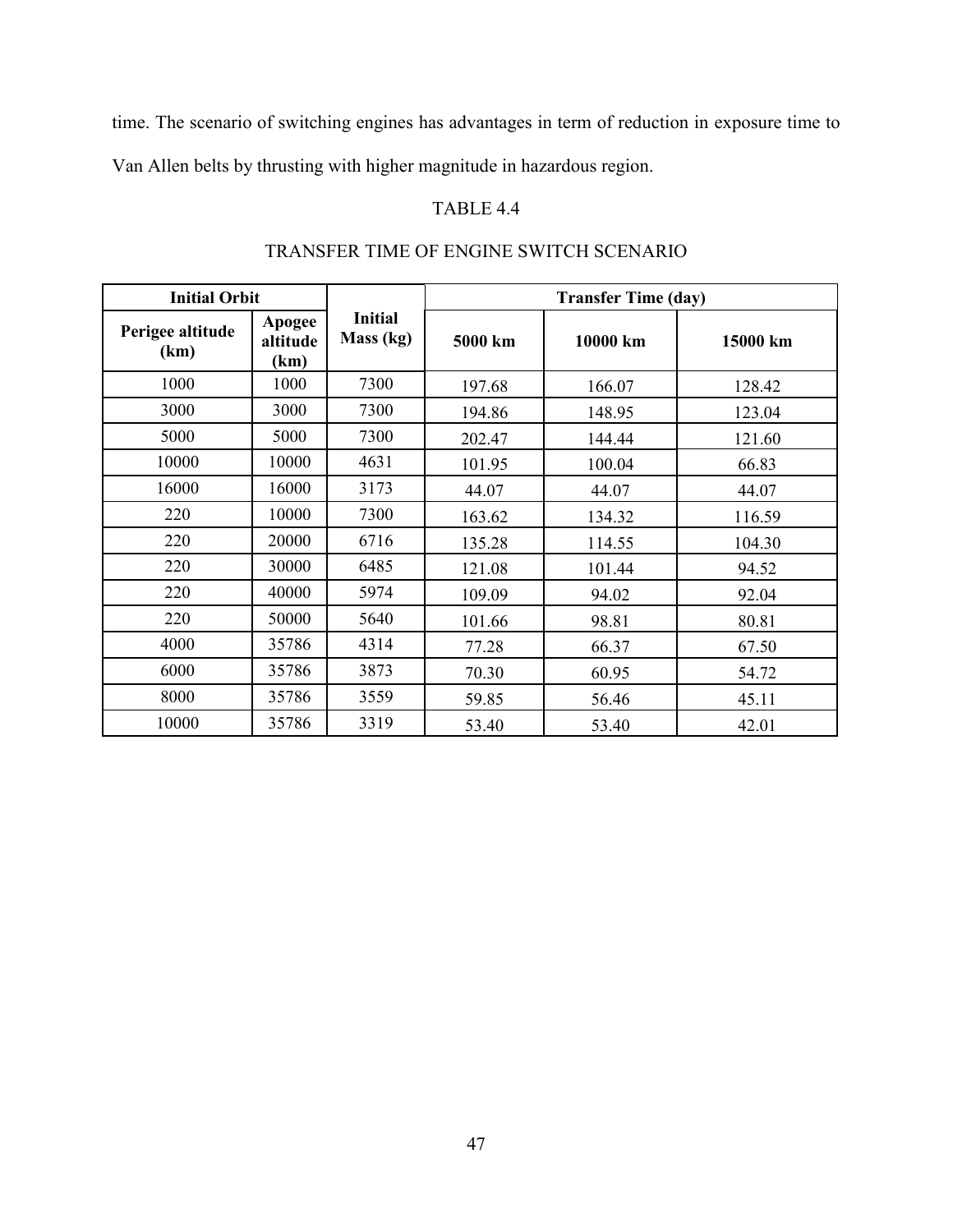#### **CHAPTER 5**

### **5. CONCLUSION AND FUTURE WORK**

<span id="page-60-0"></span>All-electric satellites are now gaining favor among satellite manufacturers and operators of telecommunication satellites due to their significant benefits of fuel and cost savings. However, due to the low thrust of electric thrusters, the transfer to GEO takes significantly long time, thereby having several implications. From mission design point of view, obtaining the optimal trajectory for electric thrusters to the GEO is a complex problem, compared to a problem of chemical thrusters, taking into account the non-linear dynamics, eclipse constraints, provision of energy storage and solar array degradation. Also, long exposure to Van Allen radiation leads to radiation degradation of solar arrays along the path. Finally, electric orbit-raising represents a long waiting time for deploying satellites, so there are implications on the business aspect of satellite operators. This thesis presents a new algorithm to generate low-thrust trajectories suitable for use in mission analysis tools that aim to rapidly analyze multiple mission scenarios.

In order to obtain the solution, model of spacecraft dynamics around the Earth was analyzed by considering two-body problem and cylindrical shadow of the Earth. The rate of change of dynamical quantities are derived. These dynamical quantities are constants in the absence of non-gravitational forces, but change slowly in the presence of external forces. The low-thrust generated by the electric engines justifies the consideration of engine thrust as a perturbing force.

In the proposed technique, the long spiral trajectory of electric orbit-raising is broken into many parts, each comprised by a single revolution. Then, the optimal thrust profile is determined over a single revolution by using a direct optimization methodology. The objective function used is typical of a guidance-like scheme and minimizes the differences of dynamical quantities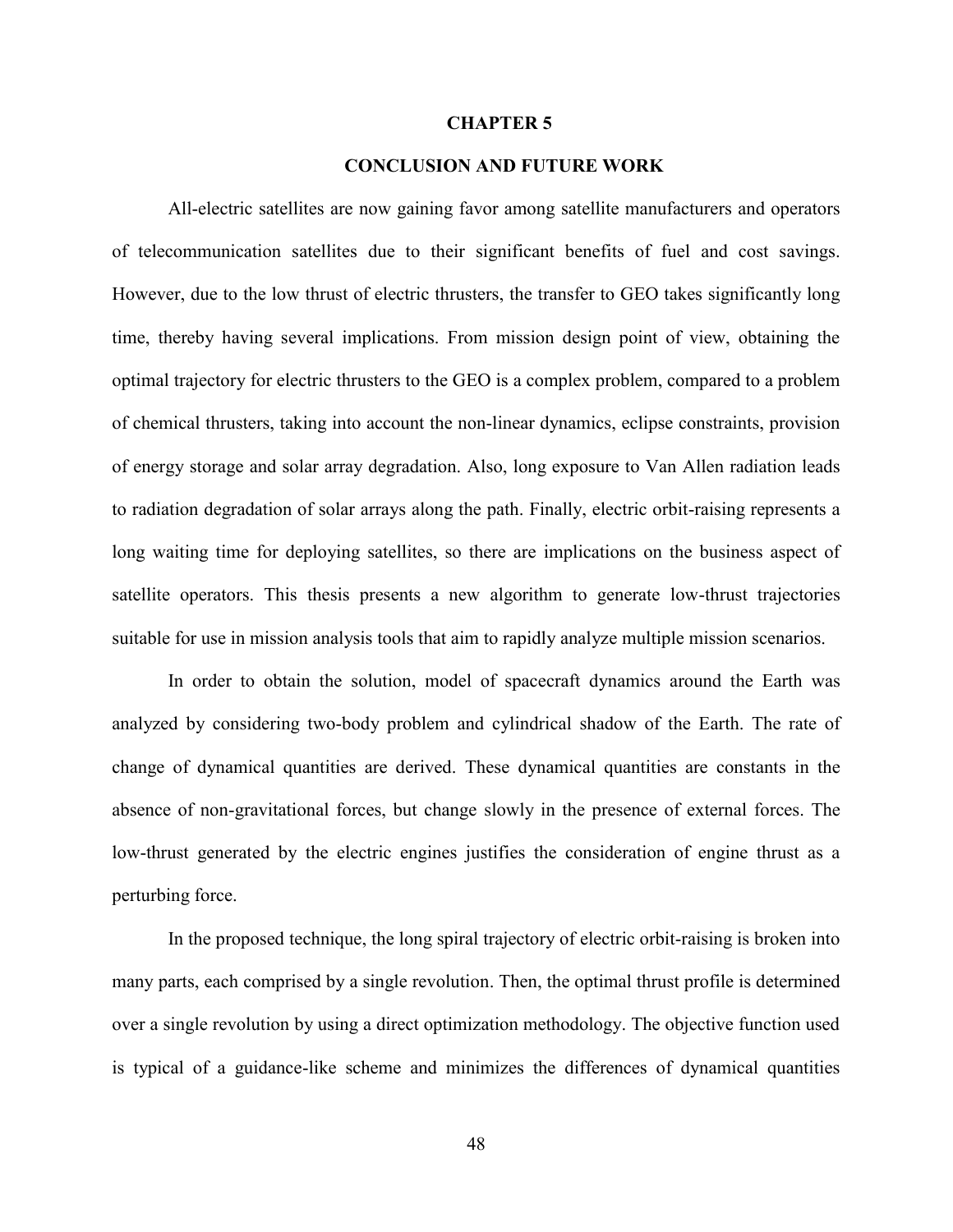between current states and the GEO. A sequence of such optimizations are carried out until the orbit can be considered to be GEO. The formulation is a combination of direct optimization and closed-loop guidance-like scheme.

The proposed methodology improves upon the work of Marasch and Hall [\[7\]](#page-64-4) in the sense that it is applicable to any starting orbit. Ref. [\[7\]](#page-64-4) methodology is suitable for planar circle-tocircle transfer only. The proposed formulation is not restricted to starting circular orbit. The initial orbit can be circular or elliptical. Moreover, the formulation of this method is capable of providing the solution for non-planar cases.

Two different objective types are considered. Type I transfer minimizes the deviation of total energy and eccentricity of final position from the GEO. Type II transfer minimizes the deviation of total energy and angular momentum of the final position from the GEO. The differences between trajectories from each type are illustrated in this thesis for several mission scenarios. The apoapsis of trajectory from type I does not deviate far from the GEO, but appoapsis of trajectory from type II does. The reason is that the eccentricity in type I objective explicitly forces the trajectory to be circular come at a faster rate. On the other, the parameters in type II do not. This difference leads to the transfer time of the type I being shorter because the trajectory does not go far from the Earth. The proposed methodology is also suitable for analyzing the engine types switch at some altitude. Such scenarios have never been investigated before and could potentially reduce transfer time by combining arcjet and Hall thruster, instead of just using Hall thrusters alone. Of course, this advantage comes at the cost of a mass penalty.

The proposed formulation does not have any singularity at GEO as Q-law [\[21,](#page-65-9) [22\]](#page-65-10) does. Owing to this advantage, the final orbit achieved could be GEO. In contrast, the final orbit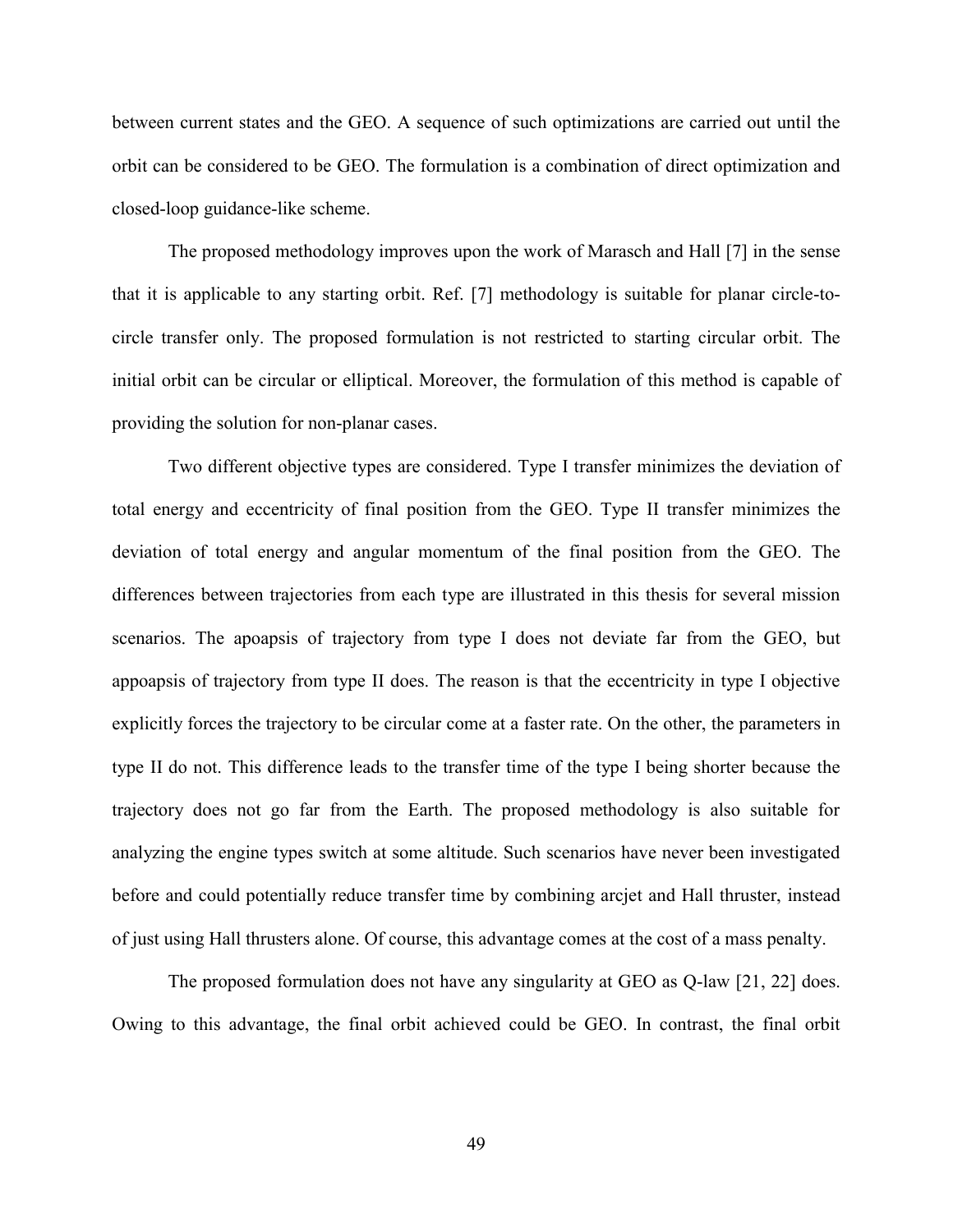obtained by using Q-law is often far from GEO and has an eccentricity of the order of 0.01 when starting from circular orbits, and of the order of 0.001 when starting from elliptic orbits.

Future extensions of this work are:

- 1. Consideration of energy storage to support thrusters in eclipses,
- 2. Use of Hermite–Simpson and more accurate discretization scheme instead of the trapezoidal discretization used in direct optimization,
- 3. Comprehensive mission scenario analysis using the developed tool to determine best deployment mechanism for all-electric satellites,
- 4. Application of the methodology in other orbital transfer problem, e.g. rendezvous problem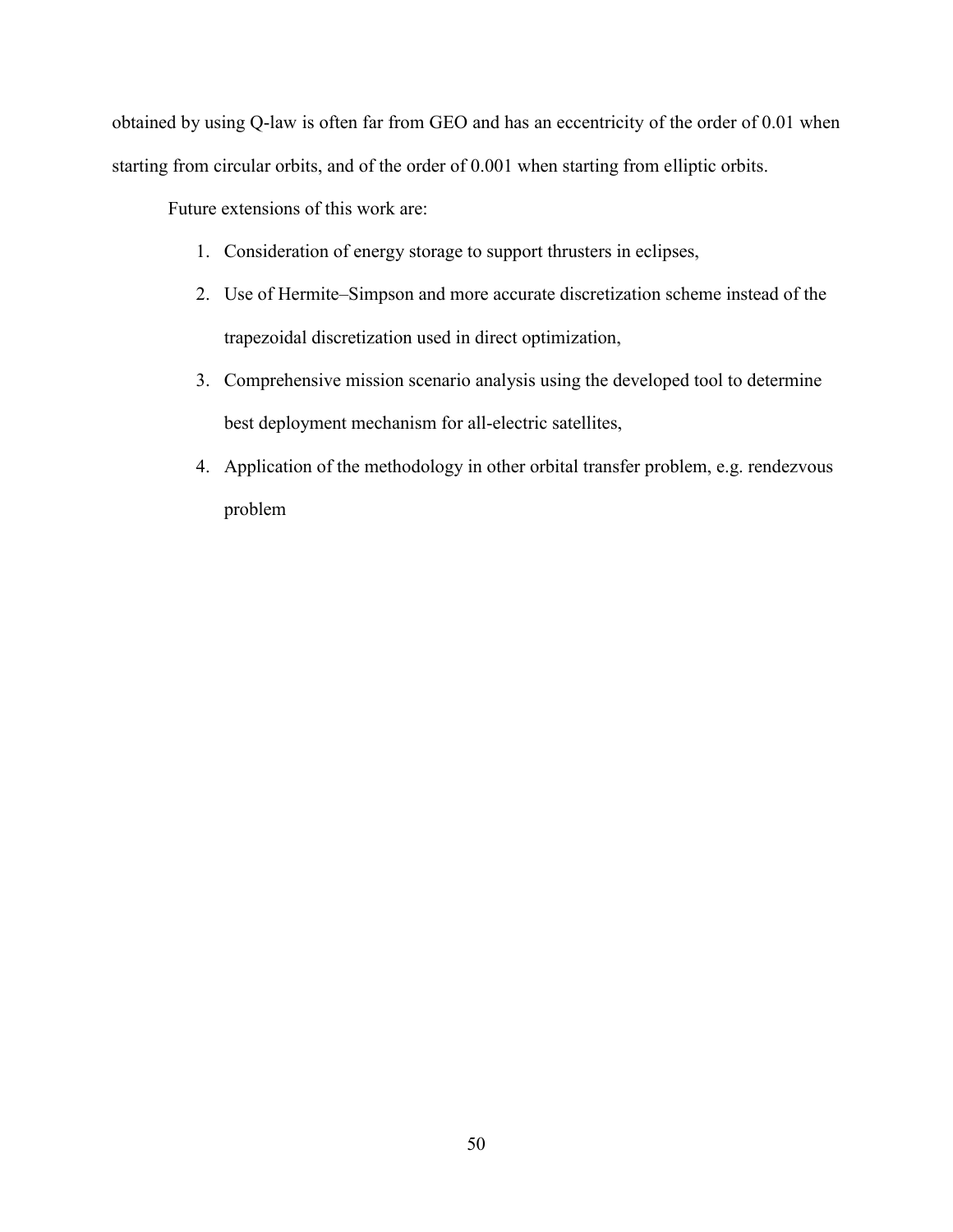<span id="page-63-0"></span>**6. REFERENCES**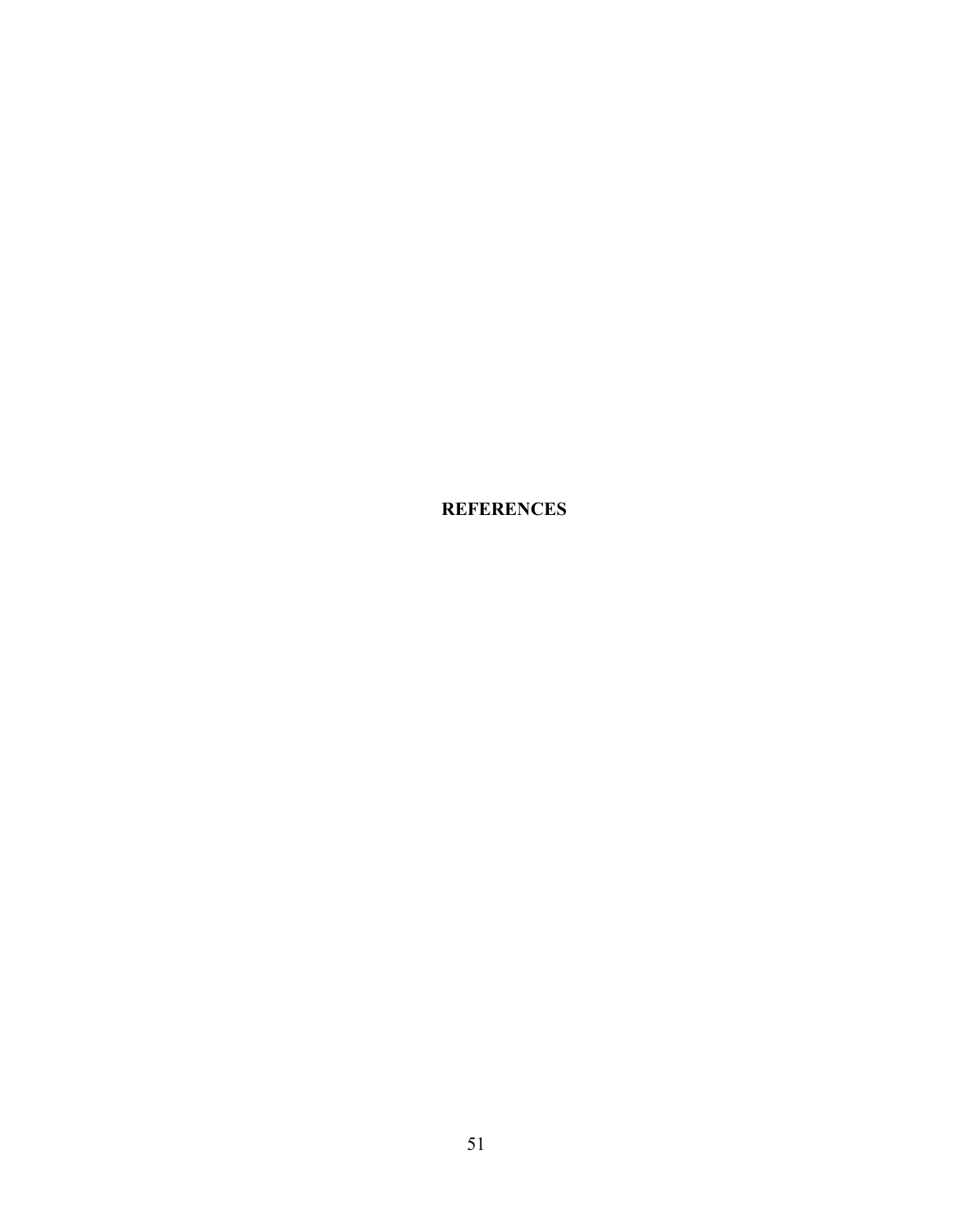#### **REFERENCES**

- <span id="page-64-0"></span>[1] Dutta, Atri, Libraro, Paola, Kasdin, Jeremy N. and Choueiri, Edgar, "A Direct Optimization Based Tool to Determine Orbit-Raising Trajectories to GEO for All-Electric Telecommunication Satellites," *AIAA/AAS Astrodynamics Specialist Conference*, Minneapolis, MN, 2012. **<http://dx.doi.org/10.2514/6.2012-4589>**
- <span id="page-64-1"></span>[2] Betts, John T., "Survey of Numerical Methods for Trajectory Optimization," *Journal of Guidance, Control, and Dynamics*, Vol. 21, No. 2, 1998, pp. 193-207.
- <span id="page-64-8"></span>[3] Conway, Bruce A., "A Survey of Methods Available for the Numerical Optimization of Continuous Dynamic Systems," *Journal of Optimization Theory and Applications*, Vol. 152, No. 2, 2012, pp. 271-306.
- [4] Pontani, Mauro and Conway, Bruce A., "Optimal Low-Thrust Orbital Maneuvers via Indirect Swarming Method," *Journal of Optimization Theory and Applications*, Vol. 162, No. 1, 2014, pp. 272-292.
- <span id="page-64-2"></span>[5] Thorne, James D. and Hall, Christopher D., "Approximate initial Lagrange costates for continuous-thrust spacecraft," *Journal of Guidance, Control, and Dynamics*, Vol. 19, No. 2, 1996, pp. 283-288.
- <span id="page-64-3"></span>[6] Thorne, James D. and Hall, Christopher D., "Minimum-Time Continuous-Thrust Orbit Transfers Using the Kustaanheimo-Stiefel Transformation," *Journal of Guidance, Control, and Dynamics*, Vol. 20, No. 4, 1997, pp. 836-838.
- <span id="page-64-4"></span>[7] Marasch, Mark W. and Hall, D., "Application of Energy Storage to Solar Electric Propulsion Orbital Transfer," *Journal of Spacecraft and Rockets*, Vol. 37, No. 5, 2000, pp. 645-652.
- <span id="page-64-5"></span>[8] Gil, Philip E. , Murray, Walter and Saunder, Michael A. , "SNOPT: An SQP Algorithm for Large-Scale Constrained Optimization," *Society for Industrial and Applied Mathematics*, Vol. 47, No. 1, 2005, pp. 99-131.
- <span id="page-64-6"></span>[9] Wachter, Andreas and T., Biegler Lorenz, "On the implementation of an interior-point filter line-search algorithm for large-scale nonlinear programming," *Mathematical Programming*, Vol. 106, No. 1, 2005, pp. 25–57.
- <span id="page-64-7"></span>[10] Vanderbei, Robert J., "LOQO:an interior point code for quadratic programming," *Optimization Methods and Software*, Vol. 11, No. 1-4, 1999, pp. 451-484.
- <span id="page-64-9"></span>[11] Falck, Robert and Dankanich, John, "Optimization of Low-Thrust Spiral Trajectories by Collocation," *AIAA/AAS Astrodynamics Specialist Conference*, Minneapolis, MN, 2012. **<http://dx.doi.org/10.2514/6.2012-4423>**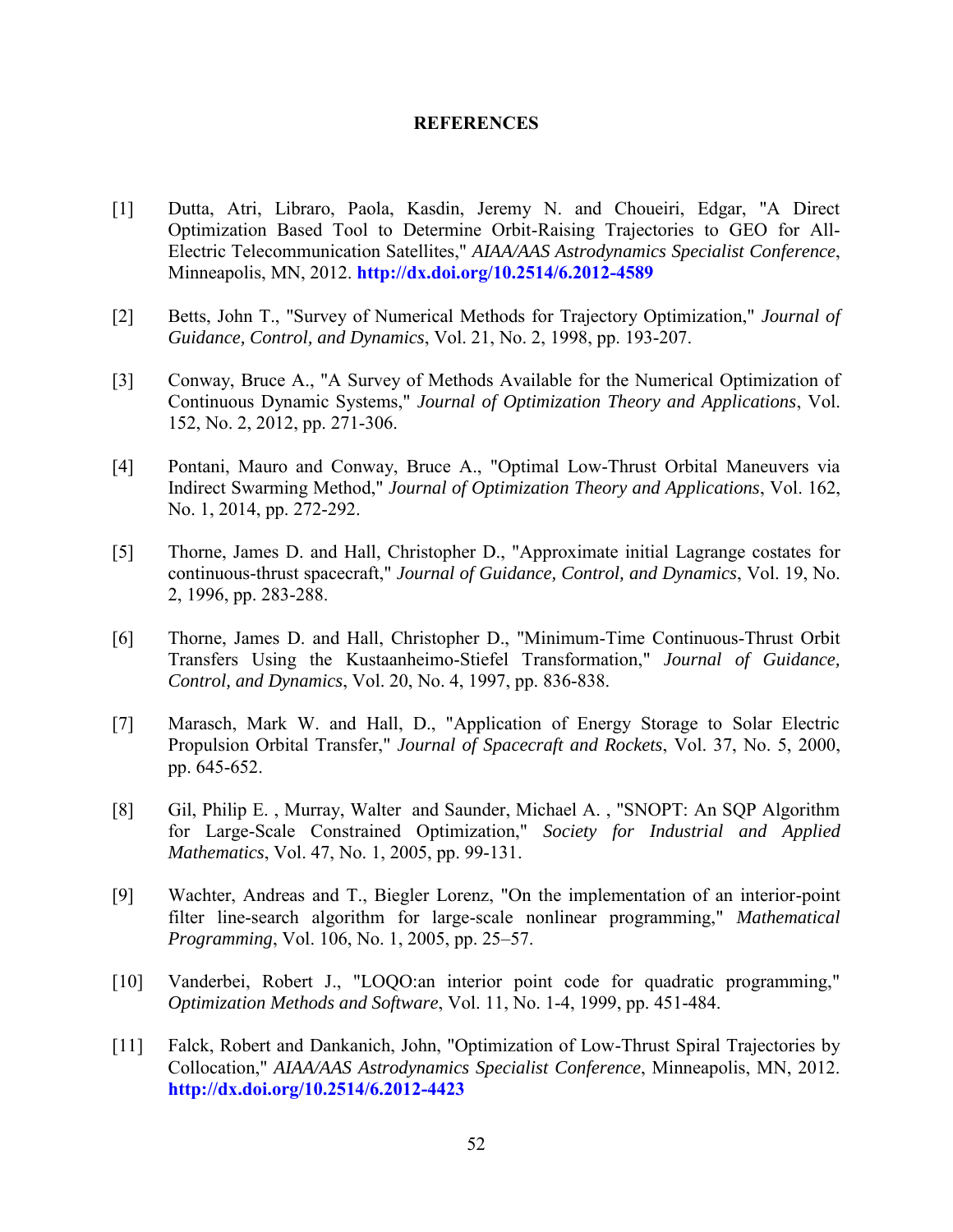#### **REFERENCES (continued)**

- <span id="page-65-0"></span>[12] Libraro, Paola, Kasdin, Jeremy N., Dutta, Atri and Choueiri, Edgar, "Application of a Quaternion-Based Formulation to the Electric Orbit-Raising of GEO Satellites from High-Inclination Injection Orbits," *AIAA/AAS Astrodynamics Specialist Conference*, San Diego, CA, 2014. **<http://dx.doi.org/10.2514/6.2014-4426>**
- <span id="page-65-1"></span>[13] Petropoulos, Anastassios E. and Longuski, James M., "Shape-Based Algorithm for the Automated Design of Low-Thrust, Gravity Assist Trajectories," *Journal of Spacecraft and Rockets*, Vol. 41, No. 5, 2004, pp. 787-796.
- <span id="page-65-2"></span>[14] Petropoulos, Anastassios E., "A shape-based approach to automated, low-thrust, gravityassist trajectory design," Ph.D., Department of School of Aeronautics and Astronautics, Purdue University, Lafayette, IN, 2001.
- <span id="page-65-3"></span>[15] Vasile, M., Pascale, P. De and Casotto, S., "On the optimality of a shaped-based approach based on pseudo-equinoctial elements," *57th International Astronautical Congress*, 2006. **<http://dx.doi.org/10.2514/6.IAC-06-C1.4.05>**
- <span id="page-65-4"></span>[16] Bradley, Wall, "Shape-Based Approximation Method for Low-Thrust Trajectory Optimization," *AIAA/AAS Astrodynamics Specialist Conference and Exhibit*, Honolulu, Hawaii, 2008. **<http://dx.doi.org/10.2514/6.2008-6616>**
- <span id="page-65-5"></span>[17] Wall, Bradley J. and Conway, Bruce A., "Shape-Based Approach to Low-Thrust Rendezvous Trajectory Design," *Journal of Guidance, Control, and Dynamics*, Vol. 32, No. 1, 2009, pp. 95-101.
- <span id="page-65-6"></span>[18] Novak, D. M. and Vasile, M., "Improved Shaping Approach to the Preliminary Design of Low-Thrust Trajectories," *Journal of Guidance, Control, and Dynamics*, Vol. 34, No. 1, 2011, pp. 128-147.
- <span id="page-65-7"></span>[19] Abdelkhalik, Ossama and Taheri, Ehsan, "Shape Based Approximation of Constrained Low-Thrust Space Trajectories using Fourier Series," *Journal of Spacecraft and Rockets*, Vol. 49, No. 3, 2012, pp. 535-546.
- <span id="page-65-8"></span>[20] Kluever, Craig A., "Simple Guidance Scheme for Low-Thrust Orbit Transfers," *Journal of Guidance, Control, and Dynamics*, Vol. 21, No. 6, 1998, pp. 1015-1017.
- <span id="page-65-9"></span>[21] Petropoulos, Anastassios E., "Simple Control Laws for Low-Thrust Orbit," AIAA/AAS Astrodynamics Specialist Conference and Exhibit, Big Sky, MT, 2003.
- <span id="page-65-10"></span>[22] Petropoulos, Anastassios E., "Low-Thrust Orbit Transfers Using Candidate Lyapunov Functions with a Mechanism for Coasting," *AIAA/AAS Astrodynamics Specialist Conference and Exhibit*, Providence, RI, 2004. **<http://dx.doi.org/10.2514/6.2004-5089>**